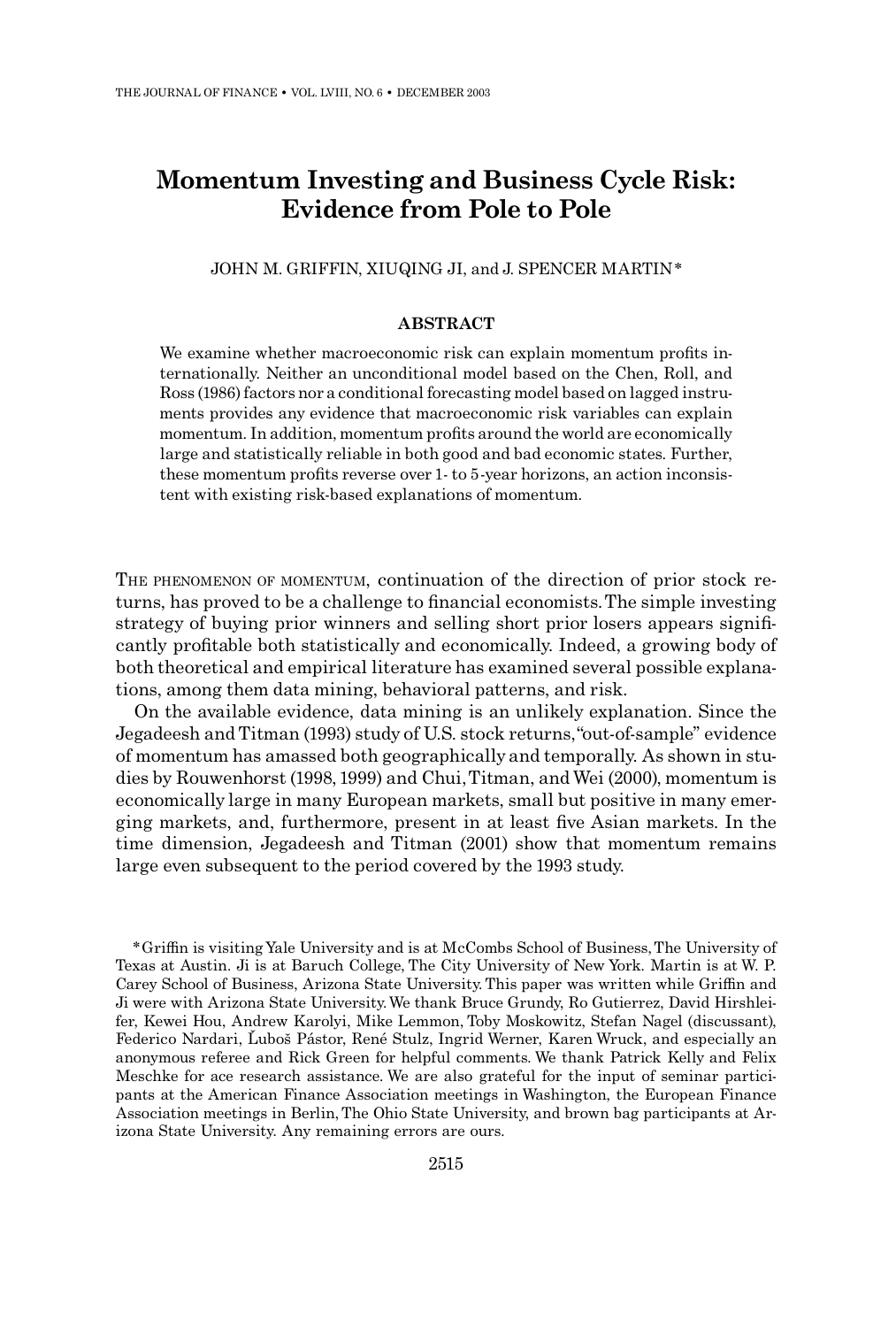Behavioral patterns underlie the models according to Barberis, Shleifer, and Vishny (1998), Daniel, Hirshleifer, and Subrahmanyam (1998), and Hong and Stein (1999), who focus on imperfect formation and revision of investor expectations in response to new information. Tantalizing, yet inconclusive, evidence related to these models lies in the discovery that momentum profits are associated with several characteristics not typically associated with priced risk in standard models of expected returns. For instance, Chan, Jegadeesh, and Lakonishok (1996) show that return momentum coexists with earnings momentum. Lee and Swaminathan (2000) document that momentum is more prevalent in stocks with high turnover. Hong, Lim, and Stein (2000) find that small firms with low analyst coverage have more momentum. Grinblatt and Moskowitz (2003) discover that momentum is more prevalent for small firms with few institutional owners, growth firms, and firms with high volume. Moskowitz and Grinblatt (1999) demonstrate that industry momentum is large, which Hou (2001) argues is due to slow information diffusion within industries.

What kind(s) of risk might be driving momentum? Jegadeesh and Titman (1993) show that momentum is not driven by market risk. Fama and French (1996) demonstrate that their unconditional three-factor model cannot explain momentum either. Measuring conditional exposure to three-factor risk, as in Grundy and Martin (2001), only serves to deepen the momentum puzzle. Conrad and Kaul (1998) conjecture that cross-sectional dispersion in expected returns can explain momentum, but the effect of such dispersion is not strong enough to fully explain observed momentum. Jegadeesh andTitman (2001) present evidence that U.S. momentum returns quickly dissipate after the investment period, a finding difficult to reconcile with standard notions of priced financial risk. However, Chordia and Shivakumar (2002) investigate the one-step-ahead forecasts obtained by projecting momentum profits onto lagged macroeconomic variables and conclude that U.S. momentum profits are completely explainable using these forecasts.

Formal models offer further intuition for explanations of momentum based on economic risk factors that affect firm investment life cycles and growth rates. In the model of Berk, Green, and Naik (1999), a firm's value depends on interest rates as well as the number of and systematic risk of its existing projects. Slow turnover in the firm's project portfolio leads to persistence in both the firm's asset base and its systematic risk, all of which makes expected returns positively correlated with lagged expected returns. Simulations from the calibrated model produce momentum profits of roughly the magnitude observed in the United States, but at slightly longer horizons. Interesting intuition is also found in the model of Johnson (2002). Here, momentum arises from a positive relation between expected returns and firm growth rates. In effect, a firm with an extreme realized return is experiencing a highly persistent shock to the dividend growth rate, which in turn changes future expected returns in the same direction. Calibration of this partial equilibrium model produces momentum profits that can decline rapidly (as observed empirically), but remain positive at longer horizons.

The principal goal of this study is to investigate exhaustively on a global basis the relation between momentum returns and macroeconomic risk. In addition,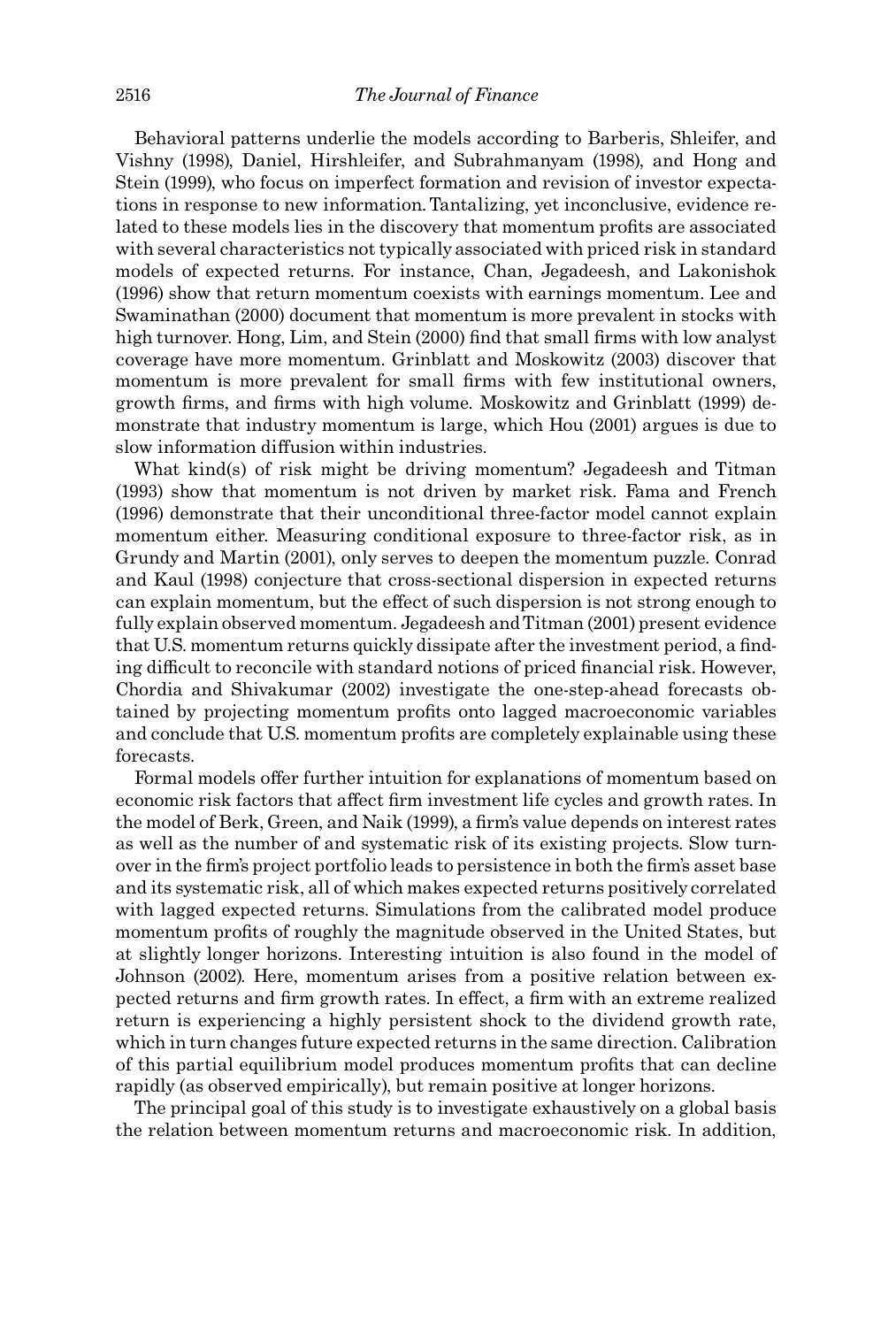we analyze whether international evidence on the dissipation of these profits is consistent with risk-based or behavioral models of momentum.We carefully build upon the literature studying the relation between stock returns and macroeconomic risk through the use of the widely cited unconditional approach of Chen, Roll, and Ross (1986).We also examine whether the conditional macroeconomic risk argument of Chordia and Shivakumar (2002) is robust internationally. Further, we document whether international momentum profits extinguish slowly, as predicted by many risk-based explanations, or reverse sign completely, consistent with several behavioral explanations.

Our results, in brief, are as follows. Momentum portfolio profits are large and positive abroad, and only weakly comove among 40 countries, whether within regions or across continents. These findings support the notion that if macroeconomic risk is driving momentum, then it should be largely country specific. In the 17 markets where we have such data, momentum profits bear basically no statistically or economically significant relation to the Chen et al. (1986) macroeconomic factors. Additionally, the forecasting model proposed by Chordia and Shivakumar (2002) generates global momentum forecasts that are unrelated to observed momentum profits. We also tabulate international momentum profits in both good and bad business cycle states; our finding of positive profits in both sorts of economies is incompatible with momentum being a reward for priced business cycle risk. Finally, we show strong international evidence of rapid reversals of momentum profits, a finding incompatible with existing risk-based explanations of momentum.

The remainder of the study proceeds in the following manner. Section I describes the data, documents momentum profitability, and shows interregional and intraregional links among the momentum portfolio profits of different countries. Section II examines the international relation between momentum and macroeconomic risk using the leading unconditional and conditional approaches. Section III demonstrates around the world the relation between momentum profits and economic states as classified by GDP growth and market movements. Behavioral and risk explanations are disentangled in Section IV, and Section V concludes.

## I. MomentumWithin and Between Countries

#### A. Data and Methodology

U.S. monthly stock return data include common shares of all NYSE- and AMEX-listed firms available from CRSP. For non-U.S. data, we select countries from Datastream International that have at least 50 stocks. Thus, in addtion to U.S. stocks, all available stocks from these 39 countries are used.<sup>1</sup> Whenever country market indices are needed, we use the Datastream value-weighted market index, if available; otherwise, we use the International Finance Corporation (IFC) index.

 $1$ Real estate trusts and investment companies are excluded. To control for delisting bias, we include both currently listed and delisted firms.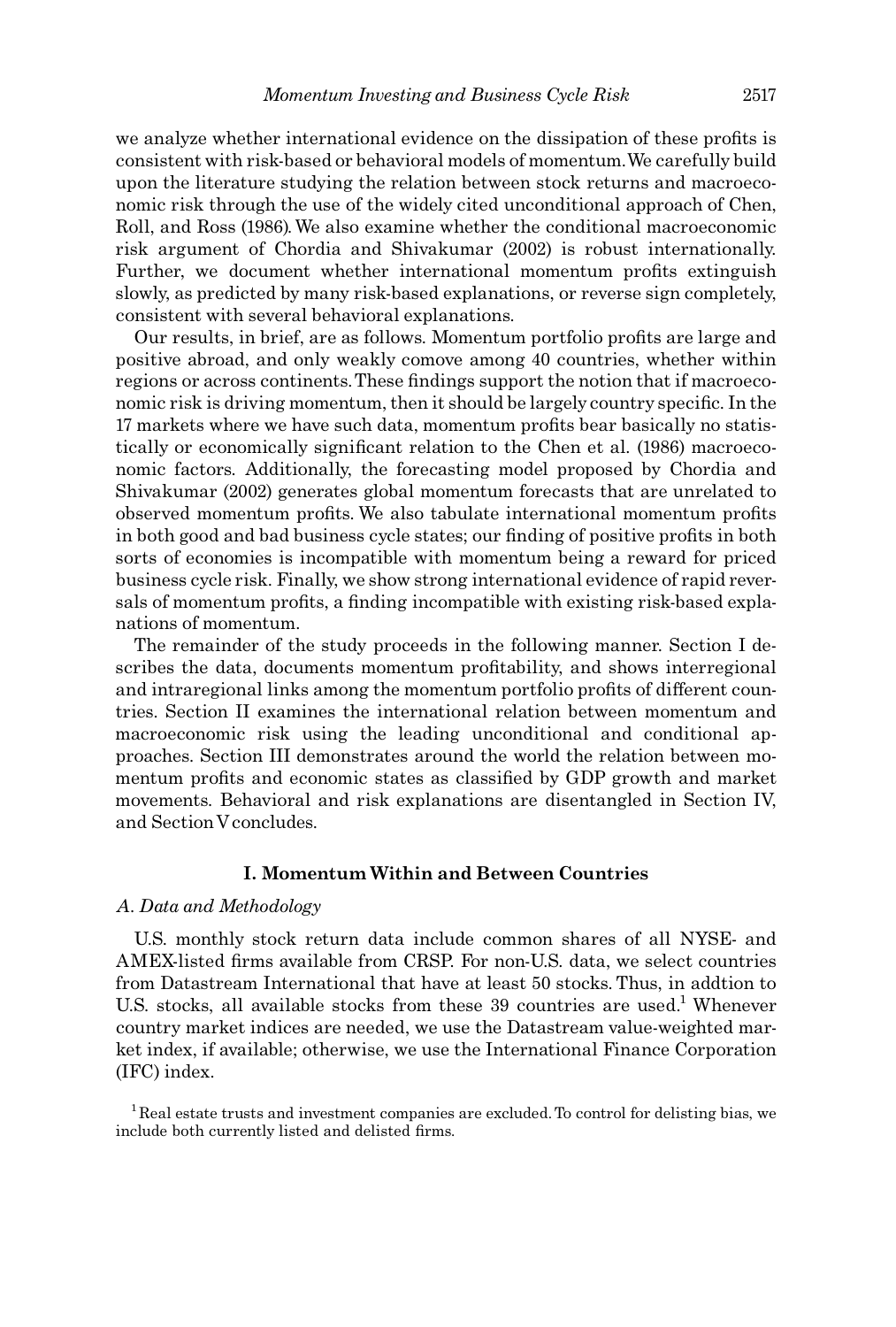Table I displays starting dates for each country. U.S. data are available from 1926. For 10 markets, coverage begins in 1975. By January 1990 there are 23 countries available, and all countries except Egypt have coverage by February 1995. The sample ends in December 2000 for all countries except Peru and Argentina, which end in June 1999 and August 2000, respectively.

Table I also reports the number of firms available in January 1990 (or the first available month for countries with coverage beginning after 1990). Note that the United States is not the only highly populated market—in January 1990, Japan, the United Kingdom, and Canada have 1,898, 1,404, and 843 firms, respectively. The regional totals are 280, 1,233, 4,780, and 4,054 for Africa, Americas excluding the United States, Asia, and Europe as of January 1990 or the first available date for which a country has data.

Any momentum strategy consists of a ranking period, over which winners and losers are determined, and an investment period, over which winners are held and losers sold short. We follow the most widely reported results focusing on use of a 6-month ranking period over which raw total returns determine winner or loser status.We use a 6-month investment period with equal weights, and the investment rule is followed every month such that equally weighted momentum strategies of six varying vintages are simultaneously in effect at all times.

Our international strategies examine the top (winner) and bottom (loser) 20% of stock returns because some countries simply do not have enough stocks to allow for use of the more common top and bottom decile designations. To avoid microstructure distortions, we generally focus on results using the common practice of skipping a month between portfolio ranking and investment periods. Thus, for each month t, the portfolio held during the investment period, months t to  $t + 5$ , is determined by performance over the ranking period, months  $t - 7$  to  $t - 2$ .

## B. Momentum Profits by Country and Region

Table I displays average winner minus loser profits for each country in local currency. In Panel A, we report figures for momentum portfolios formed with a 1-month gap between the portfolio ranking and investment period.Table I shows that the winner minus loser portfolios are largely profitable on average around the world, with Asian countries displaying the weakest momentum profits. Both African countries, 5 of 6 American countries, 10 of the 14 Asian countries, and 14 of the 17 European countries display positive mean momentum profits over the period.To allow for noisiness of individual country data, we also report regional averages where the time series for each region is formed as the equally weighted average of all countries in the region.

The average monthly momentum profit is  $1.63, 0.78, 0.32,$  and  $0.77$  in Africa, Americas (excluding the United States), Asia, and Europe, respectively. The

<sup>2</sup> Nevertheless, to examine the importance of skipping a month and for comparison with some studies that do not skip a month (e.g., Moskowitz and Grinblatt (1999) and Chordia and Shivakumar (2002)), we also recalculate our key results for momentum strategies where the portfolio investment period,  $t$  to  $t + 5$ , immediately follows the 6-month ranking period,  $t - 6$  to  $t - 1$ .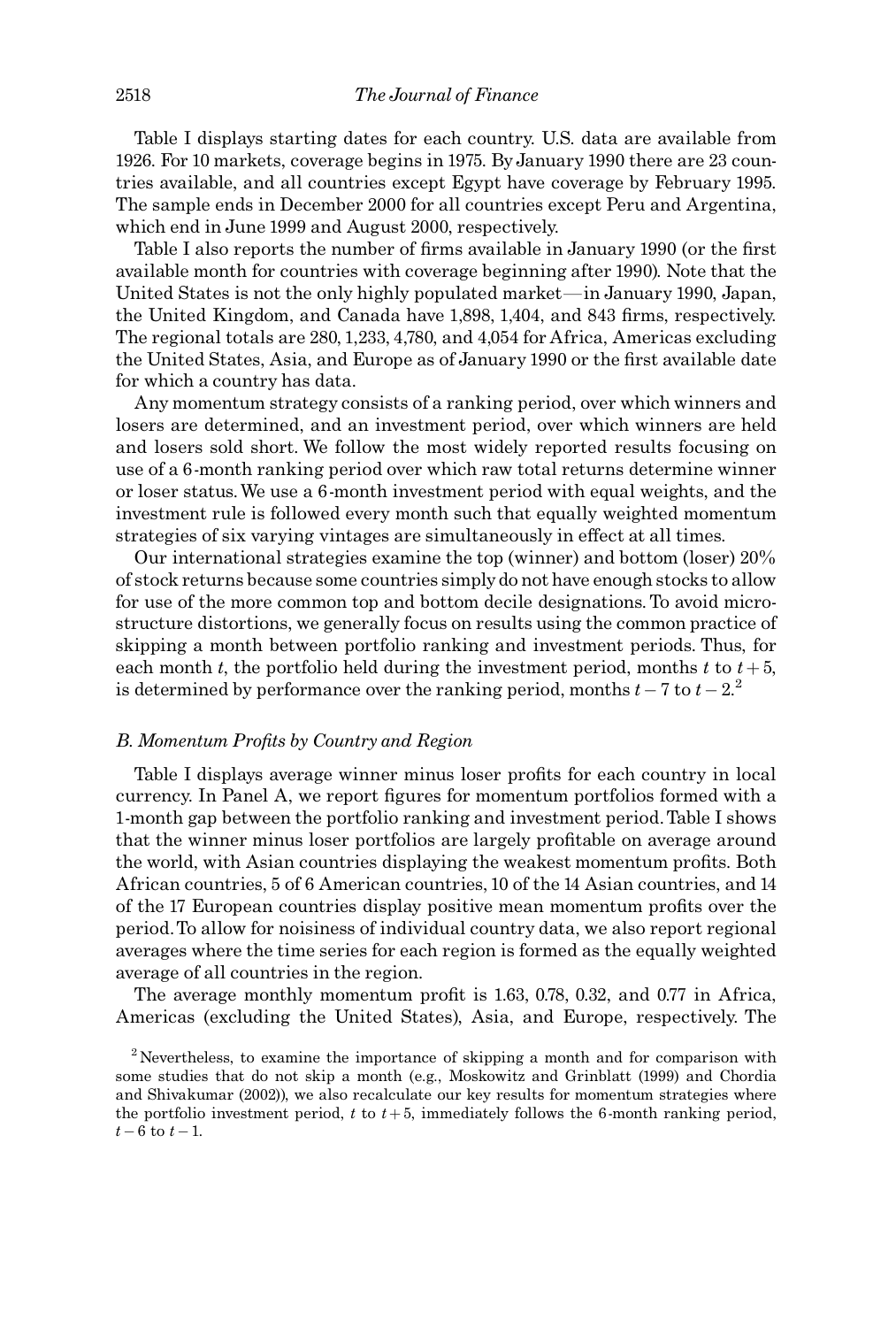# Table IMomentum Profits by Country and Region

For each month t, stocks in each country are ranked into quintile groups based on their performance over the 6 months  $t - 7...$   $t - 2$ . The momentum strategy buys the winner quintile and sells short the loser quintile and holds these positions for the 6 months,  $t_{i}$ ,  $t_{i}$ ,  $t_{i}$  + 5. A time series for each region is constructed from the monthly equally weighted average of all countries in the region. Panel A reports average momentum profits (WML), and returns in excess of the local market index separately for winners and losers. Begin dates <sup>t</sup> are as shown.The ending date is December 2000, except June 1999 for Peru and August 2000 for Argentina. Number of stocks is for the first portfolio available in or after January 1990. Panel B shows regional summary results using the period  $t-6...$   $t-1$  for ranking stocks.

|                     |       |            |         | Momentum Profits                    |         | Returns vs. Local Market |         |           |
|---------------------|-------|------------|---------|-------------------------------------|---------|--------------------------|---------|-----------|
| Region/Country      | Begin | No. Stocks | WML     | $\it t$                             | Winner  | $\boldsymbol{t}$         | Loser   | $\it t$   |
|                     |       |            |         | Panel A: Ranking Period is $t-7t-1$ |         |                          |         |           |
| Egypt               | 9705  | 54         | 0.24    | (0.25)                              | $-0.72$ | $(-0.88)$                | $-0.95$ | $(-1.00)$ |
| South Africa        | 9009  | 226        | 1.82    | (4.00)                              | 1.77    | (4.30)                   | $-0.04$ | $-0.09$   |
| Africa              | 9009  | 280        | 1.63    | (3.89)                              | 1.52    | (3.73)                   | $-0.12$ | $-0.27$   |
| Argentina           | 9404  | 66         | 1.00    | (1.42)                              | 0.15    | (0.23)                   | $-0.85$ | $(-0.91)$ |
| <b>Brazil</b>       | 9408  | 87         | 0.74    | (0.75)                              | 1.90    | (2.16)                   | 1.17    | (0.98)    |
| Canada              | 7508  | 843        | 0.52    | (1.73)                              | 1.25    | (4.78)                   | 0.73    | (1.92)    |
| Chile               | 9003  | 92         | 1.12    | (3.13)                              | 0.64    | (1.86)                   | $-0.48$ | $(-1.36)$ |
| Mexico              | 9205  | 74         | 1.21    | (1.76)                              | 0.35    | (0.84)                   | $-0.85$ | $(-1.32)$ |
| Peru                | 9502  | 71         | 0.03    | (0.01)                              | 2.33    | (1.38)                   | 2.30    | (1.47)    |
| Americas (ex. U.S.) | 7508  | 1,233      | 0.78    | (3.13)                              | 1.13    | (5.19)                   | 0.35    | (1.30)    |
| Australia           | 7508  | 509        | 0.43    | (1.15)                              | 1.49    | (4.43)                   | 1.06    | (2.67)    |
| China               | 9406  | 253        | $-0.01$ | $(-0.02)$                           | $-0.10$ | $(-0.11)$                | $-0.09$ | $(-0.10)$ |
| Hong Kong           | 8402  | 179        | 0.41    | (0.97)                              | 0.25    | (0.52)                   | $-0.15$ | $-0.26$   |
| India               | 9009  | 375        | 0.80    | (1.74)                              | 0.79    | (1.56)                   | $-0.02$ | $-0.02$   |
| Indonesia           | 9012  | 97         | $-1.00$ | $(-1.16)$                           | 0.99    | (1.19)                   | 1.99    | (1.49)    |
| Japan               | 7508  | 1,898      | 0.02    | (0.10)                              | 0.09    | (0.50)                   | 0.07    | (0.25)    |
| Malaysia            | 8609  | 190        | 0.18    | (0.34)                              | 0.37    | (0.90)                   | 0.19    | (0.30)    |
| New Zealand         | 8809  | 80         | 1.33    | (2.66)                              | 1.42    | (3.88)                   | 0.08    | (0.16)    |
| Pakistan            | 9303  | 117        | $-0.30$ | $(-0.41)$                           | 0.42    | (0.60)                   | 0.72    | (0.78)    |

2519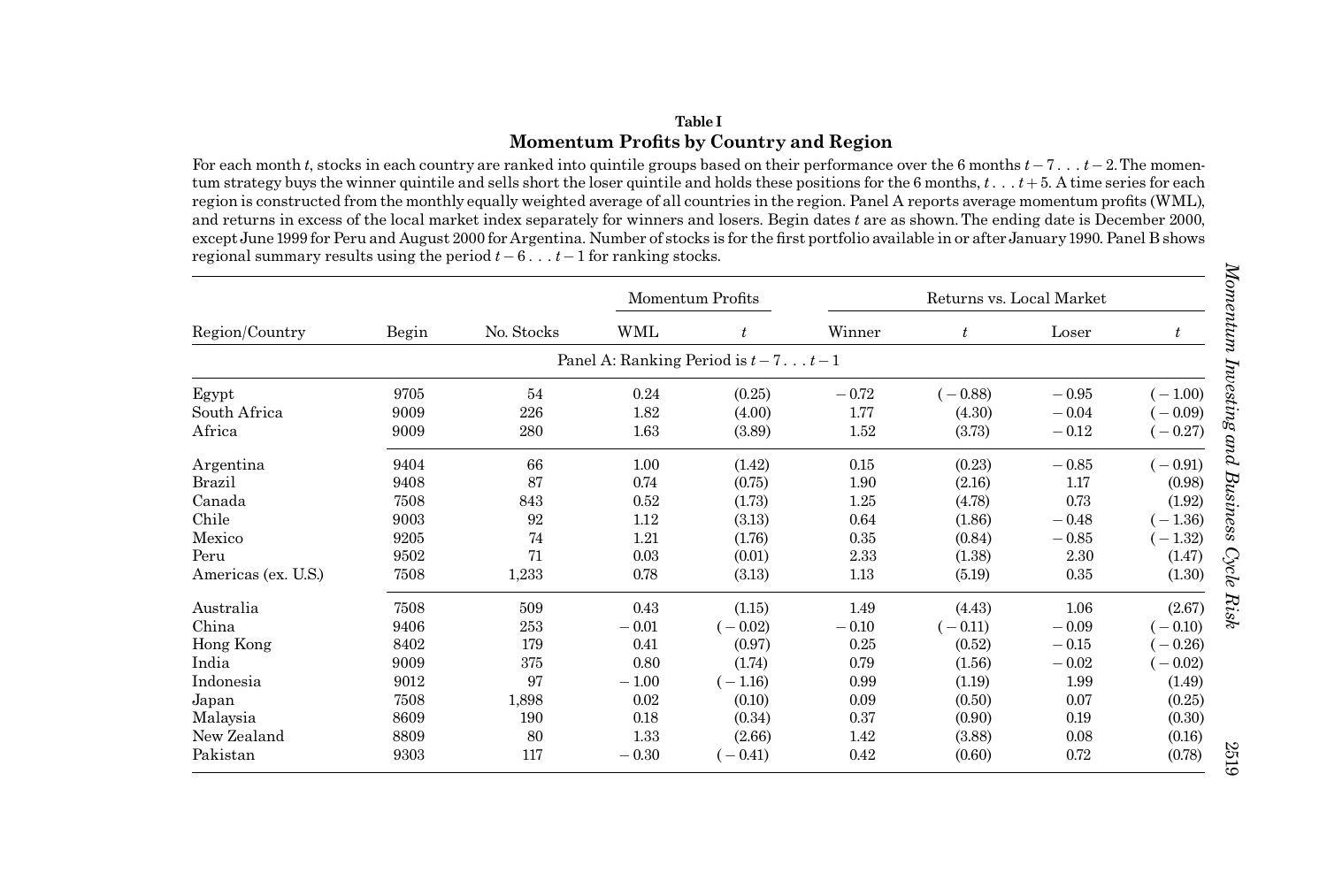|                  |       |            |            | <b>Table I</b><br>(continued) |         |                          |         |           | 2520                   |
|------------------|-------|------------|------------|-------------------------------|---------|--------------------------|---------|-----------|------------------------|
|                  |       |            |            | Momentum Profits              |         | Returns vs. Local Market |         |           |                        |
| Region/Country   | Begin | No. Stocks | <b>WML</b> | $t\,$                         | Winner  | t                        | Loser   | $t\,$     |                        |
| Philippines      | 9306  | 63         | 1.17       | (0.89)                        | 1.43    | (1.46)                   | 0.26    | (0.21)    |                        |
| Singapore        | 8309  | 112        | 0.10       | (0.25)                        | 0.27    | (0.96)                   | 0.17    | (0.35)    |                        |
| South Korea      | 8710  | 588        | $-0.76$    | $(-0.80)$                     | $-0.21$ | $(-0.32)$                | 0.54    | (0.47)    |                        |
| Taiwan           | 8908  | 164        | 0.01       | (0.02)                        | $-0.59$ | $(-1.01)$                | $-0.60$ | $(-0.81)$ |                        |
| Thailand         | 8709  | 155        | 0.17       | (0.25)                        | 0.63    | (0.92)                   | 0.46    | (0.59)    |                        |
| Asia             | 7508  | 4,780      | 0.32       | (1.64)                        | 0.74    | (5.10)                   | 0.42    | (2.01)    |                        |
| Asia (ex. Japan) | 7508  | 2,882      | 0.40       | (1.35)                        | 1.08    | (5.16)                   | 0.68    | (2.43)    | The Journal of Finance |
| Austria          | 8902  | 51         | 0.70       | (2.06)                        | 0.23    | (1.01)                   | $-0.47$ | $(-1.38)$ |                        |
| Belgium          | 7508  | 129        | 1.12       | (5.67)                        | 0.39    | (2.56)                   | $-0.73$ | $(-3.74)$ |                        |
| Denmark          | 8812  | 153        | 0.92       | (2.83)                        | 0.26    | (0.84)                   | $-0.66$ | $(-1.55)$ |                        |
| Finland          | 9307  | 54         | 0.50       | (1.13)                        | $-1.19$ | $(-1.92)$                | $-1.69$ | $(-2.24)$ |                        |
| France           | 7508  | 571        | 0.79       | (3.82)                        | 0.57    | (3.36)                   | $-0.22$ | $(-0.87)$ |                        |
| Germany          | 7508  | 502        | 0.69       | (4.57)                        | 0.17    | (1.16)                   | $-0.51$ | $(-2.61)$ |                        |
| Greece           | 9002  | 62         | 1.61       | (2.36)                        | 1.46    | (1.62)                   | $-0.14$ | $(-0.17)$ |                        |
| Ireland          | 9003  | 55         | 1.23       | (2.29)                        | 0.22    | (0.50)                   | $-1.01$ | $-1.65$   |                        |
| Italy            | 7508  | 184        | 0.86       | (3.79)                        | 0.43    | (2.41)                   | $-0.43$ | $(-1.83)$ |                        |
| Netherlands      | 7508  | 197        | 1.16       | (4.97)                        | 0.42    | (2.14)                   | $-0.73$ | $(-2.56)$ |                        |
| Norway           | 8206  | 88         | 1.11       | (2.54)                        | 0.88    | (2.29)                   | $-0.23$ | $(-0.48)$ |                        |
| Portugal         | 9002  | 89         | $-0.63$    | $(-1.06)$                     | 0.27    | (0.69)                   | 0.90    | (1.41)    |                        |
| Spain            | 8711  | 100        | 0.32       | (0.64)                        | $-0.07$ | $(-0.26)$                | $-0.39$ | $(-0.76)$ |                        |
| Sweden           | 8406  | 160        | $-0.01$    | $(-0.02)$                     | $-0.05$ | $(-0.18)$                | $-0.05$ | $(-0.10)$ |                        |
| Switzerland      | 7508  | 183        | 0.95       | (5.17)                        | 0.44    | (2.35)                   | $-0.51$ | $(-2.51)$ |                        |
| Turkey           | 8809  | 72         | $-1.50$    | $(-2.20)$                     | 0.61    | (0.80)                   | 2.11    | (2.30)    |                        |
| UK               | 7508  | 1,404      | 1.03       | (6.14)                        | 0.76    | (3.56)                   | $-0.27$ | $(-1.13)$ |                        |
| Europe           | 7508  | 4,054      | 0.77       | (8.15)                        | 0.45    | (4.74)                   | $-0.32$ | $(-2.43)$ |                        |
| U.S.             | 2,608 | 1.930      | 0.59       | (3.32)                        | 0.66    | (5.95)                   | 0.07    | (0.34)    |                        |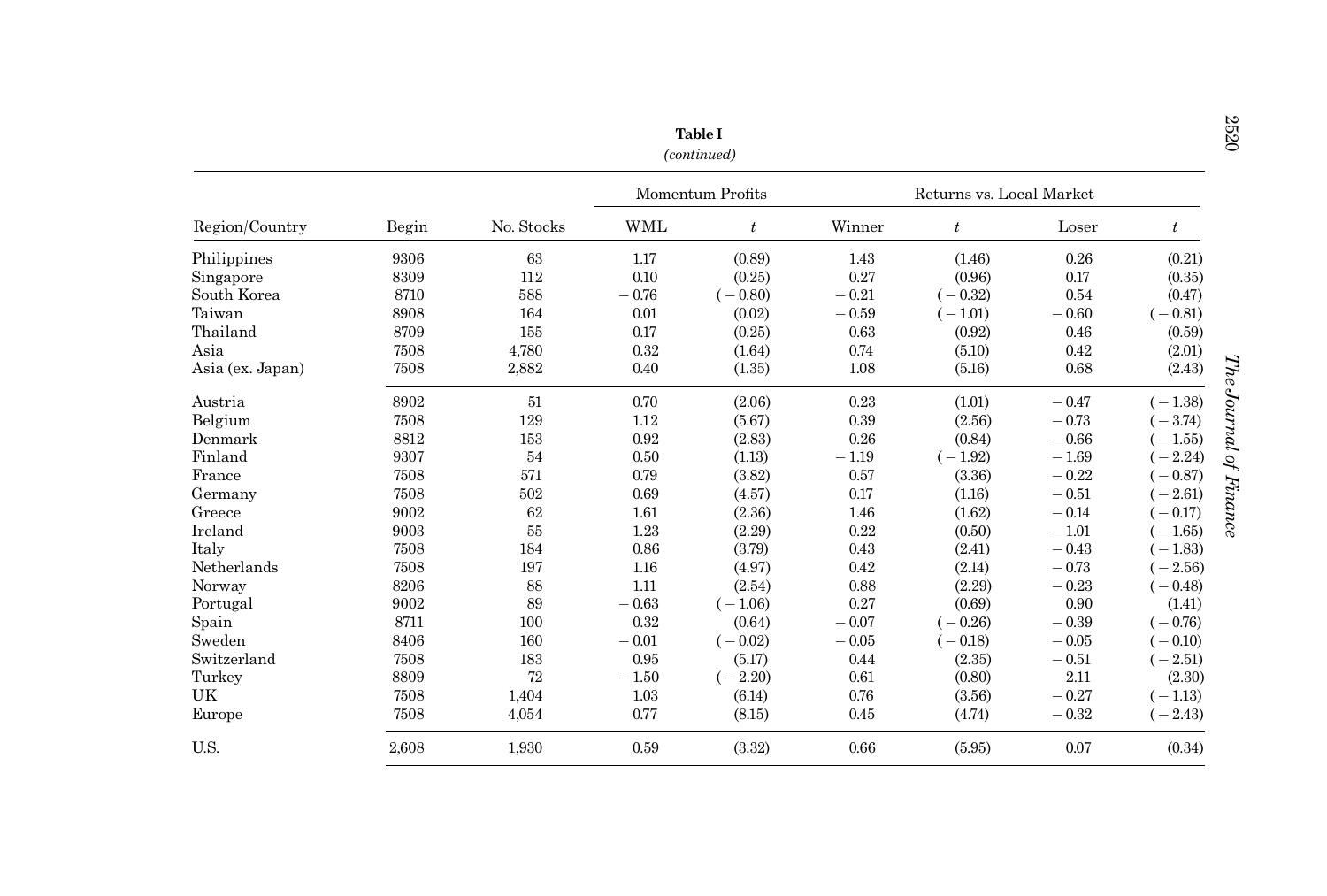| Developed (ex. U.S.)<br>Developed<br>Emerging<br>World (ex. U.S.) | 7508<br>2608<br>8609<br>7508 | 7,452<br>9,382<br>2895<br>10,347 | 0.73<br>0.51<br>0.27<br>0.65 | (7.04)<br>(3.09)<br>(1.21)<br>(6.90)          | 0.54<br>0.65<br>0.59<br>0.60 | (5.74)<br>(6.69)<br>(2.88)<br>(6.87) | $-0.18$<br>0.14<br>0.32<br>$-0.05$ | $-1.40$<br>(0.74)<br>(1.17)<br>$-0.44$ |
|-------------------------------------------------------------------|------------------------------|----------------------------------|------------------------------|-----------------------------------------------|------------------------------|--------------------------------------|------------------------------------|----------------------------------------|
| World                                                             | 2608                         | 12,277                           | 0.49                         | (2.95)<br>Panel B: Ranking Period is $t-6t-1$ | 0.67                         | (6.94)                               | 0.19                               | (0.98)                                 |
|                                                                   |                              |                                  |                              |                                               |                              |                                      |                                    |                                        |
| Africa                                                            | 9008                         | 286                              | 1.42                         | (3.36)                                        | 1.58                         | (3.81)                               | 0.16                               | (0.37)                                 |
| Americas (ex. U.S.)                                               | 7507                         | 1,234                            | 0.50                         | (1.89)                                        | 1.07                         | (4.74)                               | 0.57                               | (2.09)                                 |
| Asia                                                              | 7507                         | 4,768                            | 0.13                         | (0.64)                                        | 0.69                         | (4.64)                               | 0.55                               | (2.59)                                 |
| Asia (ex. Japan)                                                  | 7507                         | 2,870                            | 0.20                         | (0.66)                                        | 1.03                         | (4.75)                               | 0.83                               | (2.94)                                 |
| Europe                                                            | 7507                         | 4,058                            | 0.70                         | (6.86)                                        | 0.43                         | (4.47)                               | $-0.27$                            | $-2.04)$                               |
| U.S.                                                              | 2607                         | 1,930                            | 0.31                         | (1.68)                                        | 0.53                         | (5.08)                               | 0.22                               | (1.06)                                 |
| Developed (ex. U.S.)                                              | 7507                         | 7,456                            | 0.64                         | (5.77)                                        | 0.53                         | (5.38)                               | $-0.12$                            | $(-0.87)$                              |
| Developed                                                         | 2607                         | 9,386                            | 0.29                         | (1.66)                                        | 0.56                         | (5.99)                               | 0.27                               | (1.37)                                 |
| Emerging                                                          | 8608                         | 2890                             | $-0.01$                      | $-0.02$                                       | 0.50                         | (2.49)                               | 0.51                               | (1.84)                                 |
| World (ex. U.S.)                                                  | 7507                         | 10,346                           | 0.53                         | (5.09)                                        | 0.57                         | (6.38)                               | 0.04                               | (0.36)                                 |
| World                                                             | 2607                         | 12,276                           | 0.25                         | (1.44)                                        | 0.57                         | (6.23)                               | 0.32                               | (1.66)                                 |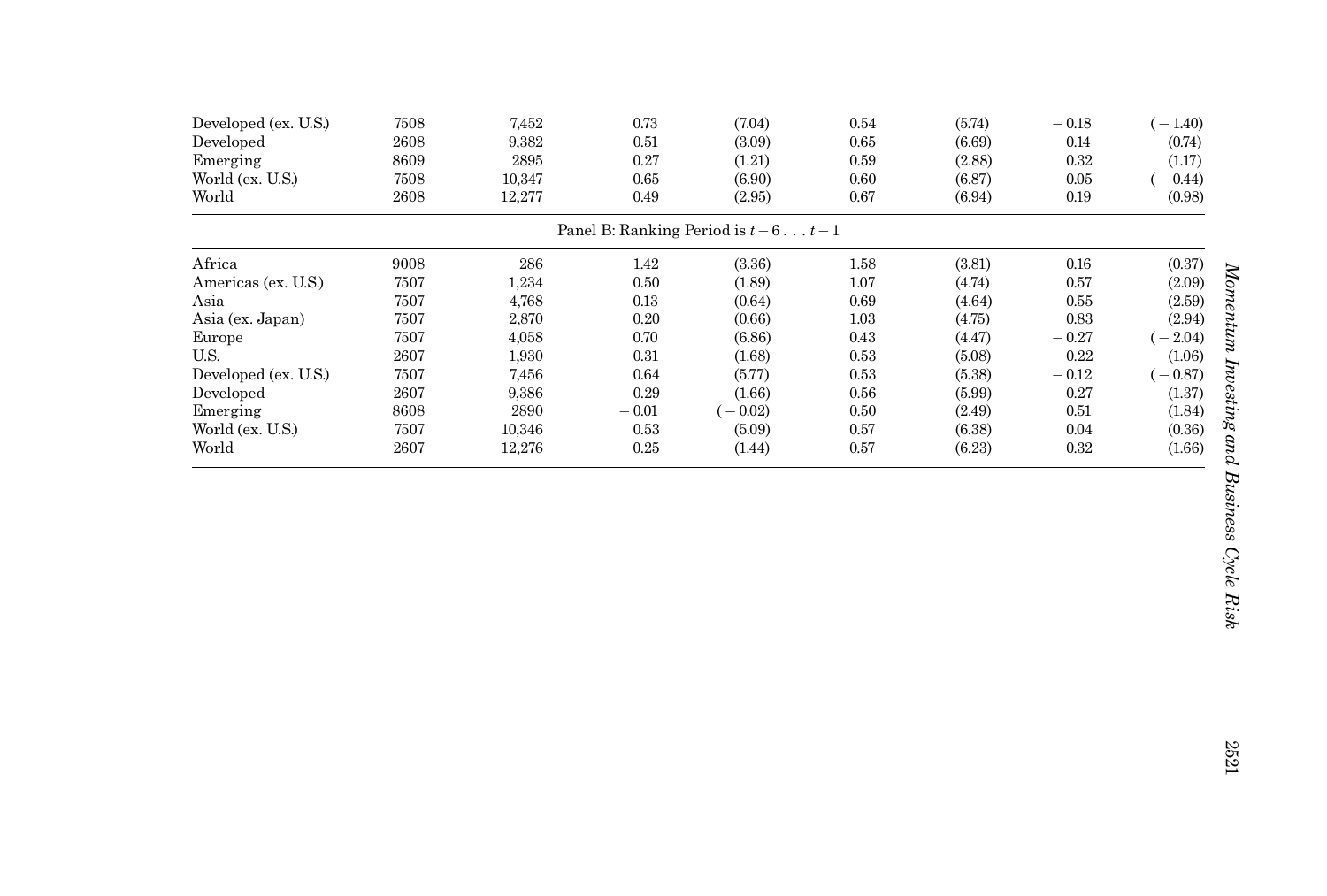pro¢ts are highly signi¢cant in all regions except for Asia. Excluding Japan from the Asian index does not dramatically alter profits.<sup>3</sup> It is interesting to note that the momentum pro¢ts for Asia are decidedly weaker than those around the world, particularly for Europe. The average monthly momentum profit for Europe is 0.77% (about 9.24% per year), which is slightly less than the average monthly ''country neutral'' momentum pro¢t found in Europe by Rouwenhorst (1998) of 0.93% per month. Similar to Rouwenhorst (1999) we ¢nd weaker momentum profits for emerging markets. The average momentum profit for all non-U.S. developed markets is 0.73% per month or 8.74% per year compared to a statistically insignificant 0.27% per month or 3.24% per year for emerging markets.

We also report in Table I separate winner and loser profits in excess of the local market index, to get a broad sense of whether profits primarily arise from winner or loser portfolios. In many countries, both winners and losers outperform the local market index, most likely due to higher expected returns for the small stocks prevalent in both winner and loser portfolios. In Europe, however, loser portfolios tend to underperform the market as a whole.<sup>4</sup>

Panel B reports results for momentum strategies where the investment period,  $t$ to  $t+5$ , directly follows the ranking period,  $t-6$  to  $t-1$ . As expected, these momentum profits are smaller than those skipping a month. The average monthly momentum profits are  $1.42\%$ ,  $0.50\%$ ,  $0.13\%$ , and  $0.70\%$  in Africa, the Americas (excluding the United States), Asia, and Europe, respectively. Still, these measurements are statistically significant in all regions except Asia. In sum, momentum profits are generally quite economically important and statistically significant around the world. We now investigate the interrelations of momentum profits across countries.

#### C. Correlations

If momentum profits arise due to systematic risk and markets are integrated, then one ought to expect high correlations among returns to momentum strategies in various countries. Panel A of Table II examines the correlations of the winner minus loser momentum profits across markets. We start by examining momentum profits within regions. Because the United States and Japan are the largest two markets in the world and have received considerable attention, we exclude them from their regional averages and examine these markets as if they were their own regions. For region A comprising  $n_A$  markets, there are  $\binom{n_A}{2}$  correlations between markets. The average correlation of momentum profits

 $3$  Our findings for Asian stocks are not directly comparable to those in Chui et al. (2000), a study examining seven Asian countries using both PACAP and Datastream data, and hence having more coverage in periods prior to our Datastream sample. Nevertheless, they report an average momentum profit for Asia of 0.329, which is extremely close to our average for Asia

of 0.32.<br><sup>4</sup> Another interesting question is whether momentum profits have extinguished internationally, especially due to the widespread attention such strategies have received since Jegadeesh and Titman (1993)—their original sample ended in 1989. For a subsample beginning January 1990, the average monthly momentum profits are  $0.42\%$ ,  $0.02\%$ , and  $0.61\%$  per month in the Americas, Asia, and Europe, respectively. The average monthly momentum profit for developed markets is 0.59% or 7.08% per year. No extinction since 1990 is found.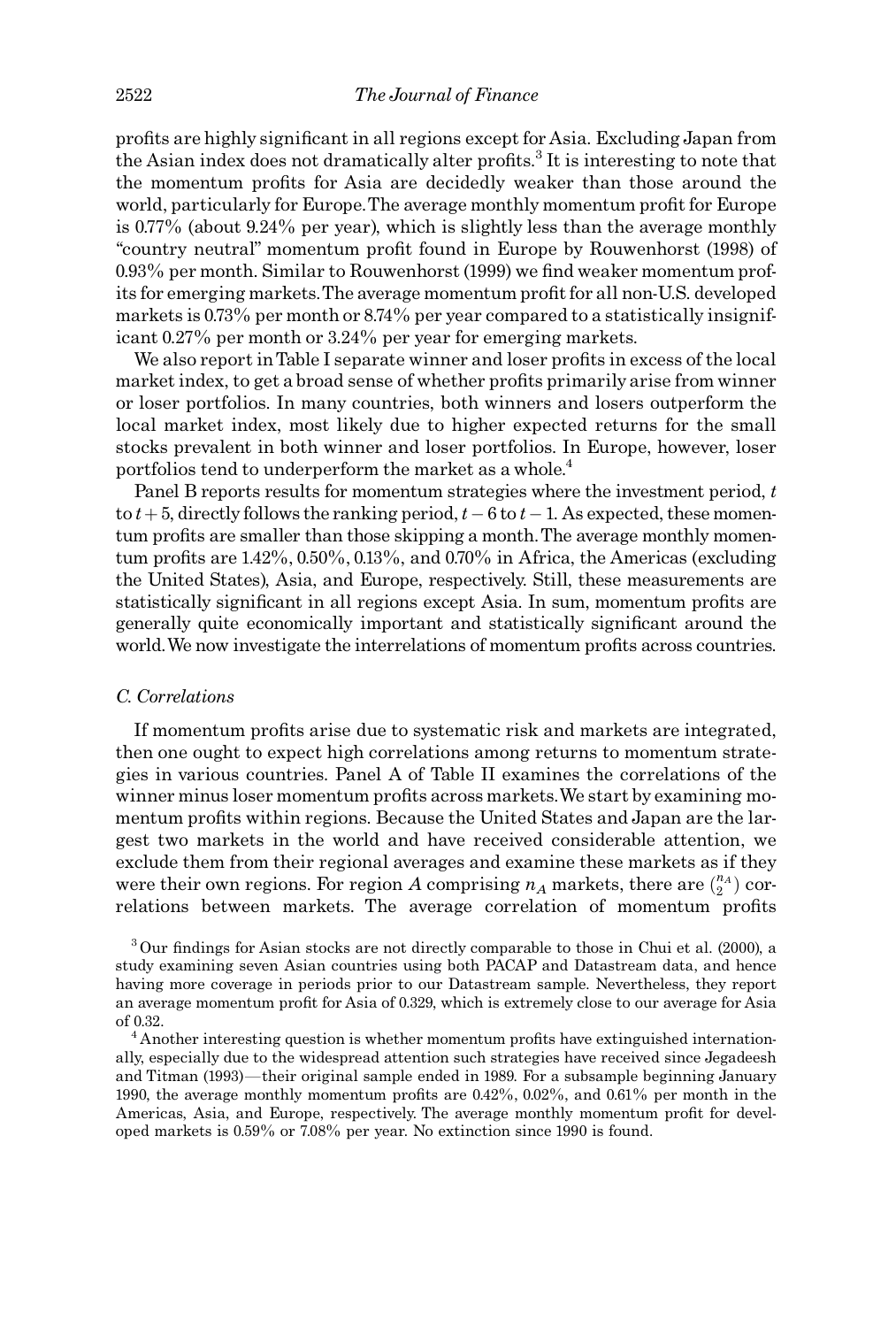# Table II Intraregional and Interregional Correlation of Momentum Profits and Markets

Panel A reports the correlation of raw momentum profits. Panel B reports the correlation of market indices.Three kinds of correlations are reported in each panel:

1. Intraregional correlations. For region A with  $n_A$  countries, there are  $\binom{n_A}{2}$  correlations. Regional averages are shown in the top portion of each panel.

2. Interregional correlations by country pair. For region A with  $n_A$  countries and region B with  $n_B$  countries, there are  $\binom{[n_A+n_B]}{2}$  $\binom{[n_A+n_B]}{2}$  correlations to consider. We break these down as follows: The  $\begin{bmatrix} {n_A} \\ 2 \end{bmatrix}$  intraregional correlations are ignored, and the remaining  $\frac{[n_A+n_B]}{2}$  $\left\{ \left( \frac{[n_A + n_B]}{2} \right) - \left[ \frac{n_A}{2} \right) + \frac{n_B}{2} \right\}$  correlations are averaged to form the upper triangle in each panel. 3. Interregional correlations by regional indices. The time series for each region is formed as the equally weighted average of the momentum profits of all countries in the region. These re-

gional average time series are then paired and the correlations thereof form the lower triangle in each panel.

|                            |          | Americas    | Asian<br>Africa (ex. U.S.) (ex. Japan) Europe |                                          | Japan | U.S.             |
|----------------------------|----------|-------------|-----------------------------------------------|------------------------------------------|-------|------------------|
|                            |          |             |                                               | Panel A: Correlation of Momentum Profits |       |                  |
| Intraregional<br>Average   | 0.012    | 0.077       | 0.106                                         | 0.088                                    |       |                  |
|                            |          | 0.071       |                                               |                                          |       |                  |
| Interregional              |          |             |                                               |                                          |       |                  |
| Africa                     |          | 0.036       | $-0.056$                                      | 0.011                                    |       | $-0.056 - 0.109$ |
| Americas (ex. U.S.)        | $-0.005$ |             | 0.047                                         | 0.001                                    | 0.070 | 0.080            |
| Asia (ex. Japan)           | $-0.100$ | 0.398       |                                               | 0.027                                    | 0.041 | 0.088            |
| Europe                     | 0.113    | 0.038       | 0.169                                         |                                          | 0.107 | 0.139            |
| Japan                      | $-0.029$ | 0.050       | $-0.018$                                      | 0.220                                    |       | 0.050            |
| U.S.                       | $-0.132$ | 0.251       | 0.211                                         | 0.328                                    | 0.050 |                  |
| Average of upper triangle: | 0.032    |             |                                               |                                          |       |                  |
| Average of lower triangle: | 0.103    |             |                                               |                                          |       |                  |
|                            |          |             | Panel B: Correlation of Market Indices        |                                          |       |                  |
| Intu                       | 0.97C    | <b>OE90</b> | n one                                         | 0.470                                    |       |                  |

| Intraregional<br>Average   | 0.376 | 0.532 | 0.306 | 0.479 |       |       |
|----------------------------|-------|-------|-------|-------|-------|-------|
|                            |       | 0.423 |       |       |       |       |
| Interregional              |       |       |       |       |       |       |
| Africa                     |       | 0.366 | 0.254 | 0.261 | 0.256 | 0.274 |
| Americas (ex. U.S.)        | 0.478 |       | 0.333 | 0.379 | 0.357 | 0.483 |
| Asia (ex. Japan)           | 0.522 | 0.587 |       | 0.306 | 0.253 | 0.341 |
| Europe                     | 0.463 | 0.561 | 0.554 |       | 0.324 | 0.435 |
| Japan                      | 0.352 | 0.325 | 0.325 | 0.431 |       | 0.336 |
| U.S.                       | 0.298 | 0.691 | 0.523 | 0.590 | 0.336 |       |
| Average of upper triangle: | 0.331 |       |       |       |       |       |
| Average of lower triangle: | 0.469 |       |       |       |       |       |

between pairs of markets within a particular region is 0.012 in Africa, 0.077 in the Americas, 0.106 in Asia, and 0.088 in Europe.Within regions, there is only weak evidence to suggest common sources of momentum profitability.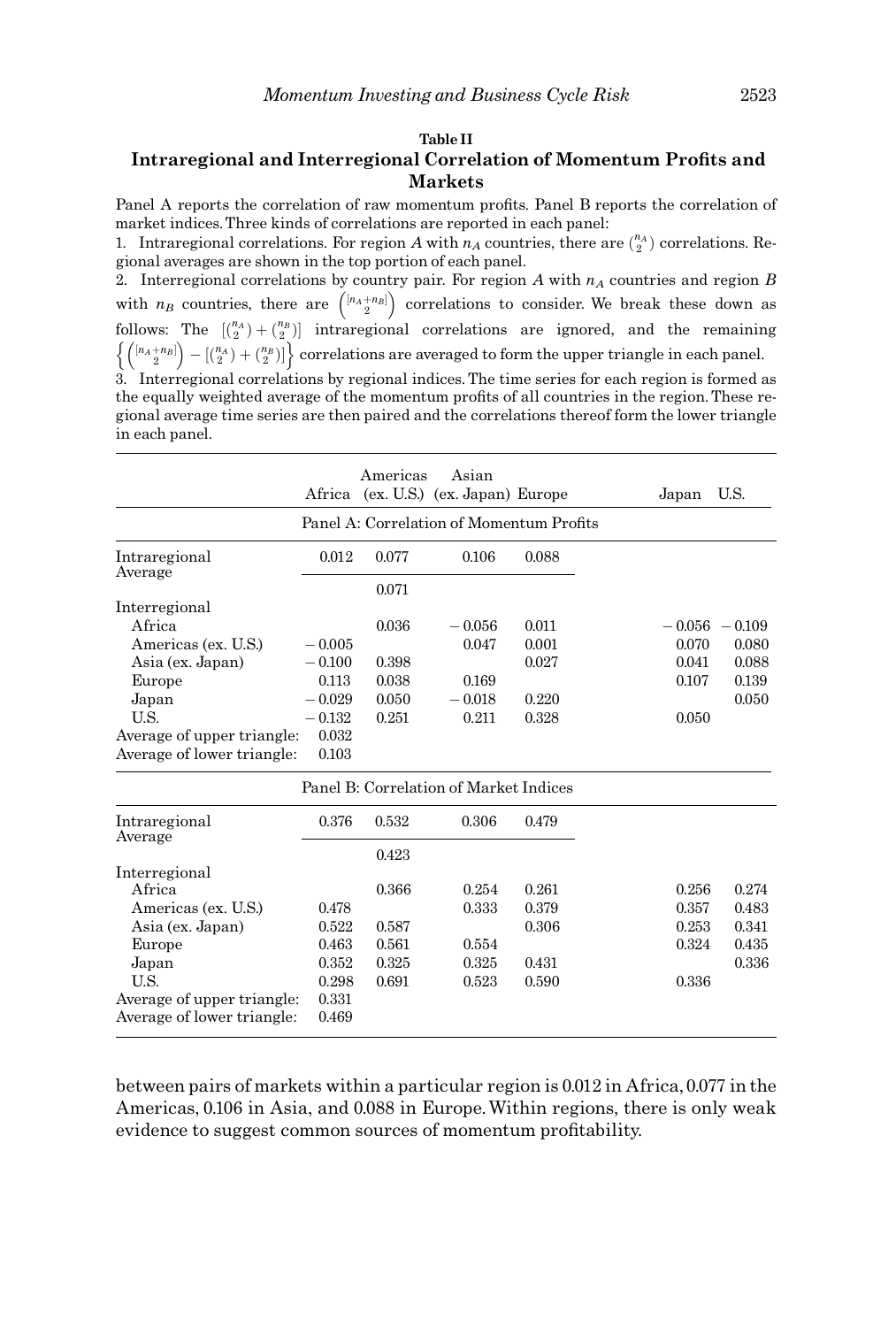We then examine the correlations of momentum profits *across* regions using two methodologies. First, we consider the average pairwise correlation of countries of one region with those in another region. Second, we calculate directly the correlations between one region's time series of momentum profits and another's.

In the upper diagonal of the correlation matrix in Panel A of Table II are the average interregional pairwise correlations of country-specific momentum profits. For region A containing  $n_A$  countries and region B with  $n_B$  countries, there are  $\binom{[n_A+n_B]}{2}$  correlations to consider. We break these down as follows: the  $\lfloor\binom{n_A}{2}+1\rfloor$  $\binom{n_B}{2}$  intraregional correlations are ignored (i.e., they contribute instead to the top portion of Panel A), and the remaining  $\left\{ \binom{[n_A+n_B]}{2} - \binom{n_A}{2} + \binom{n_B}{2} \right\}$  $\left\{ \binom{[n_A+n_B]}{2} - \left[ \binom{n_A}{2} + \binom{n_B}{2} \right] \right\}$  correlations are averaged to form the upper triangle in each panel. The highest average correlation of 0.139 is between the United States and countries in Europe. The average of all the correlations in the upper diagonal of Panel A is only  $0.032<sup>5</sup>$ 

We next turn to correlations between pairs of regional momentum indices. Regional average time series are paired and the correlations thereof form the lower triangle in Panel A. These correlations are somewhat higher than those in the upper triangle. The correlations between momentum profits in the United States and the regional indices are  $-0.132, 0.251, 0.211, 0.328,$  and 0.050 for the African, American (excluding the United States), Asian (excluding Japan), European, and Japanese momentum indices respectively. The average of all regional index correlation pairs is 0.103.

To gauge the relative importance of these correlations in momentum profits, we show in Panel B the correlations between market indices over the same time period. Correlations between market indices can be indicative of common sources of systematic risk. As before, the upper diagonal of the correlation matrix reports the average country correlations across regions, while the lower diagonal reports the average correlations of regional indices that are calculated as equally weighted averages of local market indices (similar to momentum indices).The correlations in Panel B, with an average of 0.331 in the upper diagonal and 0.469 in the lower diagonal, are much higher than those in Panel A. Market indices are subject to many common shocks across countries, whereas there is much less evidence of comovements in momentum profits.

To summarize, the low intraregional and interregional correlations of momentum profits indicate that momentum is not likely driven by a global risk factor. In our subsequent empirical work we focus on the importance of local risk factors.

 $5$ These low correlations are nevertheless likely overstated. Even though momentum profits derive from a long and a short portfolio for each market, they possess significant market beta and thus are not "country neutral." To see this, suppose the overall stock market's movement is large and positive over the 6-month momentum portfolio ranking period. Winner portfolios then have a higher proportion of high beta stocks and loser portfolios obtain disproportionately many low beta stocks. Overall, the winner minus loser portfolio will bear a significant positive market beta (for specifics, see, e.g., Chopra, Lakonishok, Ritter (1992) for a reversal study, or Grundy and Martin (2001) for a momentum study).We also compute the correlations of market risk-adjusted momentum profits across countries, and they are, in general, lower than the correlations of raw momentum profits in Panel A.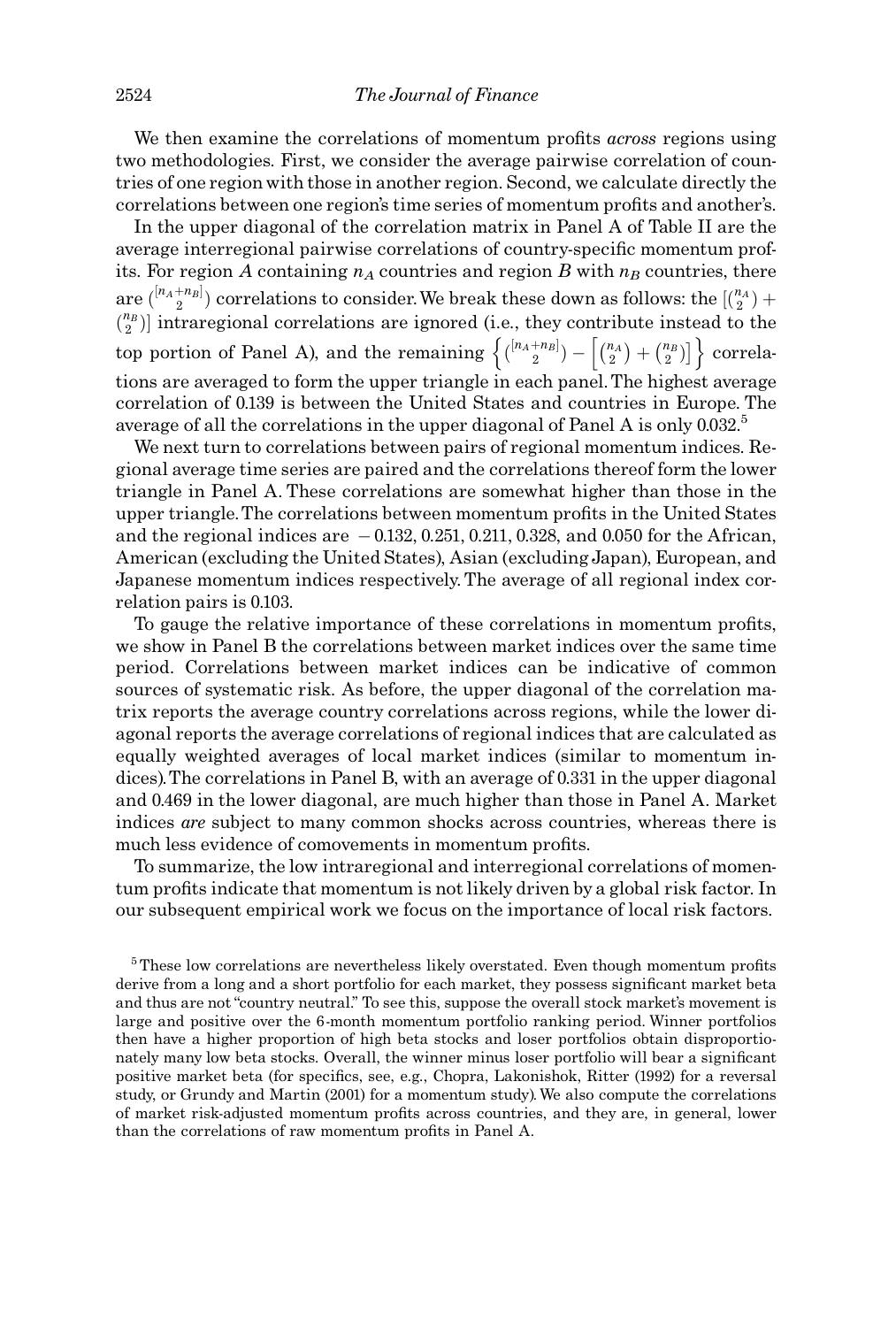## II. Macroeconomic Risk Models and Momentum Profits

If momentum strategies around the world earn positive expected returns due to their exposure to macroeconomic risk variables, then country-specific macroeconomic factors should do well in capturing variation in momentum profits. Measurement of the variation in stock prices due to macroeconomic risks is a heavily researched area that continues to generate considerable debate. The literature can generally be divided into conditional and unconditional approaches.<sup>6</sup> To measure macroeconomic variation in momentum profits in each country, we utilize a leading approach from each camp: An unconditional test based on the method of Chen et al. (1986), and a conditional application shown to explain momentum profits based on the method of Chordia and Shivakumar (2002).

#### A. Unconditional Tests

Chen et al. (1986) were the first to seriously propose and examine a set of macroeconomic factors that might affect stock returns. Using the Fama and Mac-Beth (1973) methodology and size portfolios, Chen et al. conclude that unexpected inflation  $(UI)$ , changes in expected inflation  $(DEI)$ , term spread  $(UTS)$ , changes in industrial production ( $MP$ ), and default risk premium ( $URP$ ) are significant for pricing.While the Chen et al. model has been superseded by the three-factor model of Fama and French (1993) in the pricing of size and book-to-market ef $fects<sup>7</sup>$ , the model represents a common starting point to examine whether momentum is sensitive to macroeconomic variables. If momentum profits are driven by unconditional macroeconomic risk, then momentum profits should exhibit significant sensitivity to the factors proposed by Chen et al.

## A.1. Data and Methodology

For each country, we construct four of the Chen et al. (1986) factors using monthly data: unexpected inflation  $(UI)$ , changes in expected inflation  $(DEI)$ , term spread (UTS), and changes in industrial production  $(MP)^8$  To estimate the

 $6$  Examples of unconditional approaches are Chan, Chen, and Hsieh (1985), Chen et al.  $(1986)$ , and, more recently, Liew and Vassalou  $(2000)$  and Griffin  $(2002)$ . Examples of the voluminous literature modeling time variation in returns related to macroeconomic variables include Gibbons and Ferson (1985), Fama and French (1989), Harvey (1989), and Ferson and Harvey (1991).<br><sup>7</sup> Fama and French (1993) show that their three-factor model explains size and book-to-mar-

ket equity effects in stock returns better than the Chen et al. factors. However, Fama and French (1996) demonstrate that the three-factor model fails to explain momentum profits. We "complete the circuit" here by applying the Chen et al. factors to explain momentum profits.<br><sup>8</sup> Bond markets outside the United States are generally not well enough developed at the

low quality end of the credit spectrum to give an accurate default premium factor. International macroeconomic data are from the OECD. The factor UTS is constructed as the yield on a more than 10-year maturity government bond minus the 3-month T-bill rate. The factor MP is the log difference in seasonally adjusted industrial production. Inflation is computed as the log relative of the consumer price index, and expected and unexpected inflation are calculated following Fama and Gibbons (1984).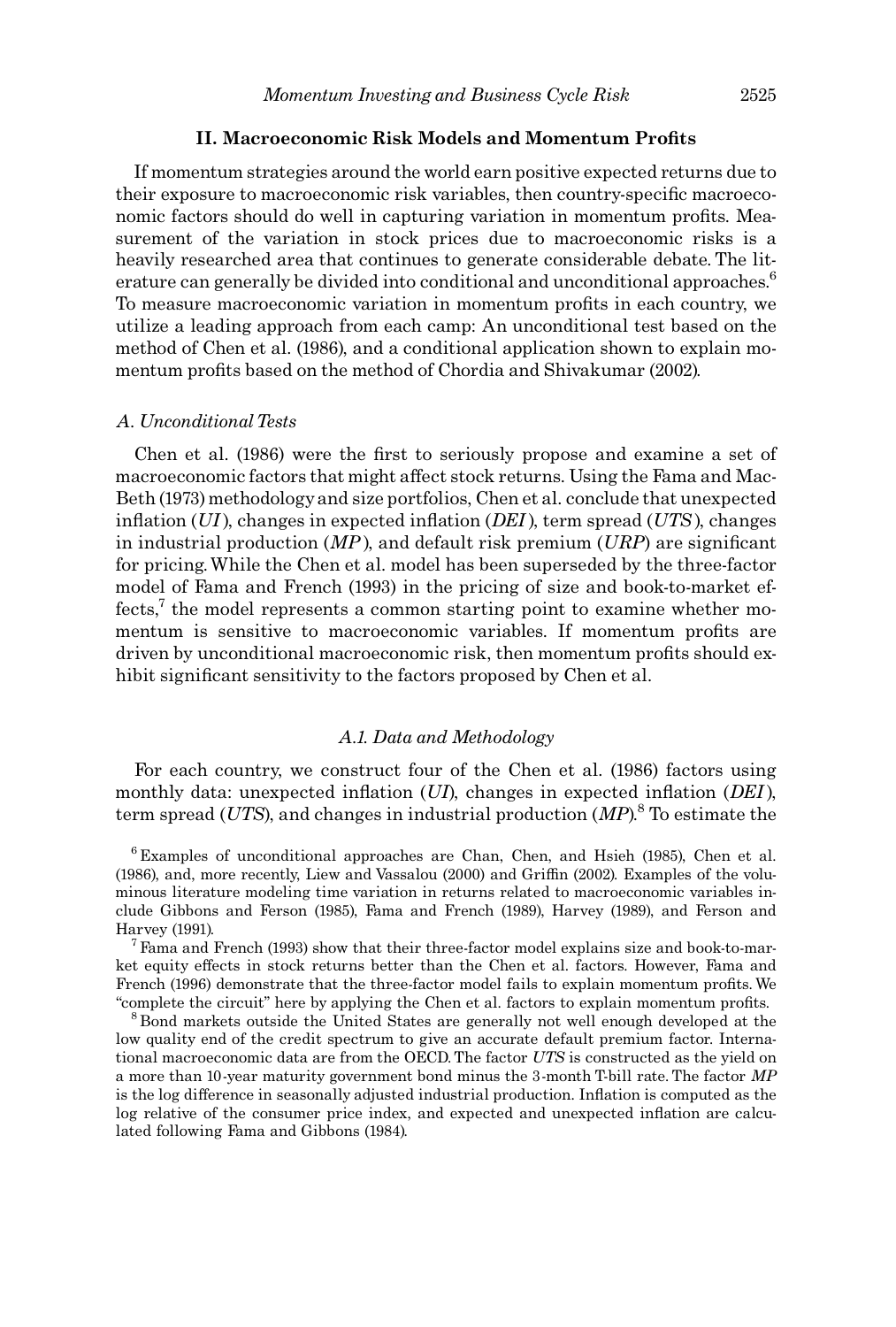sensitivity of momentum profits to the factors, we fit the following regression for each country *j* where at least 3 years of data exist:

$$
WML_{j,t} = \alpha_j + \beta_{UI,j}UI_{j,t} + \beta_{DEL,j}DEL_{j,t} + \beta_{UTS,j}UTS_{j,t} + \beta_{MP,j}MP_{j,t} + \varepsilon_{j,t}.
$$
 (1)

Estimates of expected momentum profits take the form

$$
E[WML_{j,t}] = \hat{\beta}_{UI,j}\hat{\gamma}_{UI,j,t} + \hat{\beta}_{DEL,j}\hat{\gamma}_{DEL,j,t} + \hat{\beta}_{UTS,j}\hat{\gamma}_{UTS,j,t} + \hat{\beta}_{MP,j}\hat{\gamma}_{MP,j,t},
$$
(2)

where  $\hat{\beta}_{k,j}$  is the sensitivity estimate for factor k in country j from fitting model (1), and  $\hat{\gamma}_{k,i,t}$  is the estimated risk premium associated with factor k in country j in month t. The risk premia  $\hat{\gamma}_{k, j,t}$  must be estimated before calculating (2). Following Chen et al.  $(1986)$ , we estimate these risk premia for each country j by using the Fama and MacBeth (1973) technique on a set of country j portfolios chosen for a wide spread in expected returns.<sup>9</sup> If the Chen et al. factors suffice for explaining momentum, then the difference between the actual momentum profits and the estimated expected momentum profits should be zero.

## A.2. Results and Analysis

Because industrial production data are unavailable before 1990, Panel A of Table III reports the results of a restricted model where  $\beta_{MP,i} = 0$ . For each country, the table reports factor sensitivity estimates [columns UI, DEI, and UTS], associated t-statistics [columns  $t(UI)$ ,  $t(DEI)$ , and  $t(UTS)$ ], the adjusted  $R^2$  obtained estimating  $(1)$ , the average observed momentum profit (column WML), the average estimated expected profit [column  $E[WML]$ , obtained from (2)], and associated t-statistics for differences [column  $t(DIFF)$ ].

In Panel A,  $8$  of 51 factor sensitivity estimates are statistically significant at the  $5\%$  level. The average adjusted  $R^2$  across all countries is 0.012, a very poor fit compared to the  $R^2$  values of 0.75 and 0.86 reported by Fama and French (1996) for explaining the variation in loser and winner decile portfolios, respectively, with their three-factor model.

If the model captures time-series variation in momentum profits, the average expected momentum profit (column  $E[WML]$ ) should be close to the average observed momentum profit (column WML). Instead, the average expected momentum profit is  $-0.03\%$  over all countries while the average observed momentum profit is  $0.67\%$ . The difference,  $0.70\%$ , is strongly statistically significant. More-

9Where possible (United States, United Kingdom, and Japan), this set is the 25 portfolios resulting from five-way size and book-to-market sorts of all available stocks. In all other countries, this set is the nine portfolios resulting from three-way size and book-to-market sorts. For each portfolio p in country j, we estimate model (1) for the time series of returns  $r_{p,j,t}$ . The factor sensitivities  $\hat{\beta}_{k,p,j}$  are then used to fit the cross-sectional regression once for each month t:

$$
r_{p,\ j,t} = \alpha_{j,t} + \gamma_{UI,\ j,t} \hat{\pmb{\beta}}_{UI,\ p,\ j} + \gamma_{DEL,\ j,t} \hat{\pmb{\beta}}_{DEL,\ p,\ j} + \gamma_{UTS,\ j,t} \hat{\pmb{\beta}}_{UTS,\ p,\ j} + \gamma_{MP,\ j,t} \hat{\pmb{\beta}}_{MP,\ j,t} + \varepsilon_{p,\ j,t}
$$

which gives the estimated  $\hat{\gamma}_{k,i,t}$  needed in (2). For robustness we also calculate (2) under the restriction of no time variation in risk premia, that is,  $\hat{\gamma}_{k,j,t} = \hat{\gamma}_{k,j}$ , its time series average; this makes no difference in the results.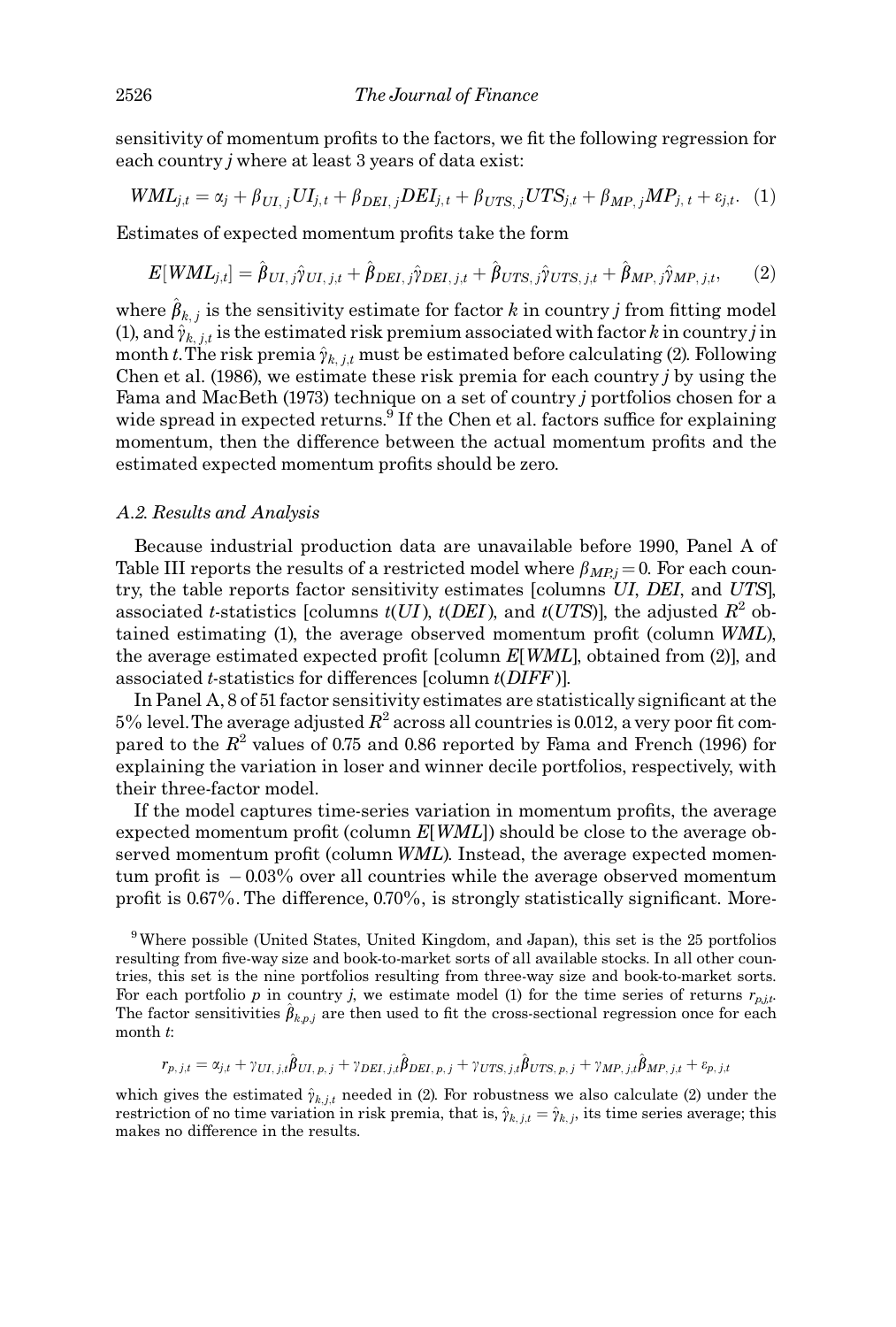## Table IIIMomentum Profits and the Chen, Roll, and Ross Factors

For each month t, stocks in each country jare ranked into quintile groups based on their performance over the 6 months  $t - 7...$   $t - 2$ . The momentum strategy buys the winner quintile and sells short the loser quintile and holds these positions for the 6 months  $t \ldots t + 5$ . Momentum returns,  $WML_{i}$ , are regressed on country j's Chen et al. (1986) factors—unexpected inflation (UI), change in expected inflation (DEI), term premium (UTS), and growth of industrial production (MP):

$$
WML_{j,t} = \alpha_j + \beta_{UI,j}UI_{j,t} + \beta_{DEL,j}DEL_{j,t} + \beta_{UTS,j}UTS_{j,t} + \beta_{MP,j}MP_{j,t} + \varepsilon_{j,t}.
$$

At least 3 years of data are required for the regression. Panel A omits  $MP$  (i.e.,  $\beta_{MP} = 0$ ). Coefficient estimates are shown for each country, together with the associated t-statistic and adjusted  $R^2$ . Starting months t are as reported; all regressions end in December 2000 except Austria, France, Germany, Italy, Netherlands, and Spain, which end in December 1998 (Panels A, B), and Mexico and Greece, which end in November 2000 (Panel B). Regional results are averages of the constituent countries. Expected momentum profits take the following form:

$$
E[WML_{j,t}] = \hat{\beta}_{UI,j} \hat{\gamma}_{UI,j,t} + \hat{\beta}_{DEL,j} \hat{\gamma}_{DEL,j,t} + \hat{\beta}_{UTS,j} \hat{\gamma}_{UTS,j,t} + \hat{\beta}_{MP,j} \hat{\gamma}_{MP,j,t},
$$

where  $\hat{\pmb{\beta}}_{k,j}$  is the sensitivity estimate for factor  $k$  in country  $j$ , and  $\hat{\gamma}_{k,j,t}$  is the risk premium estimate (from Fama-MacBeth regressions on size and book-to-market portfolios) associated with factor  $k$  in country j in month  $t$ . For comparison, observed momentum profits WML are shown together with the associated *t*-statistic for the difference from  $E[WHL]$ .

| Region/Country                | Begin        | UI                 | t(UI)     | DEI          | $t$ (DEI) | <b>UTS</b>             | $t$ (UTS) | MP | t(MP) | Adj. $R^2$           | WML                | <b>E[WML]</b>   | $t$ (DIFF)          |
|-------------------------------|--------------|--------------------|-----------|--------------|-----------|------------------------|-----------|----|-------|----------------------|--------------------|-----------------|---------------------|
|                               |              |                    |           |              |           | Panel A: Three Factors |           |    |       |                      |                    |                 |                     |
| Canada                        | 7508         | 0.01               | (0.36)    | $-0.01$      | $-0.87$   | $-0.85$                | $-0.44$   |    |       | $-0.006$             | 0.30               | $-0.37$         | (1.71)              |
| Mexico<br>Americas (ex. U.S.) | 9205<br>7508 | $-0.77$<br>$-0.38$ | $-2.56$   | 0.63<br>0.31 | (2.88)    | $-0.25$<br>$-0.55$     | $(-0.35)$ |    |       | 0.060<br>0.027       | 0.36<br>0.09       | 0.53<br>$-0.27$ | $-0.06$<br>(0.88)   |
| Japan                         | 8901         | 0.00               | $-0.04$ ) | 0.01         | (1.24)    | 0.93                   | (0.24)    |    |       | $-0.003$             | $-0.27$            | 0.14            | $-1.30$             |
| South Korea<br>Asia           | 9104<br>8901 | $-0.01$<br>0.00    | $-0.19$   | 0.01<br>0.01 | (0.42)    | $-0.73$<br>0.10        | $-0.09$   |    |       | $-0.025$<br>$-0.014$ | $-0.99$<br>$-0.57$ | 0.03<br>0.08    | $-0.78$<br>$-1.14)$ |
| Austria                       | 9001         | $-0.03$            | $-2.18$   | 0.03         | (3.45)    | $-1.50$                | $-0.57$   |    |       | 0.078                | 0.74               | 0.03            | (0.93)              |
| Denmark                       | 8812         | 0.01               | (0.69)    | 0.00         | $-0.44$   | 1.69                   | (0.92)    |    |       | $-0.009$             | 1.09               | $-0.18$         | (2.98)              |
| France                        | 7508         | 0.02               | (0.87)    | 0.00         | $-0.05$   | 3.08                   | (1.72)    |    |       | 0.004                | 0.81               | 0.13            | (2.07)              |
| Germany                       | 9001         | $0.00\,$           | $-0.23$   | 0.02         | (1.78)    | 3.92                   | (2.06)    |    |       | 0.054                | 0.84               | 0.09            | (1.58)              |
| Greece                        | 9706         | 0.02               | (1.53)    | $-0.01$      | $-0.85$   | 4.69                   | (0.56)    |    |       | $-0.004$             | 1.79               | 1.08            | (0.34)              |
| Italy                         | 9103         | $-0.01$            | $-0.17$ ) | 0.00         | $-0.14)$  | 6.70                   | (1.61)    |    |       | $-0.002$             | 0.23               | $-0.11$         | (0.68)              |
| Netherlands                   | 8604         | 0.01               | (1.07)    | $-0.02$      | $-1.66$   | 4.77                   | (1.47)    |    |       | 0.011                | 1.16               | $-0.24$         | (2.62)              |
| Norway                        | 8501         | 0.05               | (2.28)    | $-0.03$      | $-2.10$   | 2.32                   | (0.64)    |    |       | 0.016                | 0.38               | $-0.93$         | (1.98)              |
| Spain                         | 8711         | 0.02               | (0.85)    | $-0.01$      | $-0.34)$  | 1.01                   | (0.19)    |    |       | $-0.016$             | 0.05               | $-0.04$         | (0.14)              |

2527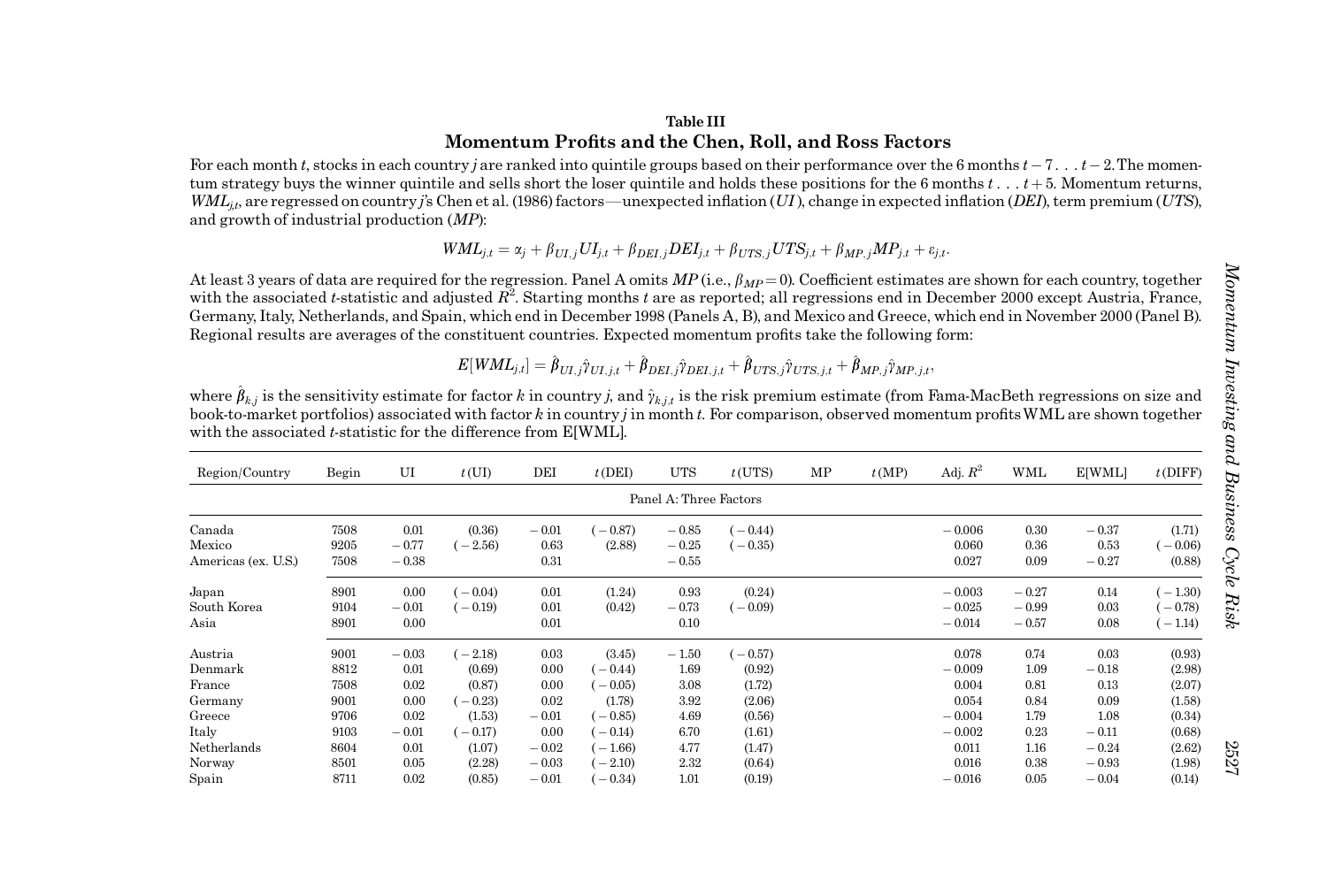| <b>Table III</b>    |                                                |         |           |         |           |         |           |         |            |          |         |         |           |  |  |
|---------------------|------------------------------------------------|---------|-----------|---------|-----------|---------|-----------|---------|------------|----------|---------|---------|-----------|--|--|
|                     | (continued)                                    |         |           |         |           |         |           |         |            |          |         |         |           |  |  |
| Sweden              | 8612                                           | $-0.02$ | $(-1.69)$ | 0.03    | (2.65)    | 0.23    | (0.08)    |         |            | 0.024    | 0.18    | 0.63    | $(-0.57)$ |  |  |
| Switzerland         | 7508                                           | 0.00    | (0.03)    | 0.00    | $(-0.46)$ | $-0.89$ | $(-0.70)$ |         |            | $-0.007$ | 1.27    | $-0.01$ | (3.77)    |  |  |
| UK                  | 7804                                           | 0.01    | (0.84)    | 0.01    | (1.09)    | $-2.10$ | $(-1.83)$ |         |            | 0.023    | 1.17    | $-0.96$ | (8.16)    |  |  |
| Europe              | 7508                                           | 0.01    |           | 0.00    |           | 1.99    |           |         |            | 0.014    | 0.90    | $-0.17$ | (5.63)    |  |  |
| U.S.                | 6005                                           | 0.03    | (1.88)    | $-0.01$ | $(-0.48)$ | $-0.95$ | $(-0.62)$ |         |            | 0.005    | 0.86    | 0.04    | (3.89)    |  |  |
| World (ex. U.S.)    | 7508                                           | $-0.04$ |           | 0.04    |           | 1.44    |           |         |            | 0.012    | 0.72    | $-0.09$ | (4.54)    |  |  |
| World               | 6005                                           | $-0.04$ |           | 0.04    |           | 1.30    |           |         |            | 0.012    | 0.67    | $-0.03$ | (4.45)    |  |  |
|                     | Panel B: Four Factors Over Shorter Time Series |         |           |         |           |         |           |         |            |          |         |         |           |  |  |
| Canada              | 9202                                           | 0.01    | (0.36)    | $-0.02$ | $(-0.70)$ | 1.84    | (0.33)    | $-0.59$ | $- (0.89)$ | $-0.026$ | 0.30    | $-0.26$ | (0.93)    |  |  |
| Mexico              | 9205                                           | $-0.84$ | $(-2.77)$ | 0.66    | (3.00)    | $-0.21$ | $(-0.31)$ | 0.37    | (1.44)     | 0.069    | 0.36    | $-2.51$ | (2.07)    |  |  |
| Americas (ex. U.S.) | 9202                                           | $-0.41$ |           | 0.32    |           | 0.81    |           | $-0.11$ |            | 0.021    | $-0.14$ | $-0.60$ | (0.76)    |  |  |
| Japan               | 9502                                           | 0.01    | (0.49)    | 0.01    | (0.34)    | $-3.01$ | $(-0.23)$ | 0.36    | (1.10)     | $-0.019$ | $-0.08$ | 0.13    | $(-0.43)$ |  |  |
| South Korea         | 9104                                           | $-0.01$ | $(-0.33)$ | 0.01    | (0.29)    | 0.26    | (0.03)    | $-0.65$ | $-(1.29)$  | $-0.019$ | $-0.99$ | $-1.67$ | (0.60)    |  |  |
| Asia                | 9104                                           | 0.00    |           | 0.01    |           | $-1.38$ |           | $-0.15$ |            | $-0.019$ | $-0.73$ | $-0.99$ | (0.35)    |  |  |
| Austria             | 9002                                           | $-0.02$ | $(-2.09)$ | 0.03    | (3.58)    | $-0.07$ | $(-0.03)$ | $-0.37$ | $-(2.35)$  | 0.116    | 0.74    | $-0.88$ | (2.08)    |  |  |
| Denmark             | 9002                                           | 0.00    | $(-0.21)$ | 0.00    | $(-0.15)$ | 2.18    | (1.19)    | $-0.03$ | $-$ (0.23) | $-0.019$ | 1.09    | 0.06    | (2.76)    |  |  |
| France              | 9002                                           | 0.03    | (1.09)    | $-0.01$ | $(-0.28)$ | 4.62    | (1.91)    | $-0.16$ | $-(1.43)$  | 0.027    | 0.54    | $-0.20$ | (1.89)    |  |  |
| Germany             | 9102                                           | $-0.01$ | $(-0.50)$ | 0.02    | (2.24)    | 4.94    | (2.57)    | $-0.59$ | $-(2.52)$  | 0.124    | 0.87    | 0.70    | (0.35)    |  |  |
| Greece              | 9706                                           | 0.02    | (1.53)    | $-0.01$ | $(-0.69)$ | 5.11    | (0.58)    | $-0.55$ | $-$ (0.77) | $-0.018$ | 1.73    | 3.52    | $(-0.94)$ |  |  |
| Italy               | 9502                                           | $-0.06$ | $(-0.80)$ | 0.01    | (0.25)    | 14.45   | (1.48)    | 0.00    | (0.01)     | $-0.027$ | $-0.10$ | $-0.10$ | (0.00)    |  |  |
| Netherlands         | 9002                                           | 0.00    | (0.20)    | $-0.01$ | $(-0.68)$ | 4.76    | (1.32)    | 0.21    | (1.20)     | $-0.001$ | 1.39    | $-0.10$ | (2.13)    |  |  |
| Norway              | 9002                                           | 0.02    | (0.84)    | $-0.01$ | $(-0.76)$ | 6.81    | (1.88)    | 0.07    | (0.43)     | 0.007    | 0.38    | 0.35    | (0.03)    |  |  |
| Spain               | 9002                                           | 0.04    | (1.05)    | $-0.01$ | $(-0.38)$ | $-1.31$ | $(-0.22)$ | 0.00    | (0.00)     | $-0.026$ | 0.05    | $-0.04$ | (0.13)    |  |  |
| Sweden              | 9002                                           | $-0.02$ | $(-1.62)$ | 0.03    | (2.70)    | 0.28    | (0.08)    | $-0.09$ | $- (0.38)$ | 0.026    | 0.08    | 1.39    | $(-1.09)$ |  |  |
| Switzerland         | 9004                                           | 0.00    | $(-0.06)$ | 0.00    | $(-0.22)$ | 0.94    | (0.34)    | 0.26    | (1.58)     | $-0.004$ | 1.23    | $-0.13$ | (3.44)    |  |  |
| U.K.                | 9402                                           | $-0.01$ | $(-0.59)$ | 0.02    | (1.88)    | 1.63    | (0.58)    | $-0.57$ | $-$ (0.88) | 0.013    | 1.31    | $-1.20$ | (3.50)    |  |  |
| Europe              | 9002                                           | 0.00    |           | 0.01    |           | 3.69    |           | $-0.15$ |            | 0.018    | 0.67    | 0.33    | (1.29)    |  |  |
| U.S.                | 9002                                           | 0.04    | (1.29)    | 0.00    | $(-0.12)$ | $-8.96$ | $(-2.34)$ | 0.24    | (0.33)     | 0.033    | 0.92    | 0.43    | (0.47)    |  |  |
| World (ex. U.S.)    | 9002                                           | $-0.05$ |           | 0.04    |           | 2.70    |           | $-0.15$ |            | 0.014    | 0.44    | 0.06    | (1.62)    |  |  |
| World               | 9002                                           | $-0.05$ |           | 0.04    |           | 2.01    |           | $-0.12$ |            | 0.015    | 0.49    | 0.18    | (1.23)    |  |  |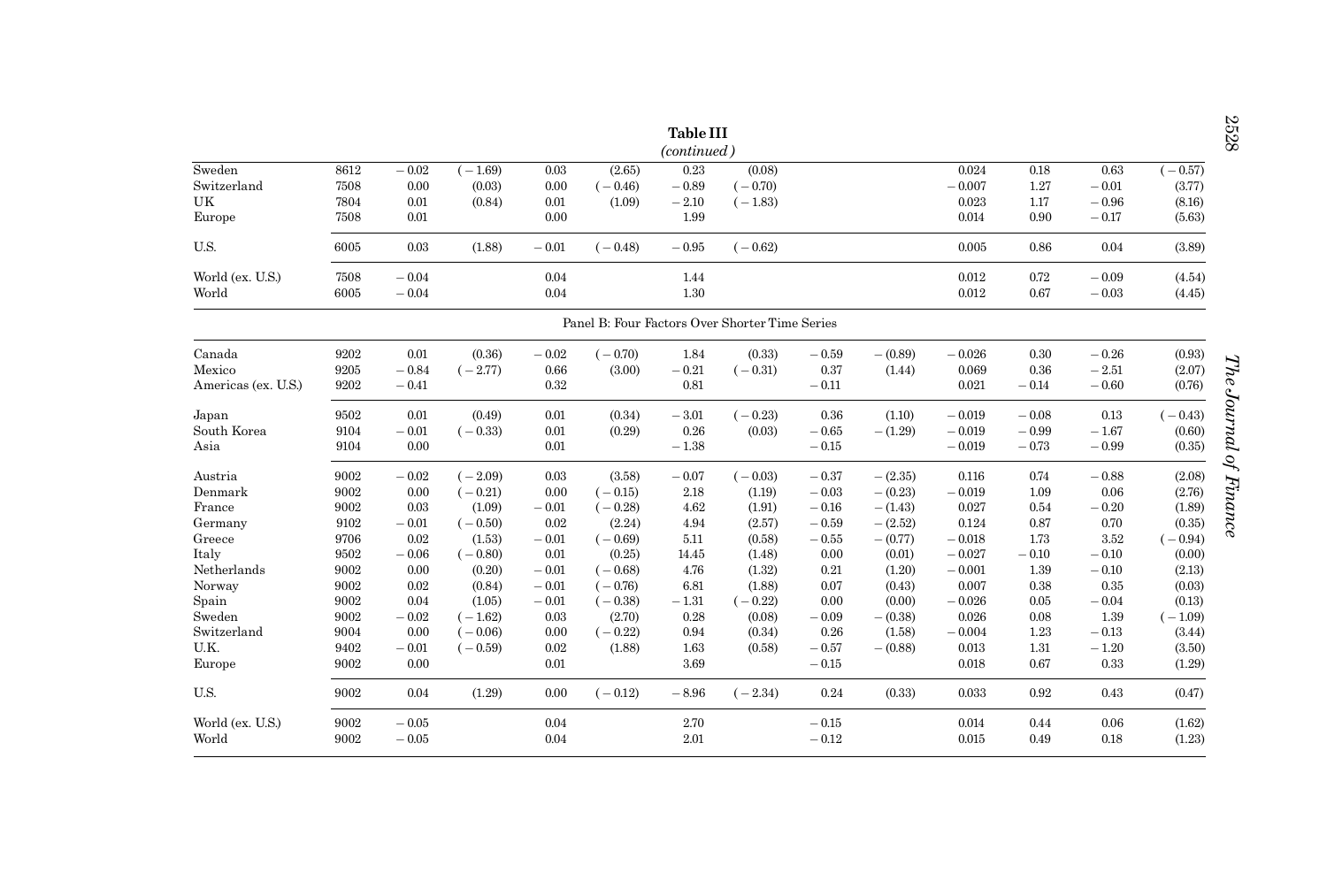over,  $E[WML]$  is fairly evenly distributed around 0 across countries, which is not consistent with the momentum strategy bearing a positive risk premium.<sup>10</sup>

Panel B shows the performance of the model with the monthly industrial production growth factor  $(MP)$  included but over the consequently shorter sample periods. Including  $MP$  does not help the performance of the model. Coefficient estimates for the  $MP$  factor are negative and significant in two countries, indicating that momentum strategies are less risky as industrial production grows. Across all countries, the average adjusted  $R^2$  is 0.015. The estimated E[WML] is volatile across countries and averages a statistically insignificant 0.18%. Because of the shorter time period, significance is reduced. Nevertheless, differences between estimated expected profits and observed profits are significant in six countries.<sup>11</sup> The evidence here indicates that momentum profits cannot be explained by the Chen et al. factors.

## B. Conditional Tests

Conditional model performance often bears scant relation to a model's unconditional performance. On U.S. data, Chordia and Shivakumar (2002) use a conditional forecasting model where historical momentum profits are projected onto lagged values of the following instruments:  $DIV$  (the market dividend yield), TERM (the difference between average yield on Treasury bonds with greater than 10 years to maturity and the 3-month T-bill yield), YLD (the 3-month T-bill yield), and  $DEF$  (the difference between the average yield of  $AAA$  and BBB-orlower-rated bonds). After estimating the regression over the prior 60 months, the projection gives rise to a one-period out-of-sample forecast, which, in turn, is used to explain momentum pro¢ts in the current month. Chordia and Shivakumar find that these forecasted momentum profits are on average positive and can more than explain the average premium to stock return momentum.

While we do not find any evidence that unconditional models can explain momentum profits worldwide, Chordia and Shivakumar show that their conditional forecasting model can capture momentum profits in the United States quite nicely.<sup>12</sup> We proceed to adapt the Chordia and Shivakumar approach to the global data.

 $10$  Results could vary depending on the particular implementation of the factor sensitivity estimation performed in (1) and the expected return calculation (2). As a partial check, we also estimate (1) using rolling regressions over 5-year windows, rather than using one fixed regression over the whole sample period as above. Using this approach, the average adjusted  $R<sup>2</sup>$  across all countries is 0.014 and the average expected monthly momentum profit generated from the model is  $-0.42\%$ .

 $11$  In further results, omitted for conciseness, we also investigate the model on a global basis by applying U.S. factors as regressors for momentum profits globally. Such a setting is justi-¢ed if markets are integrated and global factors are market capitalization weighted (the United States is often up to 50% of world market capitalization). U.S. economic factors do no better than home country macroeconomic factors in explaining momentum profits worldwide. <sup>12</sup> Another application of the conditional approach is in Wu (2002), a study that reports that

incorporating market-wide conditioning information into the Fama and French (1993) threefactor model explains momentum in the United States.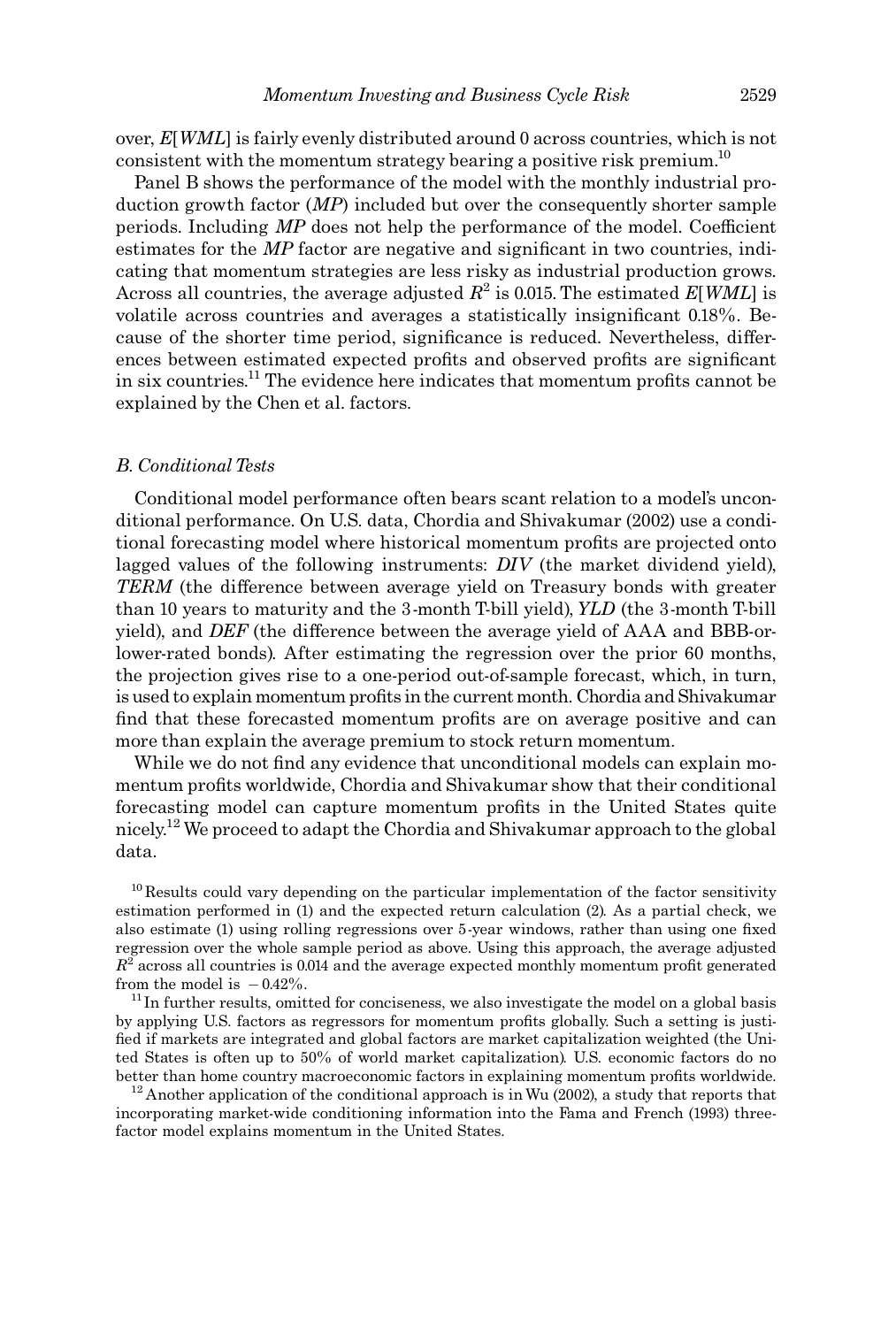#### B.1. Forecasting Model

For each stock  $i$  in each country  $j$  for each month  $t$ , we estimate the following rolling regression over the period  $\tau = t - 60 \ldots t - 1$ :

$$
r_{i,j,\tau} = \alpha_{i,j,t} + \beta_{DIV,i,j,t} DIV_{j,\tau-1} + \beta_{TERM,i,j,t} TERM_{j,\tau-1} + \beta_{YLD,i,j,t} YLD_{j,\tau-1} + \varepsilon_{i,j,\tau}.
$$
\n(3)

This estimation procedure is identical to that in Chordia and Shivakumar (2002) for U.S. data, except that we exclude the  $DEF$  (credit quality spread) instrument because bond markets outside the United States are generally not well enough developed at the low quality end of the credit spectrum. Before proceeding internationally, in unreported results we replicate key results from Tables IV,VI, and VII of Chordia and Shivakumar (2002), omitting DEF, and find that the omission does not affect any of the inferences. Also, the MSCI dividend yield series begins in December 1988 and runs until December 2000. Hence, for specifications including DIV, our forecasted return series starts in 1991 for non-U.S. countries, since we require at least two years of data to estimate parameters for individual stocks.

#### B.2. Model Performance

Perhaps the strongest support for the forecasting model based on (3) is its performance in U.S. tests sorting individual stocks as shown in TableVII of Chordia and Shivakumar (2002).The question addressed by such tests is:Which is the better predictor of future returns of momentum stocks, the model-predicted returns or the past raw returns themselves? If it is the former, then the model provides evidence of an ability to capture common variation in momentum returns due to the factors. If instead, after having taken account of model-predicted returns, past raw returns can still predict future differences in returns, then the model is not explaining momentum.

In Table IV, we adapt this methodology to perform these sorts in the 16 sample countries having enough stocks to allow for a three-by-three sort with at least 10 stocks per resulting portfolio. The predicted return for stock  $i$ , in country  $j$  in month  $t$ , results from compounding the one-step-ahead fitted values from the six most recent estimations (months  $t-6...t-1$ ) of (3). In Panel A, stocks in each country *j* in each month *t* are first sorted into momentum tercile groups  $(M_{hi}$ ,  $M_{\rm md}$ ,  $M_{\rm lo}$ ) based on their raw returns over the 6 months  $t-6 \ldots t-1$  (i.e., no month skipped between ranking and investing). Stocks in each tercile are then sorted into subterciles ( $P_{\rm hi}$ ,  $P_{\rm md}$ ,  $P_{\rm lo}$ ) based on predicted returns. The sorts result in nine equally weighted portfolios, whose average monthly return over the period  $t \ldots t + 5$  is then computed.

The left-hand side of the table reports differences, over the period  $t \ldots t + 5$ , in subtercile portfolio average monthly returns,  $P_{\text{hi}} - P_{\text{lo}}$ . The first column shows this difference for the low-momentum tercile, the second column for the middlemomentum tercile, and the third column for the high-momentum tercile.To illustrate, stocks within the Canadian low-momentum group (column  $M_{10}$ ) show a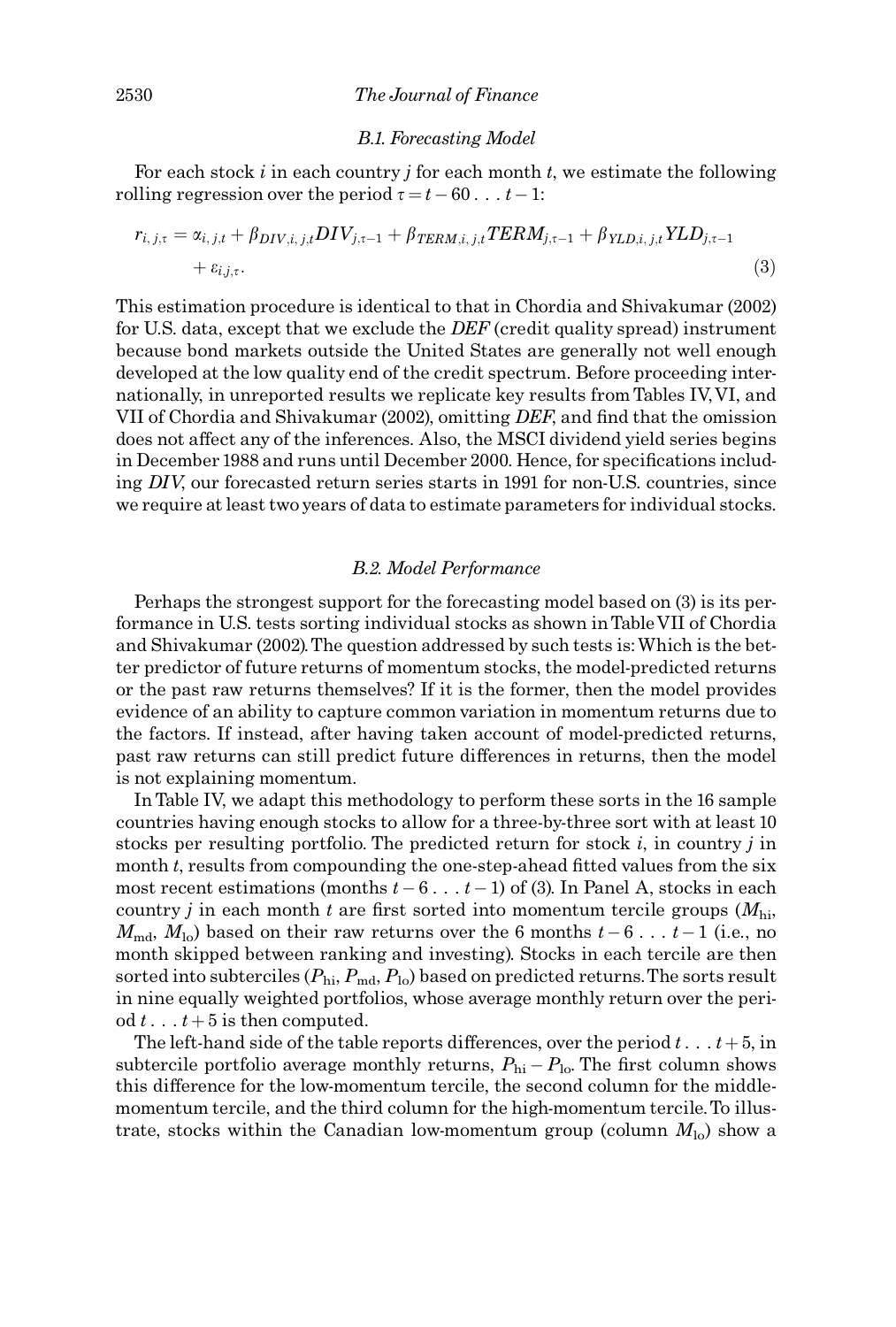## Table IVHolding Period Returns for Portfolios Ranked by Raw Returns and Predicted Returns

For each month t, each stock i in each country j is regressed on country j macroeconomic instruments over the period  $\tau = t - 60 \ldots t - 1$ :

 $r_{i,\,j,\tau}=\alpha_{i,\,j,t}+\beta_{DIV,i,\,j,t} DIV_{j,\tau-1}+\beta_{TERM,i,\,j,t} TERM_{j,\tau-1}+\beta_{YLD,i,\,j,t}YLD_{j,\tau-1}+\varepsilon_{i,\,j,\tau}.$ 

The predicted return for stock i for month  $t$  results from compounding the one-step-ahead fitted values from the six most recent regressions (months  $t-6 \ldots t-1$ ). At least 24 observations are required for each regression. In Panel A, stocks in each country j are first sorted into tercile groups ( $M_{\rm hi}, M_{\rm md}, M_{\rm lo}$ ) based on their raw returns over the 6 months  $t-6 \ldots t-1.$  Stocks in each tercile are then sorted into subterciles ( $P_{\rm hi}, P_{\rm md}$  $P_{\text{lo}}$  based on their predicted returns. This results in nine equally weighted portfolios, whose average monthly returns over the period  $t_{\text{o}}$ ...  $t_{\text{t}} + 5$  are then computed. The left-hand side of the table reports, within each momentum tercile, differences in subtercile returns  $P_{\rm hi} - P_{\rm lo}$ . The first column shows this difference for the low-momentum tercile, the second column for the middle-momentum tercile, and the third column for the high-momentum tercile. The average of these three differences is also reported. Associated  $t$ -statistics are in parentheses. The right-hand side of the table reports, for each predicted return subtercile type, differences in momentum portfolio returns  $M_{\rm hi}$  –  $M_{\rm lo}$ . In Panels B and D, the portfolio formation sorts are interchanged: Stocks are sorted first into terciles by predicted returns, then into subterciles by raw returns. In Panels C and D, the sorting of stocks uses the period  $t - 7...$   $t - 2$  instead of  $t - 6...$   $t - 1$ . All regional averages begin July 1991.

|             | Model Sort Power $(P_{hi} - P_{lo})$ within Momentum Groups |                                 |              |          |                    |                                                                                  |             |           | Momentum Sort Power $(M_{\text{hi}} - M_{\text{lo}})$ within Model Groups |                           |              |           |                       |                                       |                     |           |
|-------------|-------------------------------------------------------------|---------------------------------|--------------|----------|--------------------|----------------------------------------------------------------------------------|-------------|-----------|---------------------------------------------------------------------------|---------------------------|--------------|-----------|-----------------------|---------------------------------------|---------------------|-----------|
|             |                                                             | $P_{\text{hi}} - P_{\text{lo}}$ |              |          |                    |                                                                                  |             |           |                                                                           | $M_{\rm hi} - M_{\rm lo}$ |              |           |                       |                                       |                     |           |
| Country     | $M_{\rm lo}$                                                | $M_{\rm md}$                    | $M_{\rm hi}$ | Avg      | $t(\infty)$        | $t$ (md)                                                                         | t(h)        | t(Avg)    | $P_{10}$                                                                  | $P_{\rm md}$              | $P_{\rm hi}$ | Avg       | $t(\infty)$           | $t$ (md)                              | t(hi)               | t(Avg)    |
|             |                                                             |                                 |              |          |                    | Panel A: Sample First by Past Raw Returns $t-6t-1$ and Then by Predicted Returns |             |           |                                                                           |                           |              |           |                       |                                       |                     |           |
| Canada      | $-0.28$                                                     | 0.22                            | 0.66         |          | $0.20$ ( $-0.56$ ) | (0.72)                                                                           | (1.54)      | (0.66)    | $-0.71$                                                                   | 0.96                      | 0.23         |           | $0.16$ $(-1.11)$      | (2.00)                                | (0.47)              | (0.35)    |
| Australia   | $-0.13$                                                     | $-0.04$                         | $-0.42$      |          |                    | $-0.20$ ( $-0.28$ ) ( $-0.13$ )                                                  | $-1.00$ ) ( | $(-0.62)$ | 0.27                                                                      | 0.51                      | $-0.03$      | 0.25      | (0.52)                | (1.11)                                | $-0.06$             | (0.60)    |
| Japan       | $-0.33$                                                     | $-0.17$                         | 0.01         |          |                    | $-0.16$ ( $-1.50$ ) ( $-0.82$ )                                                  | (0.05)      | $-0.80$   | $-0.70$                                                                   | $-0.61$                   | $-0.36$      |           | $-0.56$ ( $-1.65$ )   | $-1.62$                               | $-0.85$             | $-1.41)$  |
| New Zealand | $-0.48$                                                     | 0.96                            | 1.00         |          | $0.49$ (-0.56)     | (1.41)                                                                           | (0.86)      | (0.77)    | $-1.09$                                                                   | $-0.20$                   | 0.40         |           | $-0.30$ ( $-0.99$ ) ( | $-0.21$                               | (0.35)              | $(-0.36)$ |
| Asia        | $-\,0.15$                                                   | $-0.03$                         | $-0.11$      |          |                    | $-0.10$ ( $-0.56$ ) ( $-0.21$ ) ( $-0.42$ ) ( $-0.52$ )                          |             |           | $-0.27$                                                                   |                           |              |           |                       | $-0.05 - 0.23 - 0.18$ (-0.79) (-0.16) | $(-0.65)$ $(-0.63)$ |           |
| Belgium     | $-0.46$                                                     | 0.50                            | 0.42         |          | $0.15$ $(-0.90)$   | (1.68)                                                                           | (1.15)      | (0.57)    | 0.28                                                                      | 0.66                      | 1.16         | 0.70      | (0.53)                | (2.19)                                | (2.80)              | (2.40)    |
| Denmark     | 0.42                                                        | $-0.26$                         | $-0.23$      | $-0.02$  | (1.26)             | $-0.61$                                                                          | $-0.87$     | $-0.09$   | 1.02                                                                      | 0.58                      | 0.36         | 0.65      | (2.53)                | (1.77)                                | (1.21)              | (2.35)    |
| France      | 0.20                                                        | 0.25                            | 0.58         | 0.34     | (0.52)             | (1.02)                                                                           | (2.28)      | (1.44)    | $-0.01$                                                                   | 0.49                      | 0.37         | $0.28$ (  | $-0.03$               | (1.60)                                | (1.28)              | (1.00)    |
| Germany     | $-0.15$                                                     | 0.05                            | 0.57         | $0.16$ ( | $(-0.38)$          | (0.28)                                                                           | (2.25)      | (0.75)    | 0.20                                                                      | 0.59                      | 0.92         | 0.57      | (0.52)                | (2.13)                                | (3.52)              | (2.33)    |
| Italy       | 0.32                                                        | 0.30                            | 0.05         | 0.23     | (0.50)             | (0.80)                                                                           | (0.13)      | (0.63)    | 0.01                                                                      | $-0.60$                   | $-0.28$      | $-0.29$ ( | $-0.01$               | $-0.86$                               | $-0.47$             | $-0.57)$  |
| Netherlands | $-0.01$                                                     | $-0.04$                         | 0.71         |          | $0.22$ ( $-0.01$ ) | $-0.15$                                                                          | (2.00)      | (0.72)    | 0.96                                                                      | 0.99                      | 1.68         | 1.21      | (1.18)                | (3.27)                                | (5.04)              | (3.54)    |

2531

(continued )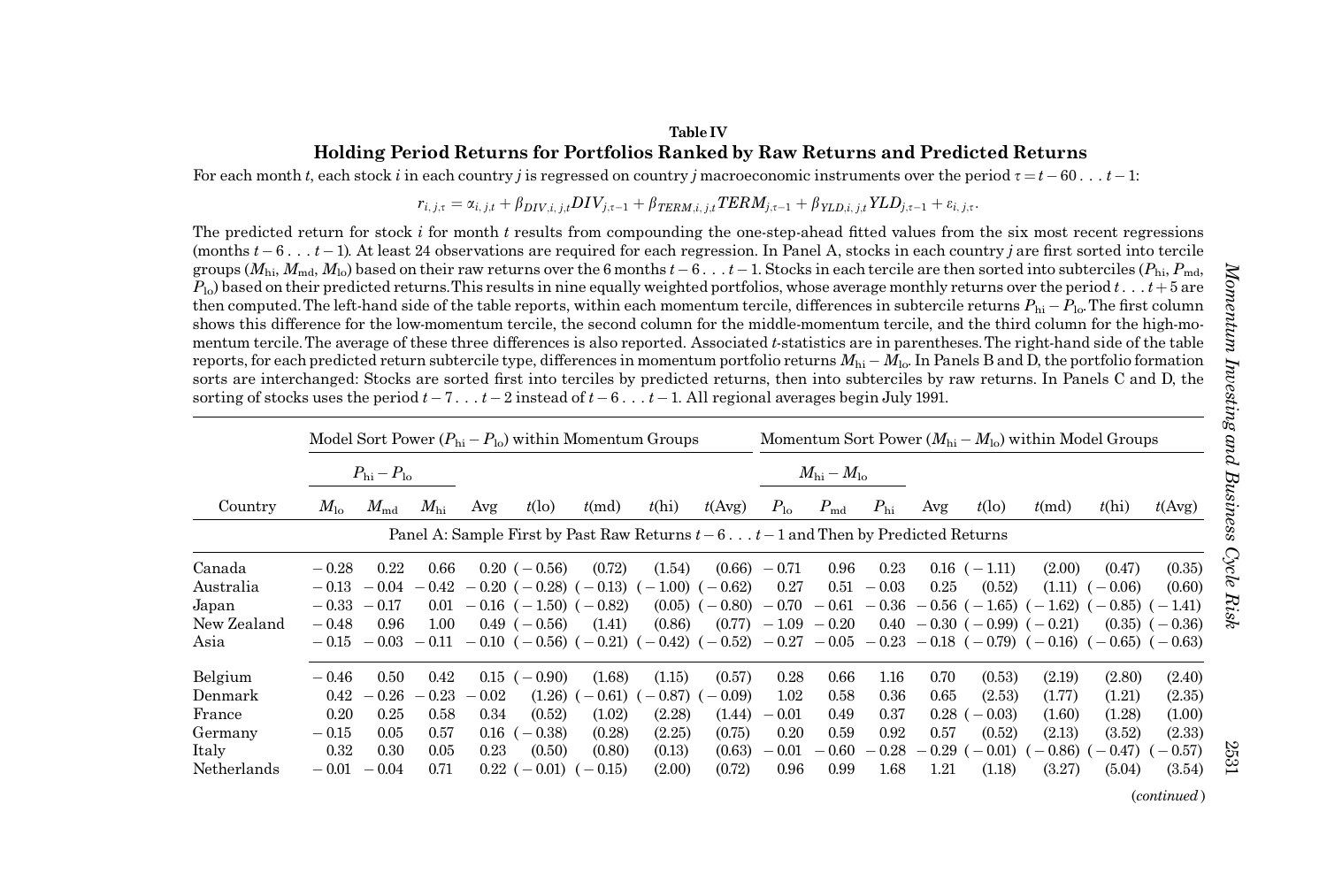|                  | Table IV    |         |         |         |                     |                                                                                       |                     |           |                 |         |         |      |                                 |                                 |          |         |
|------------------|-------------|---------|---------|---------|---------------------|---------------------------------------------------------------------------------------|---------------------|-----------|-----------------|---------|---------|------|---------------------------------|---------------------------------|----------|---------|
|                  | (continued) |         |         |         |                     |                                                                                       |                     |           |                 |         |         |      |                                 |                                 |          |         |
| Norway           | 0.28        | 0.53    | 0.86    | 0.56    | (0.35)              | (1.09)                                                                                | (1.41)              | (1.18)    | $-0.30$         | 1.03    | 0.28    |      | $0.34$ $(-0.32)$                | (1.45)                          | (0.36)   | (0.52)  |
| Spain            | $-1.23$     | 0.55    | 0.86    |         | $0.06$ ( $-1.08$ )  | (1.13)                                                                                | (1.86)              | (0.11)    | $-1.26$         | 0.82    | 0.83    |      | $0.13$ $(-1.09)$                | (1.45)                          | (1.85)   | (0.24)  |
| Sweden           | $-0.67$     | 0.10    | 0.13    |         | $-0.21$ ( $-0.86$ ) | $(-0.22)$                                                                             | (0.31)              | $(-0.49)$ | $-0.48$         | 0.78    | 0.32    |      | $0.32$ (-0.67) (-1.52)          |                                 | (0.63)   | $-0.69$ |
| Switzerland      | 0.34        | 0.40    | 1.30    | 0.68    | (0.73)              | (1.86)                                                                                | (3.27)              | (2.70)    | 0.56            | 0.75    | 1.52    | 0.95 | (1.31)                          | (2.39)                          | (3.19)   | (3.08)  |
| U.K.             | $-0.58$     | 0.39    | 0.75    |         | $0.19$ $(-1.89)$    | (2.10)                                                                                | (3.04)              | (0.93)    | 0.08            | 0.97    | 1.41    | 0.82 | (0.24)                          | (3.70)                          | (4.09)   | (3.00)  |
| Europe           | $-0.19$     | 0.16    | 0.58    |         | $0.18$ $(-0.84)$    | (0.97)                                                                                | (2.98)              | (1.17)    | 0.10            | 0.48    | 0.87    | 0.48 | (0.45)                          | (2.74)                          | (4.17)   | (2.81)  |
| U.S.             | 0.29        | 0.27    | 0.36    | 0.31    | (1.90)              | (2.98)                                                                                | (3.42)              | (3.13)    | 0.26            | 0.21    | 0.33    | 0.27 | (1.17)                          | (1.22)                          | (1.99)   | (1.52)  |
| World (ex. U.S.) | $-0.22$     | 0.13    | 0.45    |         | $0.12$ ( $-1.25$ )  | (1.08)                                                                                | (2.74)              | (0.97)    | $-0.06$         | 0.40    | 0.60    |      | $0.32(-0.29)$                   | (2.57)                          | (3.22)   | (1.95)  |
| World            | $-0.23$     | 0.12    | 0.45    |         | $0.12$ (-1.34)      | (1.06)                                                                                | (2.77)              |           | $(0.96) - 0.07$ | 0.38    | 0.60    |      | $0.30\;(-0.36)$                 | (2.46)                          | (3.20)   | (1.87)  |
|                  |             |         |         |         |                     | Panel B: Sample Sorted First by Predicted Returns and Then by Raw Returns $t-6$ $t-1$ |                     |           |                 |         |         |      |                                 |                                 |          |         |
| Canada           | $-0.08$     | 0.52    | 0.82    |         | $0.42$ (-0.13)      | (1.22)                                                                                | (1.83)              | (1.13)    | $-0.57$         | 0.46    | 0.32    |      | $0.07$ (-0.89)                  | (1.22)                          | (0.64)   | (0.17)  |
| Australia        | $-0.28$     | $-0.01$ | $-0.24$ |         | $-0.18$ ( $-0.65$ ) | $(-0.03)$                                                                             | $(-0.53)$           | $(-0.51)$ | 0.22            | 0.23    | 0.27    | 0.24 | (0.47)                          | (0.58)                          | (0.55)   | (0.64)  |
| Japan            | $-0.51$     | $-0.31$ | $-0.04$ |         |                     | $-0.29$ ( $-1.95$ ) ( $-1.24$ ) ( $-0.15$ )                                           |                     | $(-1.20)$ | $-0.67$         | $-0.59$ | $-0.21$ |      |                                 | $-0.49$ ( $-1.56$ ) ( $-1.64$ ) | $-0.51$  | $-1.27$ |
| New Zealand      | $-0.73$     | 0.70    | 1.64    |         | $0.54$ ( $-0.65$ )  | (0.76)                                                                                | (1.59)              | (0.81)    | $-1.82$         | $-0.05$ | 0.54    |      | $-0.44$ ( $-1.48$ ) ( $-0.05$ ) |                                 | (0.48)   | $-0.56$ |
| Asia             | $-0.37$     | $-0.10$ | $-0.00$ |         |                     | $-0.16$ ( $-1.35$ ) ( $-0.47$ )                                                       | $(-0.00)$ $(-0.78)$ |           | $-0.31$         | $-0.23$ | 0.06    |      | $-0.16$ ( $-0.96$ ) ( $-0.80$ ) |                                 | (0.19)   | $-0.61$ |
| Belgium          | $-0.29$     | 0.60    | 0.74    |         | $0.35$ $(-0.59)$    | (1.88)                                                                                | (2.05)              | (1.25)    | $-0.03$         | 0.55    | 1.00    |      | $0.51$ (-0.05)                  | (2.12)                          | (2.59)   | (1.79)  |
| Denmark          | 0.42        | 0.14    | $-0.19$ | 0.12    | (1.02)              | (0.48)                                                                                | $(-0.54)$           | (0.46)    | 1.00            | 0.62    | 0.40    | 0.67 | (2.16)                          | (2.48)                          | (1.33)   | (2.54)  |
| France           | 0.13        | 0.30    | 0.78    | 0.40    | (0.32)              | (1.01)                                                                                | (3.01)              | (1.46)    | $-0.21$         | 0.47    | 0.44    |      | $0.23$ ( $-0.48$ )              | (2.28)                          | (1.66)   | (0.97)  |
| Germany          | 0.09        | 0.18    | 0.58    | 0.28    | (0.23)              | (0.63)                                                                                | (2.17)              | (1.11)    | 0.42            | 0.39    | 0.91    | 0.58 | (1.11)                          | (1.86)                          | (3.97)   | (2.76)  |
| Italy            | $-0.12$     | 0.30    | 0.33    | $-0.03$ | $(-0.15)$           | $-0.58$                                                                               | (0.79)              | $-0.07$   | $-0.53$         | $-0.26$ | 0.08    |      | $-0.29$ ( $-0.63$ )             | $(-0.63)$                       | $-0.14)$ | $-0.60$ |
| Netherlands      | 0.25        | 0.41    | 0.98    | 0.55    | (0.32)              | (1.47)                                                                                | (2.72)              | (1.63)    | 0.95            | 0.71    | 1.68    | 1.11 | (1.18)                          | (2.99)                          | (5.49)   | (3.48)  |
| Norway           | $-0.01$     | 0.61    | 1.40    |         | $0.67$ $(-0.01)$    | (1.13)                                                                                | (2.11)              | (1.14)    | $-0.44$         | 0.22    | 0.96    |      | $0.25(-0.48)$                   | (0.32)                          | (1.40)   | (0.41)  |
| Spain            | $-1.01$     | 0.31    | 0.89    |         | $0.06$ ( $-0.87$ )  | (0.54)                                                                                | (1.81)              | (0.10)    | $-1.21$         | 0.42    | 0.69    |      | $-0.03$ ( $-1.05$ )             | (0.80)                          | (1.69)   | $-0.07$ |
| Sweden           | $-1.12$     | 0.35    | 0.05    |         | $-0.47$ $(-1.32)$   | $-0.70$                                                                               | (0.11)              | $-0.92$   | $-0.63$         | 0.19    | 0.54    |      | $-0.09$ ( $-0.94$ )             | $-0.40$                         | (1.14)   | $-0.23$ |
| Switzerland      | 0.53        | 0.91    | 1.35    | 0.93    | (1.12)              | (2.93)                                                                                | (3.26)              | (3.08)    | 0.38            | 0.54    | 1.20    | 0.71 | (0.89)                          | (2.30)                          | (2.75)   | (2.66)  |
| U.K.             | $-0.17$     | 0.38    | 1.00    |         | $0.40$ ( $-0.51$ )  | (1.69)                                                                                | (3.34)              | (1.68)    | $-0.02$         | 0.75    | 1.15    |      | $0.63$ ( $-0.06$ )              | (3.37)                          | (3.51)   | (2.57)  |
| Europe           | $-0.17$     | 0.25    | 0.69    |         | $0.26$ ( $-0.70$ )  | (1.30)                                                                                | (3.12)              | (1.36)    | 0.01            | 0.39    | 0.87    | 0.42 | (0.06)                          | (2.70)                          | (4.72)   | (2.90)  |
| U.S.             | 0.34        | 0.34    | 0.39    | 0.35    | (1.92)              | (2.55)                                                                                | (3.04)              | (2.72)    | 0.23            | 0.09    | 0.28    | 0.20 | (1.12)                          | (0.67)                          | (1.86)   | (1.31)  |

 $2532$   $The$  Journal of Finance The Journal of Finance

2532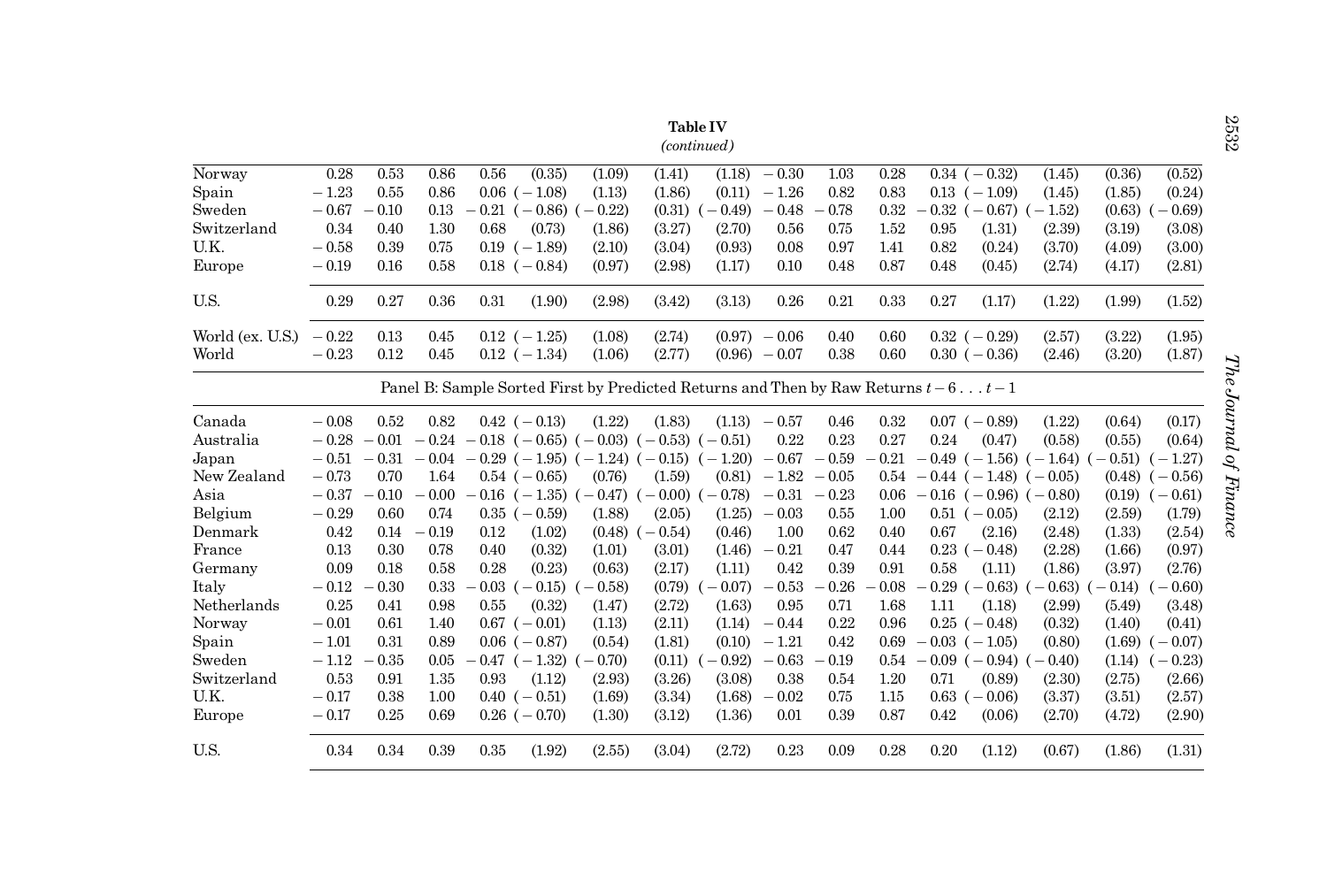| World (ex. U.S.)<br>World | $-0.22$<br>$-0.23$ | 0.19<br>0.18 | 0.57<br>0.57 | $0.18$ (-1.14)<br>0.17<br>$(-1.23)$                                                           | (1.29)<br>(1.25) | (3.18)<br>(3.20) | (1.22)<br>(1.19) | $-0.13$<br>$-0.14$ | 0.28<br>0.27 | 0.66<br>0.66 |          | $0.27$ ( $-0.63$ )<br>$0.26$ ( $-0.68$ ) | (2.14)<br>(2.09) | (3.80)<br>(3.77) | (1.89)<br>(1.82) |
|---------------------------|--------------------|--------------|--------------|-----------------------------------------------------------------------------------------------|------------------|------------------|------------------|--------------------|--------------|--------------|----------|------------------------------------------|------------------|------------------|------------------|
|                           |                    |              |              | Panel C: Sample Sorted First by Past Raw Returns $t - 7$ $t - 2$ and Then by Predicted Return |                  |                  |                  |                    |              |              |          |                                          |                  |                  |                  |
| Asia                      | $-0.31$            | $-0.15$      | $-0.24$      | $-0.23$ ( $-1.28$ ) ( $-0.89$ ) ( $-0.94$ ) ( $-1.33$ )                                       |                  |                  |                  | 0.00               | 0.01         | 0.07         | 0.03     | (0.01)                                   | (0.02)           | (0.23)           | (0.10)           |
| Europe                    | $-0.25$            | 0.03         | 0.44         | $0.08$ ( $-1.12$ )                                                                            | (0.19)           | (2.34)           | (0.50)           | 0.15               | 0.52         | 0.84         | 0.50     | (0.65)                                   | (3.24)           | (4.55)           | (3.26)           |
| U.S.                      | 0.21               | 0.17         | 0.23         | 0.20<br>(1.42)                                                                                | (1.88)           | (2.10)           | (2.04)           | 0.47               | 0.38         | 0.48         | 0.44     | (2.32)                                   | (2.32)           | (3.09)           | (2.72)           |
| World (ex. U.S.)          | $-0.30$            | 0.01         | 0.31         | $0.01$ $(-1.76)$                                                                              | (0.05)           | (1.96)           | (0.05)           | 0.03               | 0.43         | 0.64         | 0.37     | (0.13)                                   | (2.92)           | (3.85)           | (2.49)           |
| World                     | $-0.28$            | 0.01         | 0.32         | $0.02$ (-1.65)                                                                                | (0.11)           | (2.06)           | (0.18)           | 0.05               | 0.44         | 0.65         | 0.38     | (0.24)                                   | (3.01)           | (3.94)           | (2.59)           |
|                           |                    |              |              | Panel D: Sample Sorted First by Predicted Returns and Then by Raw Returns $t - 7t - 2$        |                  |                  |                  |                    |              |              |          |                                          |                  |                  |                  |
| Asia                      | $-0.40$            | $-0.02$      | $-0.16$      | $(-1.57)$ (<br>$-0.19$                                                                        | $-0.09$ ) (      | $-0.64$ ) (      | $-0.99$          | $-0.03$            | $-0.08$      | 0.21         | $0.04$ ( | $-0.10$ (                                | $-0.32$          | (0.71)           | (0.15)           |
| Europe                    | $-0.12$            | 0.13         | 0.52         | $\gamma - 0.53$<br>0.17                                                                       | (0.69)           | (2.39)           | (0.95)           | 0.19               | 0.43         | 0.83         | 0.48     | (0.90)                                   | (3.28)           | (5.02)           | (3.75)           |
| U.S.                      | 0.34               | 0.26         | 0.28         | (2.00)<br>0.30                                                                                | (2.04)           | (2.20)           | (2.30)           | 0.49               | 0.27         | 0.43         | 0.40     | (2.63)                                   | (2.02)           | (3.07)           | (2.83)           |
| World (ex. U.S.)          | $-0.20$            | 0.08         | 0.40         | 0.09<br>$(-1.06)$                                                                             | (0.54)           | (2.24)           | (0.65)           | 0.08               | 0.33         | 0.67         | 0.36     | (0.42)                                   | (2.69)           | (4.43)           | (2.84)           |
| World                     | $-0.17$            | 0.08         | 0.41         | $(-0.95)$<br>0.11                                                                             | (0.59)           | (2.36)           | (0.76)           | 0.11               | 0.34         | 0.69         | 0.38     | (0.54)                                   | (2.77)           | (4.52)           | (2.93)           |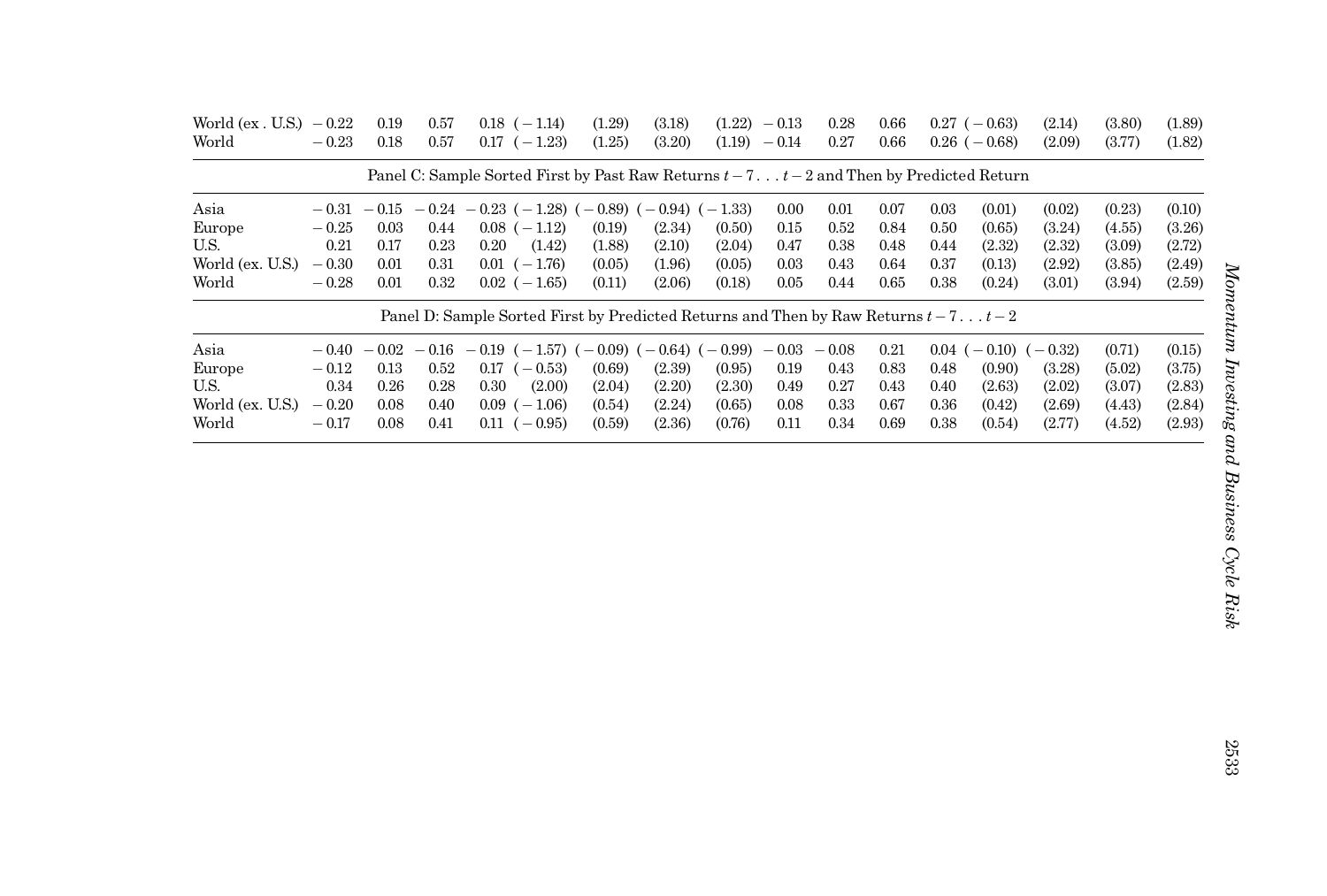$-0.28\%$  difference in future performance between stocks having highest versus lowest model-predicted returns.This is not consistent with the model exhibiting predictive power over and above momentum; if the model ''works,'' then the numbers on the left-hand side of the table should all be positive and significant. Overall, in the world excluding the United States, the difference in future performance between high- and low-predicted return groups is  $-0.22$  in the low-momentum group, 0.13 in the medium-momentum group, and a statistically significant 0.45 in the high-momentum group. Only in the high-momentum group does the model exhibit significant extra predictive power. Looking country by country, only in Switzerland and the United States is the average  $P_{\rm hi} - P_{\rm lo}$  significantly positive.

The right-hand side of the table reports, for each model-predicted return subtercile type ( $P_{\rm hi} - P_{\rm md}$ ,  $P_{\rm lo}$ ), differences in momentum portfolio returns  $M_{\rm hi}$  $-M_{\text{lo}}$ . Overall, in the world excluding the United States, the difference in future performance between high- and low-momentum groups is  $-0.06$  in the low-predicted return group, a statistically significant 0.40 in the medium-predicted return group, and a statistically significant 0.60 in the high-predicted return group. Only in the low-predicted return group does momentum fail to exhibit significant extra predictive power. The average  $M_{\rm hi}$  –  $M_{\rm lo}$  is significantly positive in six countries.

In Panel B, the portfolio formation sorts are interchanged in order to maximize dispersion in expected returns due to predicted returns: Stocks are sorted first into terciles by predicted returns, then into subterciles by raw returns. The results are very similar to Panel A. On the left-hand side, only in the high-momentum group does the model exhibit significant extra predictive power.<sup>13</sup> Looking country by country, again in Switzerland and the United States, the average  $P_{\rm hi}$  –  $P_{\rm lo}$  is significantly positive, at 0.93 and 0.35, respectively. On the right-hand side of the table, only in the low-predicted return group does momentum fail to exhibit significant extra predictive power. Looking country by country, the average  $M_{\rm hi}$  –  $M_{\rm lo}$  is significantly positive in five countries.

An important concern is that measurement of momentum is obfuscated by microstructure effects when the portfolio formation rule omits skipping a month between ranking and investing. Therefore, in Panels C and D, the sorting of stocks uses the period  $t - 7 \ldots t - 2$  instead of  $t - 6 \ldots t - 1$ . The effect of the rest month comes across clearly; skipping a month increases the predictive power of momentum relative to that of the model. The average difference in future performance between high- and low-predicted return groups,  $P_{\rm hi}$  –  $P_{\rm lo}$  is a statistically insignificant  $0.02$  and  $0.11$  in Panels C and D, respectively, for the world. In contrast, the difference in future performance between high- and low-momentum

<sup>&</sup>lt;sup>13</sup> The regressions (3) are estimated over the ranking period  $t-6...$   $t-1$ , potentially letting predicted returns proxy for past returns. To check, we replicate Table IV where the model is estimated only over the pre-ranking period  $t-60$  ...  $t-7$ . In these results, the  $P_{\text{hi}}-P_{\text{lo}}$ values for the world excluding the United States are insignificant and close to zero within the high-momentum group and negative in the other two groups.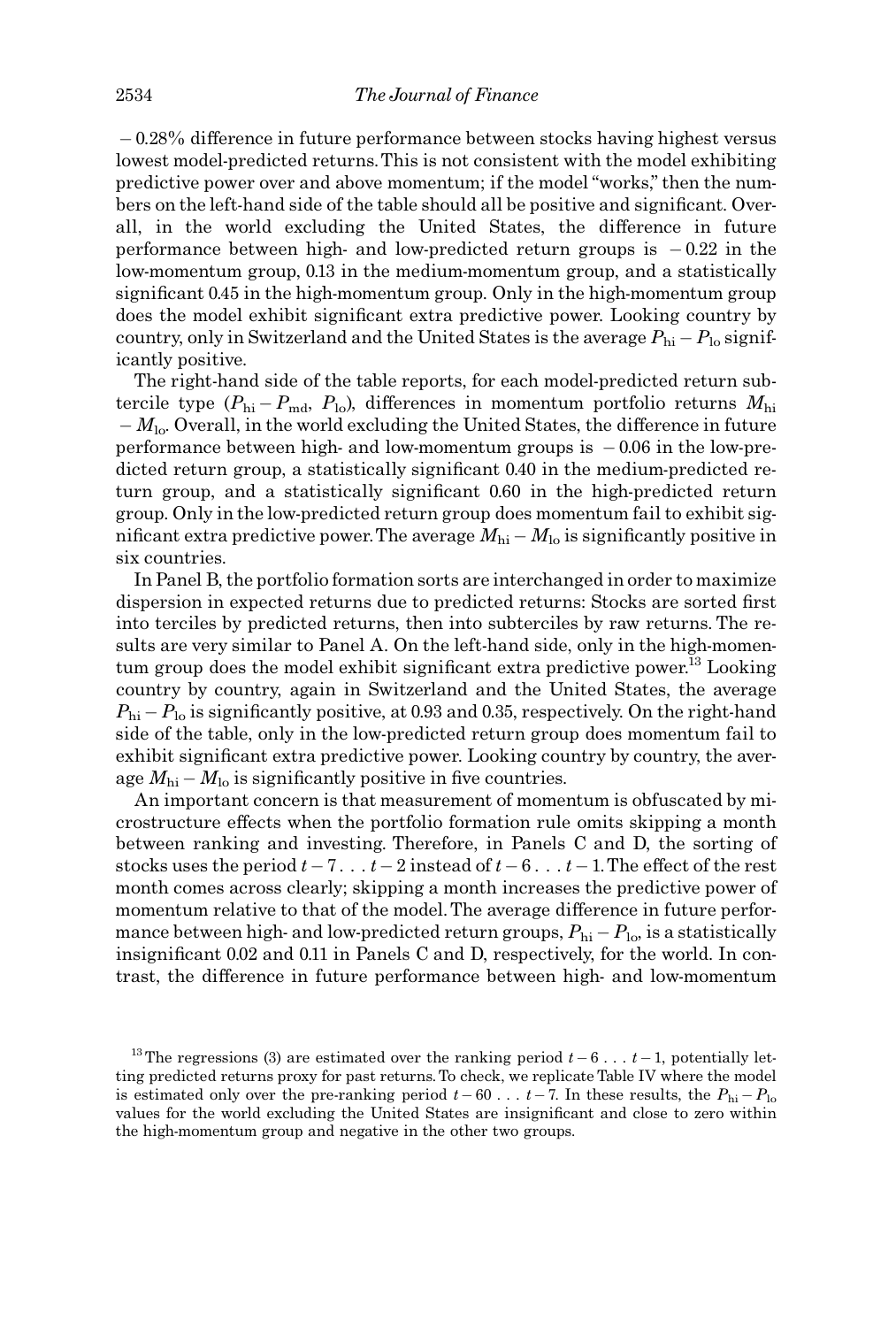

**Observed Momentum Profit**

Figure 1. Model performance across countries. For each month t, stocks in each country j are ranked into quantile groups based on their performance over the 6 months  $t-6$  $\dots$  t-1. The momentum strategy buys the winner quantile portfolio, and sells short the loser quantile portfolio, and holds these positions for the 6 months  $t \ldots t+5$ . At least 10 stocks are required for each portfolio.Where possible (Japan, United States, United Kingdom), winner and loser deciles are used; other countries use quintiles. Momentum returns  $WML_{jk}$ , are regressed on country *j*'s macroeconomic instruments over the period  $\tau = t - 60$  $\dots$   $t-1$  (at least 12 observations required):

$$
WML_{j,\tau} = \alpha_{j,t} + \beta_{DIV,j,t} DIV_{j,\tau-1} + \beta_{TERM,j,t} TERM_{j,\tau-1} + \beta_{YLD,j,t} YLD_{j,\tau-1} + \varepsilon_{j,\tau}.
$$

Each country *j* appears once on the graph. On the x-axis, the average realized WML for each country  $j$  is plotted. On the y-axis, the average model-predicted momentum profit for each country  $j$  is plotted. The size of each plotted circle is proportional to the correlation between observed momentum profits  $WML_{i,t}$  and the model-predicted momentum profits for country j. The circles are dark when the correlation is positive and clear when negative. Correlation coefficients are shown in italics next to each circle.

groups,  $M_{\rm hi}$  –  $M_{\rm lo}$ , is economically large and significant in Panels C and D globally (0.38 and 0.38).

We also apply the conditional forecasting model to momentum portfolios in a similar manner as previously discussed for individual stocks. We compute predicted returns from the model and compare these to observed momentum returns in each country. Figure 1 scatterplots this relation. Each country appears as a circle whose size corresponds to the correlation between model-generated momentum profits and observed momentum profits. If the model works, then the countries should cluster in the first and third quadrants, and the computed correlation coefficients should be positive. Instead, there is essentially no relation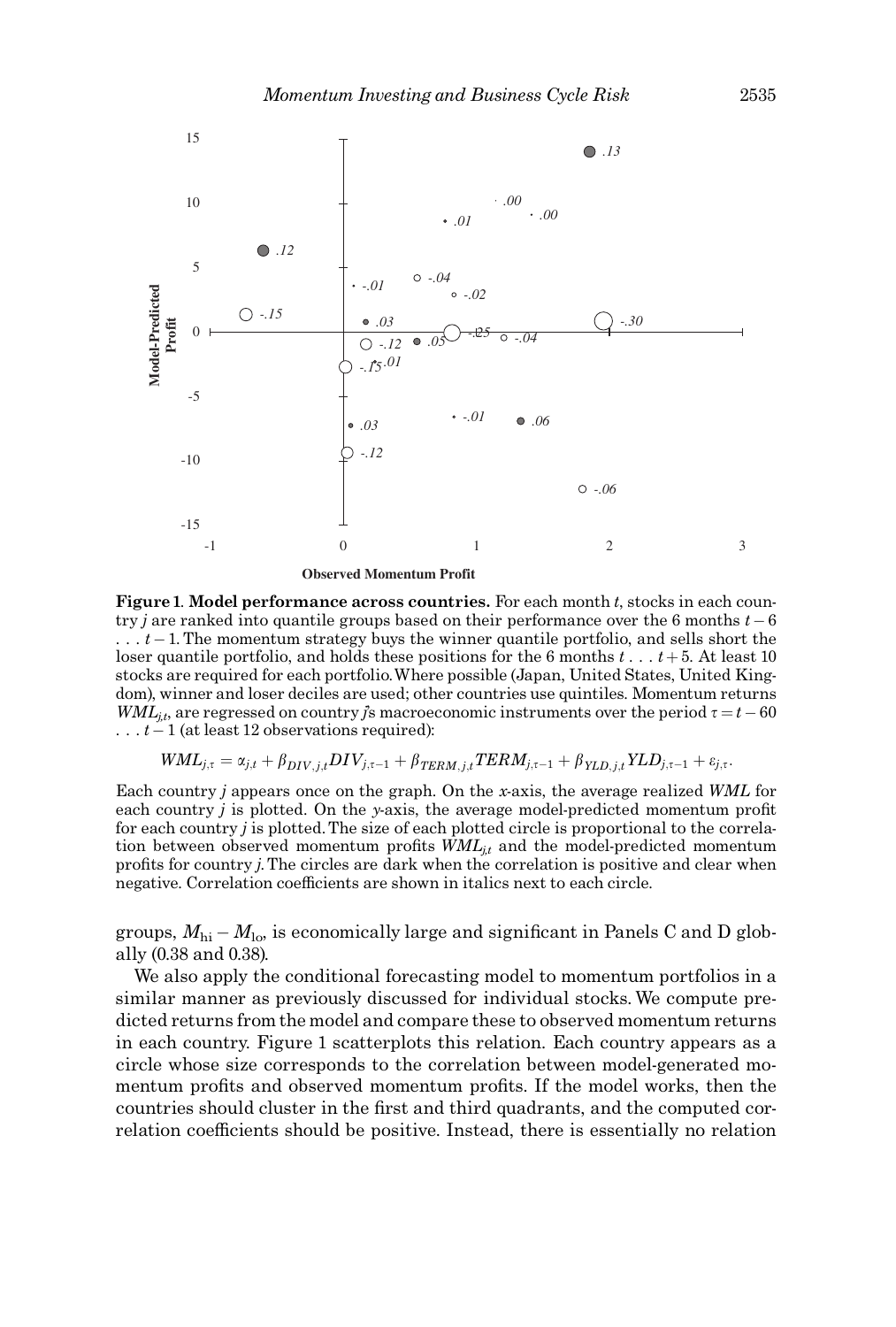between model-generated profits and actual profits. Model-generated profits are negative in more markets than they are positive. The correlation coefficients are positive for 8, zero for 2 (to two decimal places), and negative for 12 markets. The average correlation coefficient between the two series across countries  $is -0.04.$ 

## C. Summary

Macroeconomic factor models seem to be of paltry help in understanding international momentum profits. Unconditional tests fail to find U.S. or international evidence of a relation between the Chen et al. (1986) factors and momentum profits.The predictive power of the conditional macroeconomic forecasting model is hard to discern outside the United States, vis-à-vis momentum. Next, we investigate, in a model-free setting, the relation between momentum profits and macroeconomic risk.

## III. Momentum and Economic States

Another manner of analyzing the influence of macroeconomic risk is to examine the returns to a portfolio strategy during good and bad economic states. If a strategy is risky, then there should be at least some states of the world (those where investors have high marginal utility) in which the strategy underperforms. In a manner similar to the analysis of value and growth strategies in Lakonishok, Shleifer, and Vishny (1994), we examine the profitability of momentum strategies during periods of positive and negative economic growth and market returns. Evidence that momentum strategies earn negative (positive) returns during poor (strong) economic states would support the view that momentum is driven by macroeconomic risk. Chordia and Shivakumar (2002) provide such evidence based on the relation between the business cycle state and momentum in the United States.

## A. Momentum and GDP Growth

We examine momentum profits in the 22 markets for which the OECD provides GDP data. Whenever available, we use seasonally adjusted real GDP.<sup>14</sup> Table V displays regional average momentum profits in states of positive and negative GDP growth as well as in quartiles of GDP growth. If momentum were related to economic distress risk, one might expect to see negative momentum profits when that risk is realized—that is, in periods of low or negative GDP growth.

Instead, the monthly momentum profits are  $1.18\%$ ,  $0.11\%$ , and  $0.28\%$  in the Americas (excluding the United States), Asia, and Europe in periods of negative GDP growth and 0.61%, 0.14%, and 0.76% in periods of positive GDP growth. Regional momentum profits are not statistically significant in the periods of negative GDP growth, but this is not surprising given that GDP growth is positive

<sup>14</sup>This index (VIXOBSA) uses a 1995 base year and is seasonally adjusted. For Korea and Turkey, no volume index is available; therefore, we use the nominal GDP series instead.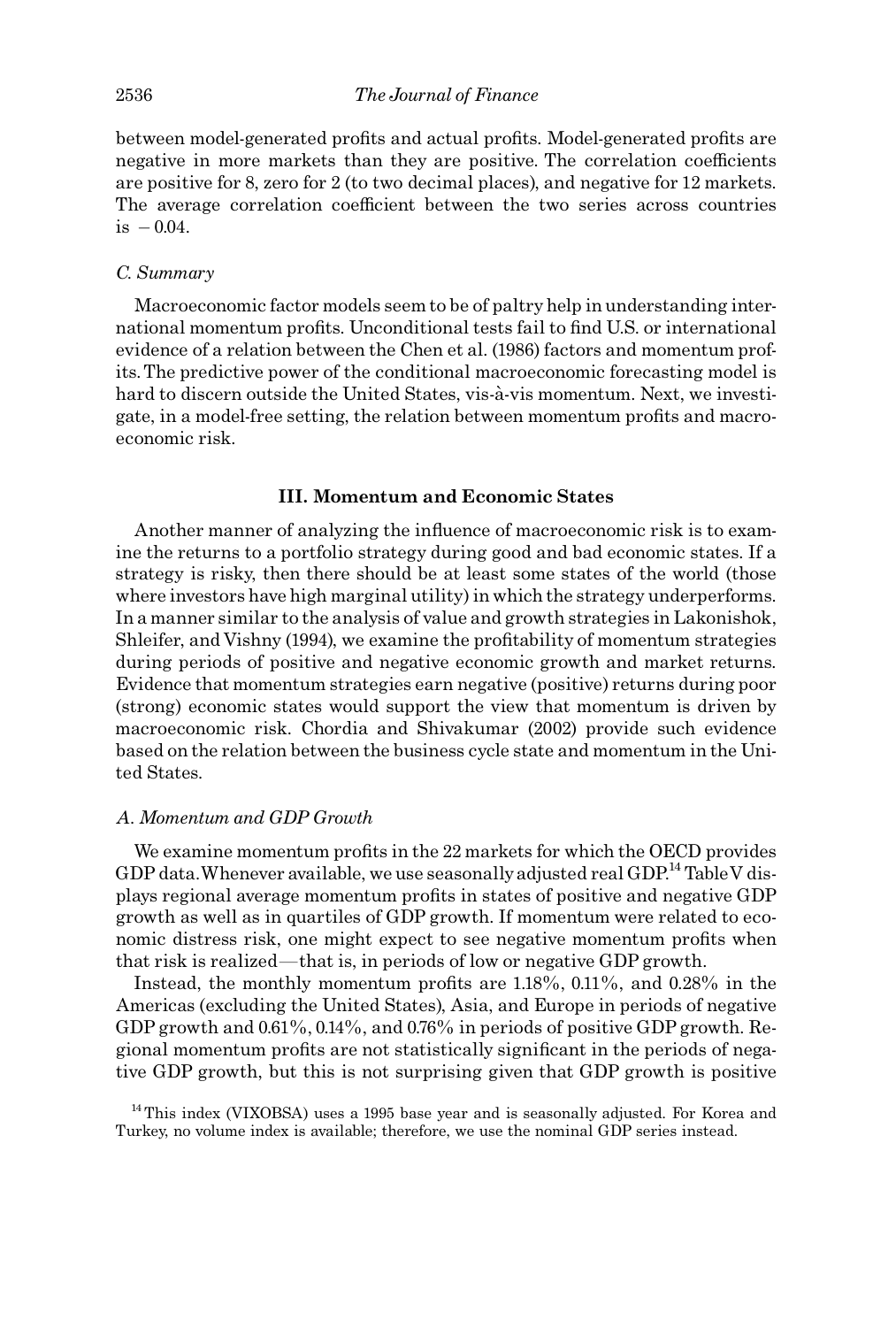# TableVMomentum Investing and Macroeconomic States

For each month t, stocks in each country are ranked into quintile groups based on their performance over the 6 months  $t - 7...$   $t - 2$ . The momentum strategy buys the winner quintile and sells short the loser quintile and holds these positions for the 6 months  $t-1 \ldots t+5$ . Panel A reports regional summary results of monthly momentum profits, WML, in different economic states based on quarterly real GDP growth. On the left are results in negative and positive GDP growth states, respectively. On the right are averages based on quartiles of GDP growth. Panel B shows analogous results using value-weighted local stock market index returns as the state variable.

|                      |       |            |                  |            |                                        | Panel A: GDP Growth States |                |                |                  |            |                  |            |                  |
|----------------------|-------|------------|------------------|------------|----------------------------------------|----------------------------|----------------|----------------|------------------|------------|------------------|------------|------------------|
|                      |       |            | GDP<0            |            | GDP > 0                                |                            | Lowest         | $\overline{2}$ |                  |            | $\boldsymbol{3}$ |            | Highest          |
| Region/Country       | Begin | <b>WML</b> | t                | <b>WML</b> | $\boldsymbol{t}$                       | <b>WML</b>                 | $\mathfrak{t}$ | <b>WML</b>     | $\mathfrak{t}$   | <b>WML</b> | t                | <b>WML</b> | $\boldsymbol{t}$ |
| Americas (ex. U.S.)  | 7508  | 1.18       | (1.53)           | 0.61       | (1.98)                                 | 0.41                       | (0.68)         | 0.66           | (1.13)           | 0.93       | (1.89)           | 0.76       | (1.26)           |
| Asia                 | 7508  | 0.11       | (0.21)           | 0.14       | (0.50)                                 | 0.20                       | (0.41)         | 0.39           | (1.07)           | $-0.45$    | $- (0.80)$       | 0.62       | (1.63)           |
| Asia (ex. Japan)     | 7508  | 0.26       | (0.39)           | 0.20       | (0.56)                                 | 0.36                       | (0.57)         | 0.43           | (0.95)           | $-0.36$    | $- (0.50)$       | 0.84       | (1.49)           |
| Europe               | 7508  | 0.28       | (1.22)           | 0.76       | (8.22)                                 | 0.64                       | (3.18)         | 0.53           | (3.09)           | 0.80       | (5.28)           | 0.69       | (3.95)           |
| U.S.                 | 6004  | 0.31       | (0.38)           | 0.92       | (5.58)                                 | 0.90                       | (1.92)         | 1.58           | (5.80)           | 0.25       | (0.69)           | 0.65       | (2.27)           |
| Developed (ex. U.S.) | 7508  | 0.59       | (3.09)           | 0.74       | (8.73)                                 | 0.56                       | (3.20)         | 0.73           | (4.94)           | 0.76       | (5.16)           | 0.79       | (5.21)           |
| Developed            | 6004  | 0.56       | (2.99)           | 0.76       | (9.95)                                 | 0.61                       | (3.69)         | 0.83           | (6.18)           | 0.70       | (5.13)           | 0.77       | (5.64)           |
| Emerging             | 8503  | $-0.92$    | $-(1.18)$        | $-0.41$    | $-(0.89)$                              | 0.18                       | (0.22)         | $-0.90$        | $-(1.37)$        | $-1.05$    | $- (1.16)$       | $-0.09$    | $- (0.14)$       |
| World (ex. U.S.)     | 7508  | 0.32       | (1.49)           | 0.61       | (6.56)                                 | 0.52                       | (2.83)         | 0.51           | (3.28)           | 0.50       | (2.77)           | 0.69       | (4.42)           |
| World                | 6004  | 0.32       | (1.54)           | 0.64       | (7.67)                                 | 0.56                       | (3.30)         | 0.62           | (4.36)           | 0.48       | (2.86)           | 0.68       | (4.85)           |
|                      |       |            |                  |            | Panel B: Aggregate Stock Market States |                            |                |                |                  |            |                  |            |                  |
|                      |       |            | $r_{vw}$ < 0     |            | $r_{vw} > 0$                           |                            | Lowest         | $\overline{2}$ |                  | 3          |                  |            | Highest          |
| Region/Country       | Begin | <b>WML</b> | $\boldsymbol{t}$ | <b>WML</b> | $\boldsymbol{t}$                       | <b>WML</b>                 | t              | <b>WML</b>     | $\boldsymbol{t}$ | <b>WML</b> | t                | <b>WML</b> | t                |
| Africa               | 9009  | 1.55       | (2.73)           | 1.28       | (2.13)                                 | 0.78                       | (0.96)         | 3.13           | (4.57)           | 1.21       | (1.92)           | $-0.07$    | $-(0.05)$        |
| Americas (ex. U.S.)  | 7508  | 0.76       | (2.15)           | 0.76       | (2.02)                                 | 0.72                       | (1.59)         | 1.06           | (2.28)           | 0.41       | (0.68)           | 0.85       | (1.51)           |
| Asia                 | 7508  | 0.55       | (3.07)           | $-0.10$    | $-(0.44)$                              | 0.25                       | (1.04)         | 0.91           | (3.95)           | 0.44       | (2.01)           | $-0.88$    | $-(1.89)$        |
| Asia (ex. Japan)     | 7508  | 0.61       | (3.08)           | $-0.11$    | $-(0.42)$                              | 0.28                       | (1.07)         | 1.04           | (4.07)           | 0.46       | (1.86)           | $-0.97$    | $-(1.82)$        |
| Europe               | 7508  | 0.68       | (6.00)           | 0.76       | (7.03)                                 | 0.43                       | (2.93)         | 0.87           | (6.32)           | 0.79       | (5.33)           | 0.81       | (4.15)           |
| U.S.                 | 2608  | 1.04       | (4.95)           | 0.32       | (1.26)                                 | 1.23                       | (4.55)         | 0.99           | (4.39)           | 1.24       | (6.30)           | $-1.11$    | $-(1.96)$        |
| Developed (ex. U.S.) | 7508  | 0.72       | (7.36)           | 0.71       | (7.50)                                 | 0.62                       | (4.81)         | 0.84           | (7.02)           | 0.69       | (5.61)           | 0.69       | (3.99)           |
| Developed            | 2608  | 0.77       | (8.66)           | 0.64       | (7.23)                                 | 0.72                       | (6.21)         | 0.86           | (8.10)           | 0.77       | (7.14)           | 0.41       | (2.36)           |
| Emerging             | 8609  | 0.56       | (2.73)           | $-0.01$    | $-(0.02)$                              | $-0.02$                    | $-(0.07)$      | 1.26           | (4.53)           | 0.53       | (1.72)           | $-0.79$    | $-(1.55)$        |
| World (ex. U.S.)     | 7508  | 0.66       | (6.91)           | 0.50       | (4.79)                                 | 0.41                       | (3.28)         | 0.97           | (8.09)           | 0.64       | (5.04)           | 0.24       | (1.19)           |
| World                | 2608  | 0.70       | (7.93)           | 0.48       | (4.94)                                 | 0.51                       | (4.42)         | 0.97           | (8.91)           | 0.71       | (6.15)           | 0.08       | (0.43)           |

Momentum Investing and Business Cycle Risk Momentum Investing and Business Cycle Risk

2537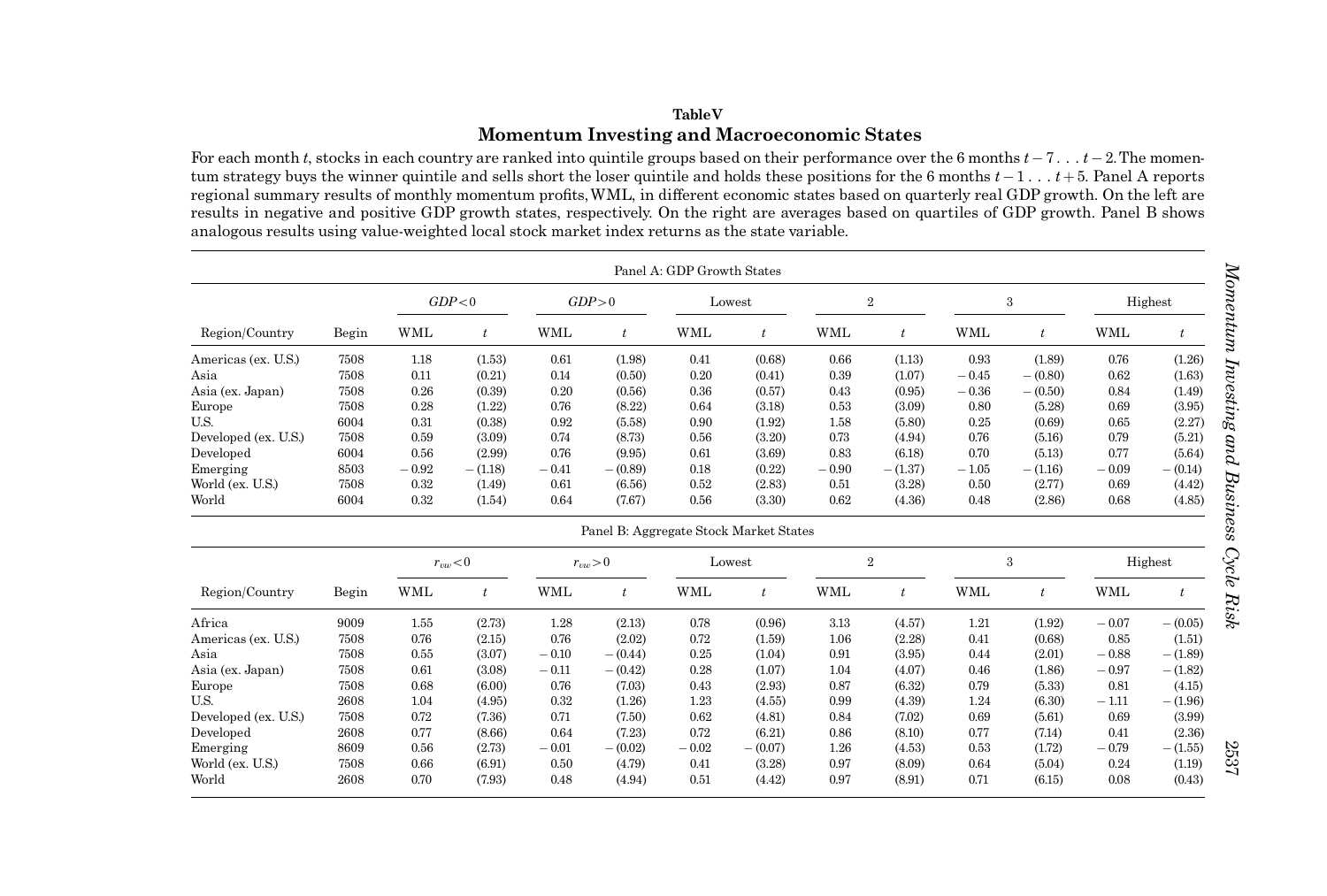over most available sample periods. Underlying these averages, during periods of negative GDP growth, momentum profits are actually positive in 17 of the 22 markets. For developed markets (excluding the United States), the average momentum profit is a statistically significant 0.59% during negative GDP growth months as compared to 0.74% during positive GDP growth months.

Petkova and Zhang (2002) argue that classifying months according to ex post realized economic growth might obfuscate this issue since a risky stock should earn low returns during brief periods of unexpectedly high risk, but not during periods of high expected risk.They reason that unexpected poor economic news is more likely to arrive early in a recession period, and find that the value strategies analyzed in Lakonishok et al. (1994) generally experience negative returns during the first half of recessions. To further examine the timing of momentum profits in poor economic climates, we calculate each country's momentum profits during the first half of all periods of negative GDP growth and find that the average momentum profits are a statistically significant 1.24% in the United States and 0.26% in the non-U.S. markets.

We also examine momentum profits classified into four "regimes" of low to high real GDP growth. From lowest to highest GDP growth quartiles, the average monthly momentum profits in developed markets excluding the United States are  $0.56\%$ ,  $0.73\%$ ,  $0.76\%$ , and  $0.79\%$ , respectively. Momentum profits seem to be slightly higher in periods of large GDP growth, but, importantly, they are large and positive during all regimes.<sup>15</sup> U.S. momentum profits are also positive in periods of both up and down GDP growth and across all four GDP growth states. This pattern appears completely at odds with results reported inTable II of Chordia and Shivakumar (2002), where U.S. momentum profits are 0.53 during expansions and  $-0.72$  during contractions. The difference, however, can be attributed to their study not skipping a month between ranking and investment periods and to the NBER classification of economic states.<sup>16</sup>

#### B. Momentum and Aggregate Stock Market Movements

We also examine risk related to economic states classified by aggregate stock market movements, since these are a forward-looking assessment of economy-

 $15$ To further investigate any relation between momentum and GDP growth, we estimate regressions of GDP growth in each country on contemporaneous and up to five lags of monthly momentum. The regressions show a mostly statistically and economically insignificant relation between momentum profits and future GDP growth. These findings are consistent with Liew and Vassalou (2000), who report that international size and book-to-market factors are related to future GDP growth but a momentum factor is not. In G7 countries, our findings for various economic states differ from Bacmann, Dubois, and Isakov (2001). <sup>16</sup>To reconcile, we replicate Chordia and Shivakumar's findings using the NBER expansion

and contraction dates. The recession return increases from  $-0.72$  to an insignificant  $-0.16$ monthly return upon skipping a month between the ranking and investment period. In addition, we tabulate for all countries in Table V the profits of momentum portfolios where the investment period directly follows the ranking period. The recalculated average monthly momentum profits for developed markets excluding the United States are  $+0.24\%$  (although not statistically significant) during periods of negative GDP growth.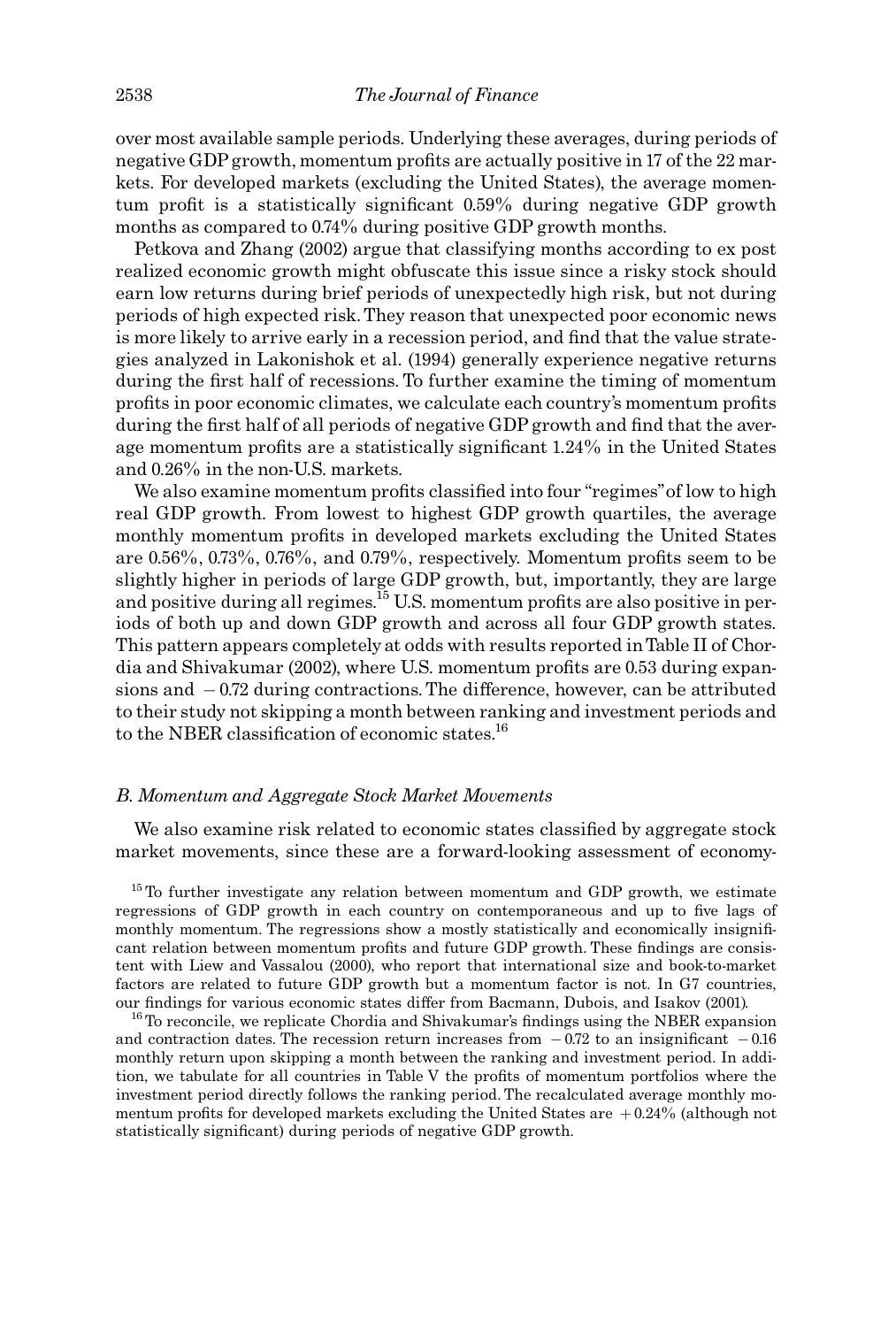wide systematic risk. If the average premium on momentum is due to economic risk related to market movements, then momentum should earn positive returns in periods of positive market movements and negative returns during periods of negative market returns.

Panel B shows average momentum profits during periods of positive and negative market movements. The average profit to momentum strategies during down markets is 1.55, 0.76, 0.55, 0.68, and 1.04 in Africa, the Americas (excluding the United States), Asia, Europe, and the United States, respectively, as compared to  $1.28, 0.76, -0.10, 0.76,$  and  $0.32$  during up markets for these regions. During periods of negative marketwide returns, momentum earns negative returns in only 5 of 40 markets. In contrast, during periods of positive market movement, momentum strategies earn negative returns in 14 markets. For all developed markets, the average momentum return in down markets is 0.77, indistinguishable from the 0.64 reached during up markets. For emerging markets, momentum profits are 0.56 during down markets and  $-$  0.01 during up markets. Momentum profits are, if anything, slightly *higher* during periods when market returns are negative.

We further examine this relation by dividing the time series of market returns within each country into four regimes based on market return quartiles. For all developed markets excluding the United States, the momentum profits are 0.62, 0.84, 0.69, and 0.69 in periods from lowest to highest quartiles of market movement. For the United States, momentum profits range from 1.23, 0.99, 1.24, and - 1.11 in periods of lowest to highest market movements. While most market movements are due to their unexpected component, Petkova and Zhang (2002) argue that an analysis of realized market returns is misleading, as it contains an expected and unexpected component. A risky strategy should earn high returns during periods of high expected market returns and low unexpected market returns. To analyze the relation with expected returns, we apply a simple forecasting model based on conditional instruments, $17$  and find that world momentum profits are statistically positive in periods of high and low expected market returns. Dividend yields are known to be a forecaster of expected market returns—when dividend yields are high, risk and expected returns are high and low dividend yields forecast low risk. In the highest quartile of dividend yield, world average momentum profits are a large and statistically significant positive 0.89%.

To summarize, there is no evidence that the profitability of momentum strategies is related to risk arising from macroeconomic states as proxied by GDP growth or aggregate stock market movements. We have also investigated states of industrial production growth with similar results.Taken together with the evidence that momentum profits are not related to macroeconomic variables or instruments known to forecast expected returns, we have formed a fairly exhaustive analysis of standard links to macroeconomic risk.

 $17$  Our model is similar to equation (3) except that the regression window starts at 3 years and widens to the full time series available.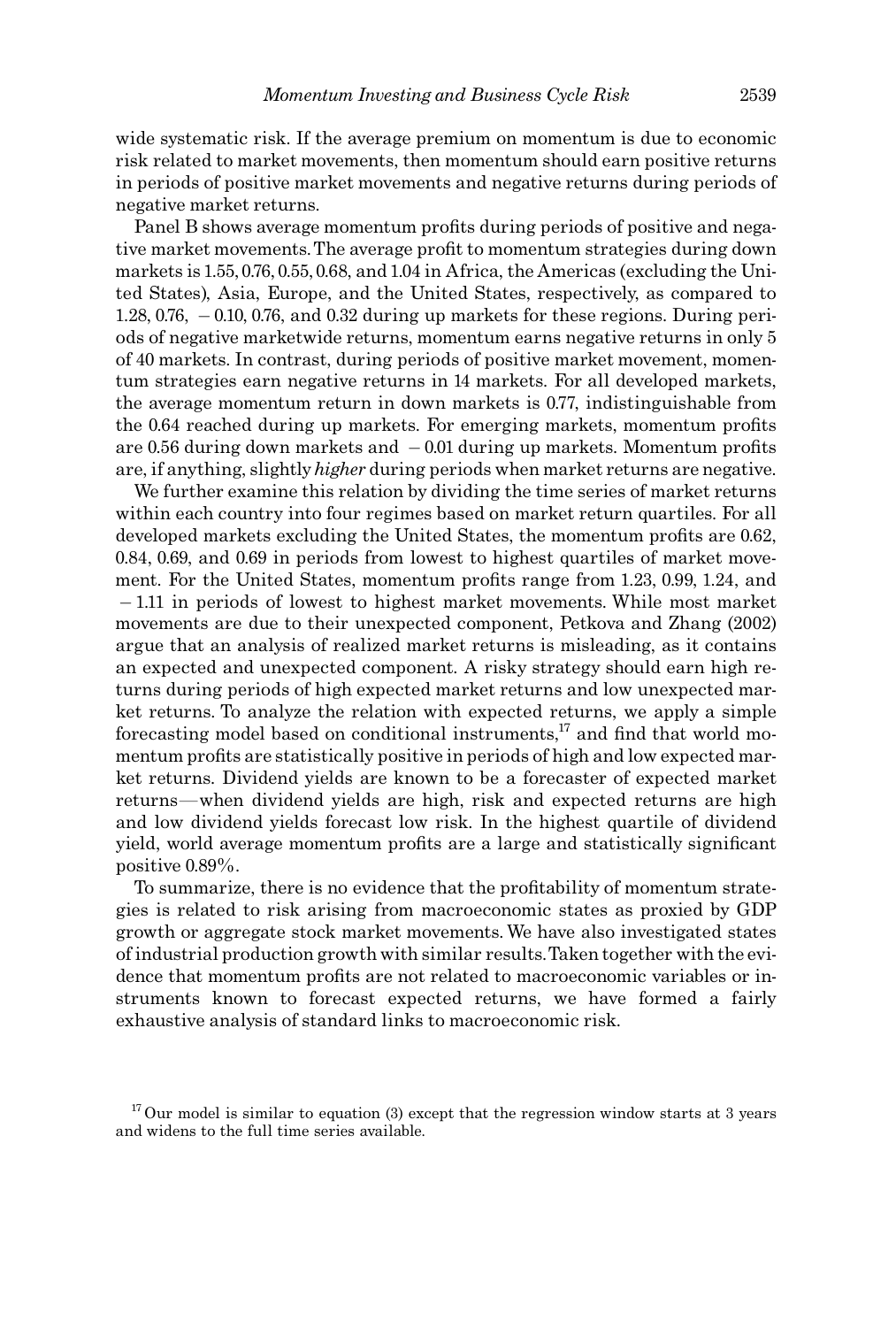## IV. Risk and Behavioral Explanations of Momentum

Our study presents copious evidence that macroeconomic risk is not behind the momentum premium. Evidence from Jegadeesh and Titman (1993, 2001), Fama and French (1996), Rouwenhorst (1998), Grundy and Martin (2001), and others indicates that risk-based asset pricing models like the CAPM and the Fama and French (1993) three-factor model do not explain momentum returns either. The leading alternative explanation is a behavioral argument. One interesting point where behavioral and risk arguments may differ is on the issue of dissipation, that is, what happens to month t's momentum stocks after month  $t + 5$ ?

# A. Models and Predictions

In the models of Daniel et al. (1998), Barberis et al. (1998), and Hong and Stein (1999), either behavioral biases or the interaction between groups of traders allow for initial underreaction followed by subsequent return reversals.<sup>18</sup> More explicitly, these models allow for a price correction stage during which month  $t$ 's winners eventually reverse and start earning negative returns that may eventually bring the price below the month  $t$  level. It is important to note that because these models do not directly specify a time span for the reversals to occur, they possess something of an unfair advantage.

By contrast, the risk argument offered by Conrad and Kaul (1998) states that stocks with high past realized returns have relatively high unconditional expected returns. Since these expected returns do not vary through time, momentum pro¢ts should persist at all postformation horizons. Jegadeesh and Titman (2001) discuss in greater detail these long-run return prediction differences between the Conrad and Kaul and behavioral models and, consistent with the behavioral explanations, find evidence of reversals in U.S. return data.<sup>19</sup> Chordia and Shivakumar (2002) report that both U.S. preranking and postevaluation momentum profits are positive, consistent with a risk explanation. In their framework, momentum profits can dissipate as expected returns evolve through time, but they do not call for reversals at any specific horizon.

Recent risk-based models also provide predictions about dissipation of momentum profits. In the Berk et al. (1999) model, momentum profits arise because of persistent systematic risk in a ¢rm's portfolio of projects, but these momentum returns decrease as those assets depreciate. The decrease need not stop at zero. Indeed, in their simulation results, under realistic project life and depreciation parameters, momentum strategy pro¢ts do become negative, but not until the ¢fth year. Other parameter choices (which they view as less probable in actual data) could produce faster dissipation.

 $^{18}$  In the disposition effect model of Grinblatt and Han (2002), momentum profits increase with the proportion of investors exhibiting a tendency to sell winners and hold on to losers. This model of underreaction, but not overreaction, does allow for quick dissipation of momentum profits as the composition of trading changes; it does not call for negative cumulative profits at longer horizons.<br><sup>19</sup> Cooper, Gutierrez, and Hameed (2001) relate the magnitude of these reversals to prior

market conditions and behavioral model predictions.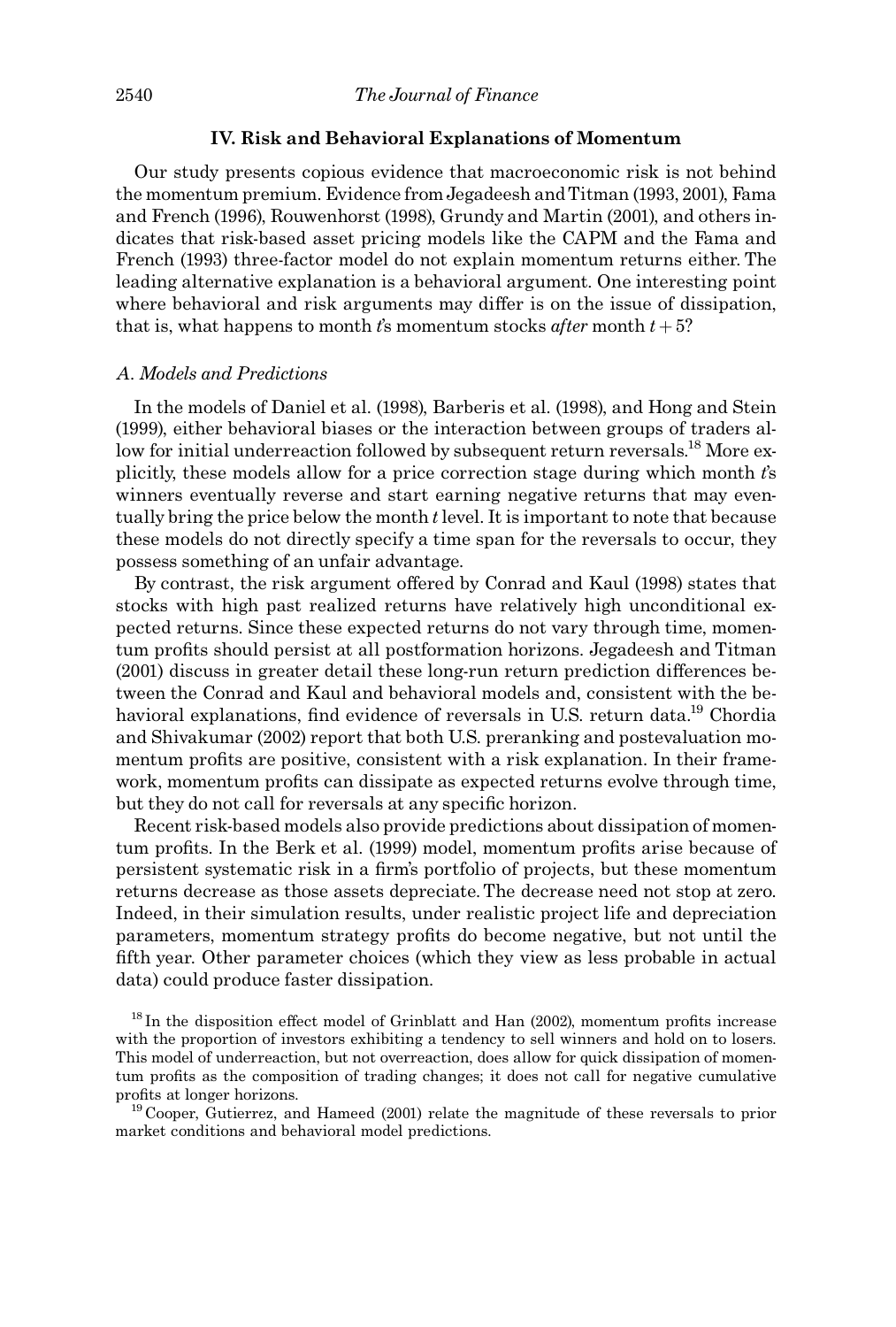In the Johnson (2002) model, momentum occurs due to growth rate shocks. A high past realized return means a firm is more likely to have a high growth rate. Because stocks with high growth rates also bear a high level of growth rate risk, stocks with high past realized stock prices earn higher future expected returns. Moreover, the model posits regime shifting in which a short-lived regime with highly persistent growth shocks (representing sudden bursts of technological disruption) alternates with a longer-lived regime in which shocks are more transitory.This innovation allows for a high past return to have an extra implication: not only whether the firm has a high growth rate, but also whether the firm is in the persistent shock regime. The ranking period length producing the highest momentum profits is the one coincident with the duration of the persistent shock regime. Momentum profits dissipate beyond the investment period, due to the decay in the growth shocks, but they are not predicted to turn negative at any horizon. Overall, the risk-based models tend to call for positive cumulative profits when month t momentum portfolios are held over even long horizons  $t \dots t + n$ , whereas the behavioral models tend to allow for reversals or negative cumulative profits over horizons longer than an unspecified length. We examine  $n$  up to 60.

## B. Evidence

We report in Table VI average momentum profits for our international sample in consecutive 6-month periods after the investment period:  $t + 6... t + 11$ ,  $t + 12$  $\ldots$  t + 17, and t + 18  $\ldots$  t + 23. Momentum profits from the investment period  $(t \dots t + 5)$  are also shown for comparison. Monthly average momentum portfolio returns are 0.00, - 0.45, - 0.49, and 0.31% in Africa, the Americas (excluding the United States), Asia (excluding Japan), and Europe, respectively, in the 6-month period from  $t + 6$  through  $t + 11$  after the investment period. From  $t + 12$  through  $t + 17$  regional momentum profits are  $-0.92$ ,  $-1.07$ ,  $-1.22$ , and  $-0.36\%$  in Africa, the Americas (excluding the United States), Asia (excluding Japan), and Europe respectively. Regional pro¢ts are also negative in the second half of the second year after portfolio formation, months  $t + 18$  through  $t + 23$ . In the United States, momentum profits are negative in the second year after portfolio formation, months  $t + 12$  through  $t + 17$  and  $t + 18$  through  $t + 23$ .<sup>20</sup>

Longer-run performance, over horizons  $t \dots t + n$  where  $1 \le n \le 60$ , is depicted in Figure 2 by region (excluding the two-country region, Africa). Panel A shows that cumulative profits to month  $t$  momentum portfolios generally peak at a horizon of 6 to 10 months, and then an intense correction phase begins. As with the Jegadeesh and Titman (2001) findings for the United States, we document that cumulative profits become negative in the second year. Indeed, the evidence here generally shows that international momentum profits reverse more quickly and vigorously than their U.S. counterparts.

One current point of failure of behavioral models with respect to the U.S. data is on the seasonality of momentum profits. Jegadeesh and Titman (1993) and

<sup>&</sup>lt;sup>20</sup> We have verified that using decile breakpoints and a  $t - 6$ ...  $t - 1$  ranking period on U.S. data gives results that are identical to Chordia and Shivakumar (2002) for the  $t + 6... t + 11$ period.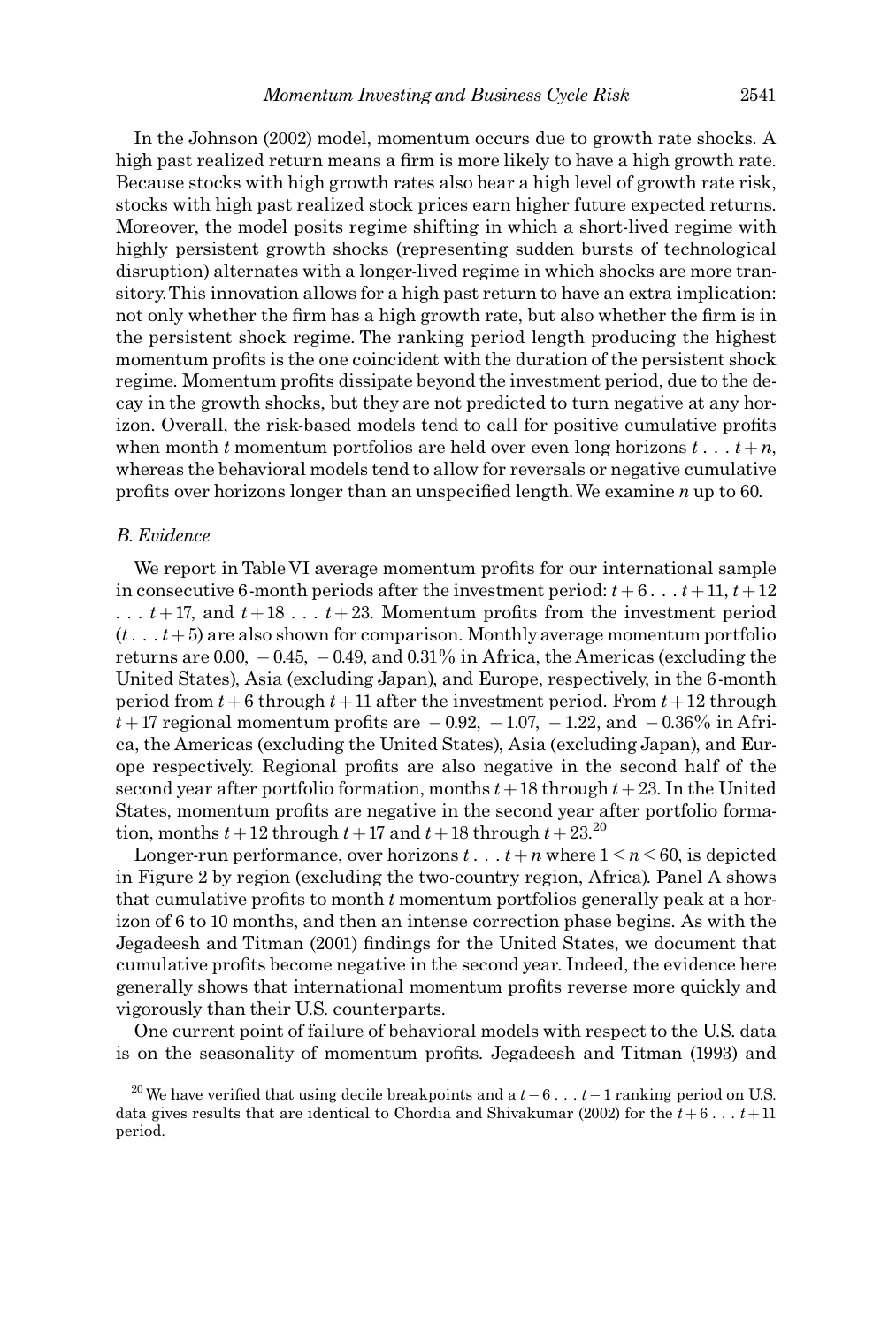## TableVI

# Momentum Portfolio Returns after Investment Periods

For each month t, stocks in each country are ranked into quintile groups based on their performance over the previous 6 months  $t - 7...t - 2$ . The momentum strategy buys the winner quintile and sells short the loser quintile. Panel A reports the average profits (WML) to the momentum portfolios in the investment period  $(t \dots t+5)$ , as well as in the three 6-month periods following the investment period (i.e.,  $t+6...$ ,  $t+11$ ,  $t+12...$ ,  $t+17$ , and  $t+18...$ ,  $t+23$ ). Panels B and C report averages for January and for other months, respectively. Associated t-statistics are in parentheses.

|                     |      |             | t to $t+5$ |                     | $t + 6$ to $t + 11$ |           | $t + 12$ to $t + 17$ | $t + 18$ to $t + 23$ |                       |
|---------------------|------|-------------|------------|---------------------|---------------------|-----------|----------------------|----------------------|-----------------------|
| Region/Country      |      | Begin WML   | $\it t$    | <b>WML</b>          | $\boldsymbol{t}$    | WML       | $\boldsymbol{t}$     | WML                  | $t\,$                 |
|                     |      |             |            | Panel A: All Months |                     |           |                      |                      |                       |
| Egypt               | 9705 | 0.24        | (0.25)     | 0.42                | (0.44)              | $-1.19$   | $(-1.31)$            |                      | $-0.61$ $(-0.63)$     |
| South Africa        | 9009 | 1.82        | (4.00)     | $-0.11$             | $(-0.26)$           | $-1.05$   | $(-2.11)$            |                      | $-0.62$ ( $-1.18$ )   |
| Africa              | 9009 | 1.63        | (3.89)     | 0.00                | (0.01)              |           | $-0.92$ ( $-2.06$ )  |                      | $-0.58$ ( $-1.13$ )   |
| Argentina           | 9404 | 1.00        | (1.42)     |                     | $-0.04$ $(-0.05)$   | $-0.55$   | $(-0.70)$            | 0.29                 | (0.36)                |
| Brazil              | 9408 | 0.74        | (0.75)     | 0.55                | (0.58)              | $-1.07$   | $(-1.03)$            | $-0.32$              | $(-0.23)$             |
| Canada              | 7508 | 0.52        | (1.73)     | $-1.01$             | $(-3.54)$           | $-1.55$   | $(-5.43)$            |                      | $-1.00$ $(-3.55)$     |
| Chile               | 9003 | 1.12        | (3.13)     | 0.12                | (0.31)              | $-1.40$   | $(-3.34)$            |                      | $-0.02$ ( $-0.06$ )   |
| Mexico              | 9205 | 1.21        | (1.76)     | 1.39                | (2.02)              | 1.49      | (1.92)               | 0.56                 | (0.90)                |
| Peru                | 9502 | 0.03        | (0.01)     | $-1.43\,$           | $(-0.76)$           | 0.61      | (0.32)               | 3.50                 | (1.92)                |
| Americas (ex. U.S.) | 7508 | 0.78        | (3.13)     | $-0.45$             | $(-1.79)$           | $-1.07$   | $(-4.21)$            |                      | $-0.34$ $(-1.51)$     |
| Australia           | 7508 | 0.43        | (1.15)     |                     | $-0.99$ $(-3.33)$   | $-1.66$   | $(-4.67)$            |                      | $-1.27$ $(-3.76)$     |
| China               | 9406 | $-0.01$     | $(-0.02)$  | $-1.00$             | $(-1.78)$           | $-1.30$   | $(-2.01)$            |                      | $-1.26$ $(-2.44)$     |
| Hong Kong           | 8402 | 0.41        | (0.97)     | $-1.45$             | $(-3.13)$           | $-1.50$   | $(-3.15)$            |                      | $-0.30$ $(-0.70)$     |
| India               | 9009 | 0.80        | (1.74)     | 0.39                | (0.79)              | $-0.64$   | $(-1.44)$            |                      | $-0.74 \quad (-1.52)$ |
| Indonesia           | 9012 | $- \, 1.00$ | $(-1.16)$  | $-1.49$             | $(-1.61)$           | $-1.89$   | $(-1.54)$            | $-1.01$              | $(-1.72)$             |
| Japan               | 7508 | 0.02        | (0.10)     | $-0.30$             | $(-1.42)$           | $-0.49$   | $(-2.66)$            |                      | $-0.26$ ( $-1.48$ )   |
| Malaysia            | 8609 | 0.18        | (0.34)     | $-0.61$             | $(-1.38)$           | $-1.02$   | $(-2.64)$            | $-0.87$              | $(-2.40)$             |
| New Zealand         | 8809 | 1.33        | (2.66)     | 0.21                | (0.43)              | $-0.68\,$ | $(-1.49)$            | 0.46                 | (1.07)                |
| Pakistan            | 9303 | $-0.30$     | $(-0.41)$  | $-0.56$             | $(-0.63)$           | 0.33      | (0.40)               | $-1.03$              | $(-1.11)$             |
| Philippines         | 9306 | 1.17        | (0.89)     | $-0.69$             | $(-0.53)$           | $-2.06$   | $(-2.07)$            | $-0.93$              | $(-1.05)$             |
| Singapore           | 8309 | 0.10        | (0.25)     | $-0.13$             | $(-0.34)$           | $-0.57$   | $(-1.46)$            | $-0.11$              | $(-0.39)$             |
| South Korea         | 8710 | $-0.76$     | $(-0.80)$  | $-1.39$             | $(-1.92)$           | $-1.12$   | $(-2.26)$            | $-0.15$              | $(-0.33)$             |
| Taiwan              | 8908 | 0.01        | (0.02)     | $0.31\,$            | (0.69)              | $-0.73$   | $(-2.21)$            | 0.36                 | (0.99)                |
| Thailand            | 8709 | 0.17        | (0.25)     | $-1.91$             | $(-2.56)$           | $-0.95$   | $(-1.44)$            | $-0.76$              | $(-1.01)$             |
| Asia                | 7508 | 0.32        | (1.64)     | $-0.48$             | $(-2.91)$           | $-0.97$   | $(-5.12)$            | $-0.49$              | $(-3.54)$             |
| Asia (ex. Japan)    | 7508 | 0.40        | (1.35)     |                     | $-0.49$ $(-2.08)$   | $-1.22$   | $(-4.18)$            |                      | $-0.62$ $(-2.86)$     |
| Austria             | 8902 | 0.70        | (2.06)     | 0.22                | (0.67)              | $-0.72$   | $(-2.47)$            |                      | $-0.24$ ( $-0.87$ )   |
| Belgium             | 7508 | 1.12        | (5.67)     | 0.64                | (3.22)              | 0.06      | (0.30)               | 0.22                 | (1.19)                |
| Denmark             | 8812 | 0.92        | (2.83)     | 0.09                | (0.31)              | $-\,0.52$ | $(-1.70)$            |                      | $-0.03$ $(-0.09)$     |
| Finland             | 9307 | 0.50        | (1.13)     | 0.50                | (1.06)              | $-0.67$   | $(-1.40)$            |                      | $-0.07$ $(-0.13)$     |
| France              | 7508 | 0.79        | (3.82)     | 0.45                | (2.67)              | $-0.48$   | $(-2.75)$            | $-0.25\,$            | $(-1.44)$             |
| Germany             | 7508 | 0.69        | (4.57)     | 0.57                | (3.97)              | $-0.09$   | $(-0.69)$            | $-0.16$              | $(-1.17)$             |
| Greece              | 9002 | 1.61        | (2.36)     | $-0.80$             | $(-1.07)$           | $-1.42$   | $(-2.10)$            | $-1.49$              | $(-2.61)$             |
| Ireland             | 9003 | 1.23        | (2.29)     | 0.49                | (0.75)              | $-0.69$   | $(-1.05)$            | $-0.67$              | $(-1.00)$             |
| Italy               | 7508 | 0.86        | (3.79)     | 0.32                | (1.39)              | $\!0.53$  | $(-2.19)$            | $-0.72$              | $(-3.38)$             |
| Netherlands         | 7508 | 1.16        | (4.97)     | 0.58                | (2.71)              | $-0.10$   | $(-0.51)$            | 0.08                 | (0.43)                |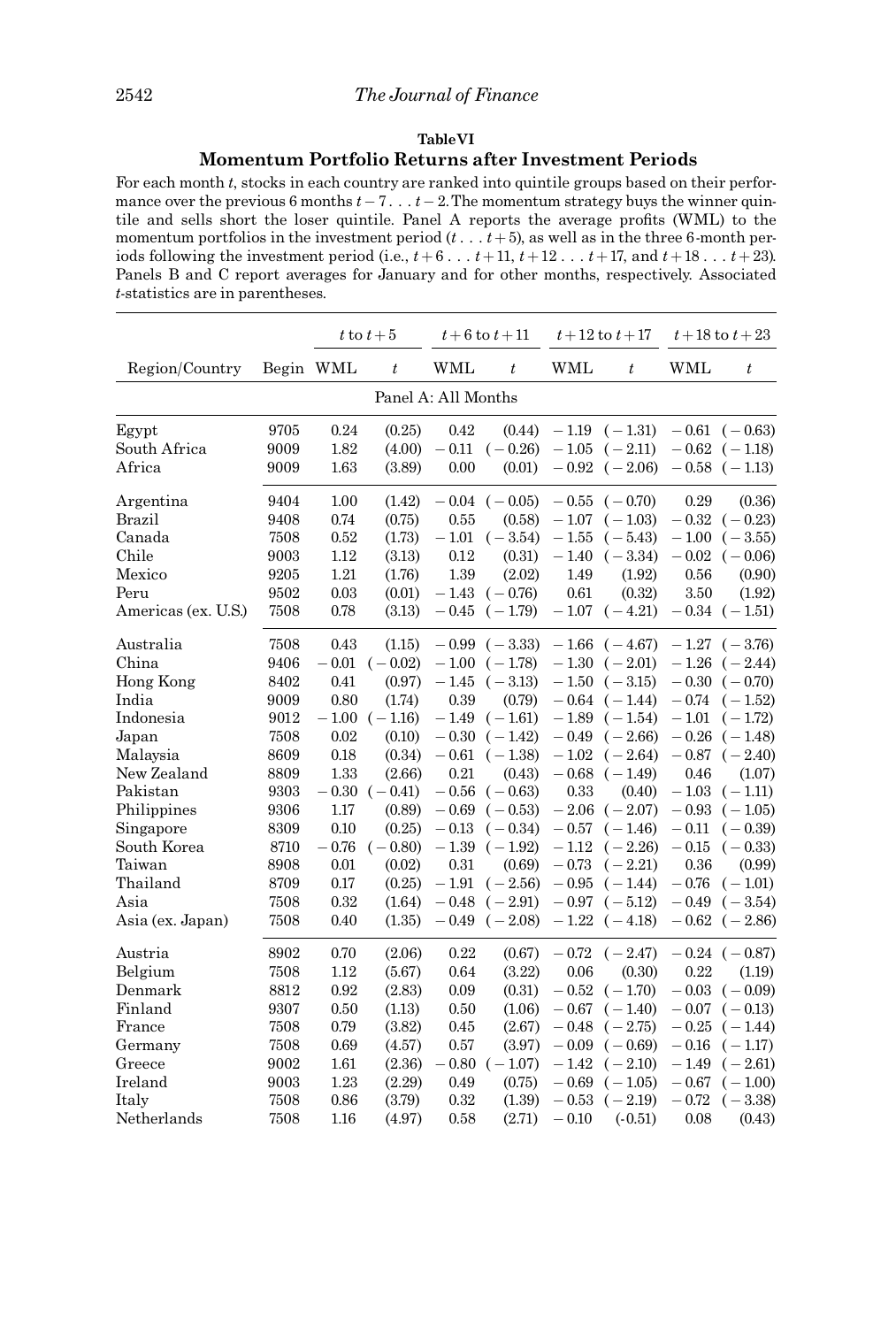| Norway<br>Portugal<br>Spain<br>Sweden<br>Switzerland<br>Turkey<br>U.K.<br>Europe                                                                          | 8206<br>9002<br>8711<br>8406<br>7508<br>8809<br>7508<br>7508                         | 1.11<br>$-\,0.63$<br>0.32<br>$-0.01$<br>0.95<br>$-1.50$<br>1.03<br>0.77                  | (2.54)<br>$(-1.06)$<br>(0.64)<br>$(-0.02)$<br>(5.17)<br>$(-2.20)$<br>(6.14)<br>(8.15)                                    | $-0.06$<br>$-0.35$<br>0.20<br>$-0.73$<br>0.68<br>$-0.46$<br>0.20<br>$\rm 0.31$                      | $\overline{(-0.14)}$<br>$(-0.52)$<br>(0.44)<br>$(-1.38)$<br>(4.32)<br>$(-0.77)$<br>(1.43)<br>(3.19)                                                                                           | $-0.37$<br>$-0.39$<br>$-0.56$<br>$-0.16$                                             | $(-0.86)$<br>$(-0.68)$<br>$(-1.19)$<br>$-0.64$ $(-1.31)$<br>$(-1.02)$<br>$-0.23$ $(-0.32)$<br>$-0.59$ $(-4.48)$<br>$-0.36$ $(-3.72)$                                                     | $-0.40$<br>$-1.47$<br>0.18<br>$-0.49$<br>0.03<br>$-0.59$<br>$-0.25$                  | $(-0.97)$<br>$(-2.23)$<br>(0.43)<br>$(-1.11)$<br>(0.18)<br>$(-0.92)$<br>$(-2.10)$<br>$-0.27$ $(-3.24)$                                                                       |
|-----------------------------------------------------------------------------------------------------------------------------------------------------------|--------------------------------------------------------------------------------------|------------------------------------------------------------------------------------------|--------------------------------------------------------------------------------------------------------------------------|-----------------------------------------------------------------------------------------------------|-----------------------------------------------------------------------------------------------------------------------------------------------------------------------------------------------|--------------------------------------------------------------------------------------|------------------------------------------------------------------------------------------------------------------------------------------------------------------------------------------|--------------------------------------------------------------------------------------|------------------------------------------------------------------------------------------------------------------------------------------------------------------------------|
| U.S.                                                                                                                                                      | 2608                                                                                 | 0.59                                                                                     | (3.32)                                                                                                                   | 0.04                                                                                                | (0.28)                                                                                                                                                                                        | $-0.59$                                                                              | $(-3.81)$                                                                                                                                                                                | $-0.40$                                                                              | $(-2.65)$                                                                                                                                                                    |
| Developed (ex. U.S.)<br>Developed<br>Emerging<br>World (ex. U.S.)<br>World                                                                                | 7508<br>7508<br>8609<br>7508<br>7508                                                 | 0.73<br>0.74<br>0.27<br>0.65<br>0.66                                                     | (7.04)<br>(7.19)<br>(1.21)<br>(6.90)<br>(7.08)                                                                           | 0.06<br>0.08<br>$-0.09$<br>0.01<br>0.03                                                             | (0.62)<br>(0.87)<br>$(-0.44)$<br>(0.13)<br>(0.39)                                                                                                                                             | $-0.56$<br>$-0.65$<br>$-0.59$<br>$-0.57$                                             | $-0.58$ $(-6.29)$<br>$(-5.78)$<br>$(-3.31)$<br>$(-6.60)$<br>$(-6.09)$                                                                                                                    |                                                                                      | $-0.29$ $(-3.44)$<br>$-0.27$ $(-3.05)$<br>$-0.50$ ( $-3.08$ )<br>$-0.32$ $(-4.40)$<br>$-0.31$ $(-3.79)$                                                                      |
| Panel B: January                                                                                                                                          |                                                                                      |                                                                                          |                                                                                                                          |                                                                                                     |                                                                                                                                                                                               |                                                                                      |                                                                                                                                                                                          |                                                                                      |                                                                                                                                                                              |
| Africa<br>Americas (ex. U.S.)<br>Asia<br>Asia (ex. Japan)<br>Europe<br>U.S.<br>Developed (ex. U.S.)<br>Developed<br>Emerging<br>World (ex. U.S.)<br>World | 9101<br>7601<br>7601<br>7601<br>7601<br>2701<br>7601<br>7601<br>8701<br>7601<br>7601 | 0.58<br>0.62<br>1.32<br>0.39<br>$-4.21$<br>0.26<br>0.03<br>1.01<br>0.52<br>0.32          | $-0.97$ $(-0.56)$<br>(0.55)<br>(0.91)<br>(1.11)<br>(1.22)<br>$(-6.47)$<br>(0.64)<br>(0.07)<br>(0.81)<br>(1.37)<br>(0.86) | $-3.06$<br>$-1.79$<br>$-1.11$<br>$-1.51$<br>$-1.51$                                                 | $-1.79$ $(-0.90)$<br>$(-3.01)$<br>$(-3.12)$<br>$-2.30$ $(-2.09)$<br>$-0.54$ $(-1.55)$<br>$-4.62$ ( $-6.32$ )<br>$(-3.08)$<br>$(-4.02)$<br>$(-3.60)$<br>$-1.08$ $(-3.56)$<br>$-1.45$ $(-4.40)$ | 1.77<br>$-4.29$<br>$-1.77$<br>$-2.56$<br>$-1.65$                                     | (1.72)<br>$(-3.83)$<br>$(-1.52)$<br>$(-1.28)$<br>$(-3.82)$<br>$-5.00$ $(-6.87)$<br>$-2.07$ $(-4.16)$<br>$-2.42$ $(-4.85)$<br>$-1.26$ $(-2.70)$<br>$-1.81$ $(-4.05)$<br>$-2.14$ $(-4.75)$ | 0.60<br>$-2.10$<br>$-1.27$<br>$-1.73$<br>$-4.11$<br>$-2.43$<br>$-1.16$               | (0.39)<br>$(-2.93)$<br>$(-1.86)$<br>$-1.82$ ( $-1.88$ )<br>$(-3.99)$<br>$(-5.40)$<br>$-1.96$ ( $-4.13$ )<br>$(-4.45)$<br>$(-1.31)$<br>$-1.56$ $(-4.70)$<br>$-2.05$ $(-4.48)$ |
| Panel C: Non-January                                                                                                                                      |                                                                                      |                                                                                          |                                                                                                                          |                                                                                                     |                                                                                                                                                                                               |                                                                                      |                                                                                                                                                                                          |                                                                                      |                                                                                                                                                                              |
| Africa<br>Americas (ex. U.S.)<br>Asia<br>Asia (ex. Japan)<br>Europe<br>U.S.<br>Developed (ex. U.S.)<br>Developed<br>Emerging<br>World (ex. U.S.)<br>World | 9009<br>7508<br>7508<br>7508<br>7508<br>2608<br>7508<br>7508<br>8609<br>7508<br>7508 | 1.86<br>0.80<br>0.29<br>0.32<br>$0.80\,$<br>1.02<br>0.77<br>0.80<br>0.20<br>0.67<br>0.70 | (4.36)<br>(3.13)<br>(1.43)<br>(1.04)<br>(8.14)<br>(5.80)<br>(7.23)<br>(7.60)<br>(0.94)<br>(6.81)<br>(7.18)               | 0.15<br>$-0.22$<br>$-0.36$<br>$-0.33$<br>0.38<br>0.46<br>0.16<br>0.22<br>$\rm 0.03$<br>0.11<br>0.17 | (0.36)<br>$(-0.87)$<br>$(-2.14)$<br>$(-1.40)$<br>(3.85)<br>(3.21)<br>(1.71)<br>(2.45)<br>(0.16)<br>(1.21)<br>(1.92)                                                                           | $-1.15$<br>$-0.78$<br>$-0.90$<br>$-1.10$<br>$-0.25$<br>$-0.19$<br>$-0.45$<br>$-0.48$ | $(-2.46)$<br>$(-3.11)$<br>$(-5.02)$<br>$(-4.16)$<br>$(-2.57)$<br>$(-1.29)$<br>$(-5.20)$<br>$-0.39$ $(-4.40)$<br>$-0.60$ $(-2.85)$<br>$(-5.59)$<br>$-0.43$ $(-4.81)$                      | $-0.19$<br>$-0.43$<br>$-0.51$<br>$-0.14$<br>$-0.07$<br>$-0.14$<br>$-0.22$<br>$-0.15$ | $-0.68$ $(-1.25)$<br>$(-0.80)$<br>$(-3.06)$<br>$(-2.35)$<br>$(-1.84)$<br>$(-0.47)$<br>$(-1.90)$<br>$-0.08$ $(-1.08)$<br>$-0.44$ $(-2.79)$<br>$(-3.04)$<br>$(-2.11)$          |

TableVI (Continued)

Grinblatt and Moskowitz (2003) find that a good part of the reversals happens in January, which is not a prediction of behavioral models. A likely explanation for negative returns to momentum strategies in January reversals is that year-end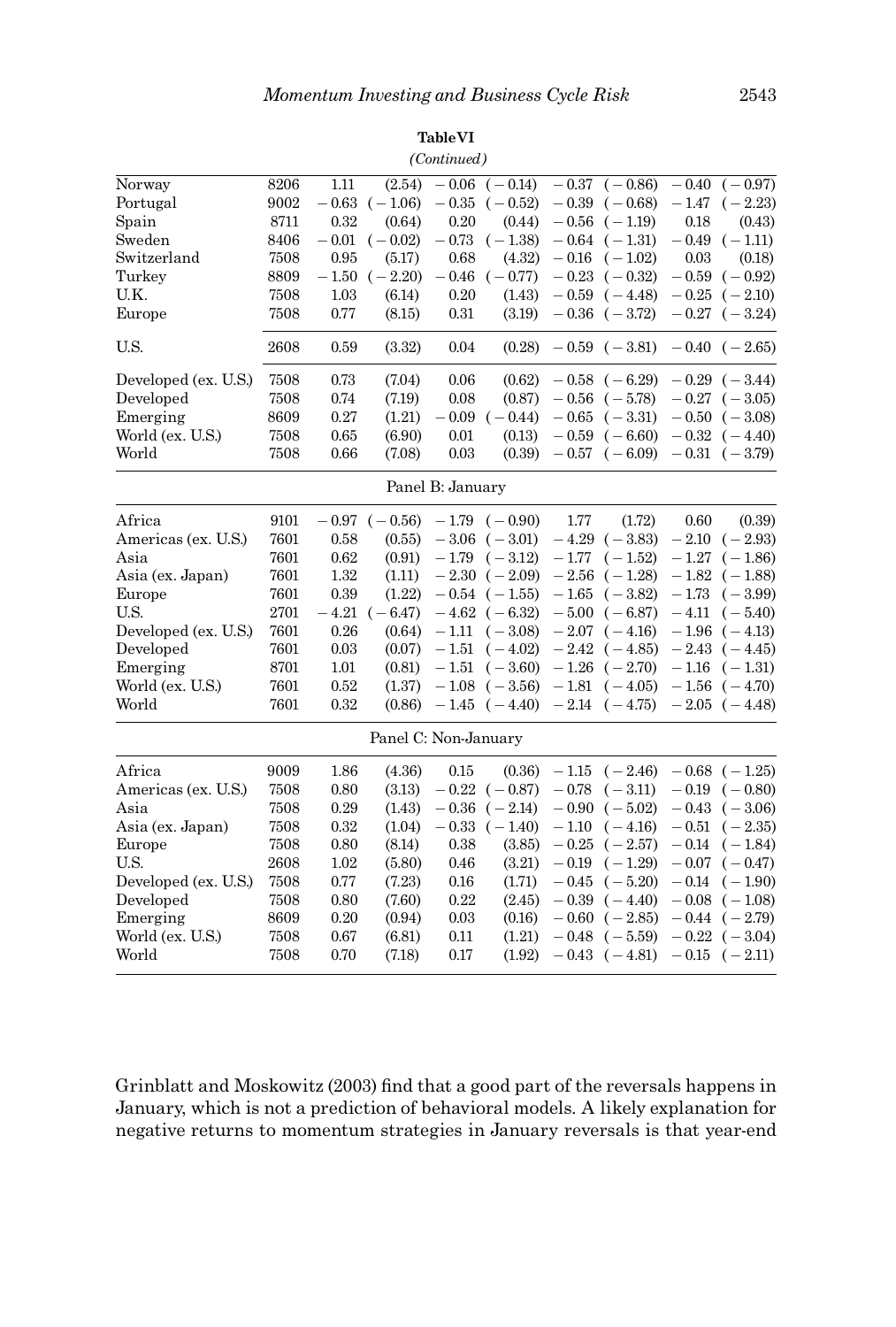

Figure 2. Cumulative performance of momentum portfolios by region. At the beginning of each month t, stocks in each country are ranked into quintiles based on their performance over the 6 months  $t - 7$  to  $t - 2$ . The momentum strategy buys the winner quintile and sells short the loser quintile and holds these positions. Panel A plots regional cumulative returns for the holding period  $t+1$  to  $t+60$ . Panel B shows only months other than January.

tax-loss selling leads to January rebounds for loser stocks. To examine whether our international reversals are concentrated in January, we break out the cumulation results between January and other months and find that a good part of the reversal effect happens in January. Indeed, Panel B of Table VI reveals that the January returns are more negative in the United States than in other regions, but the January returns are consistently negative in all regions except Africa in the  $t+6...t+11$ ,  $t+12...t+17$ , and  $t+18...t+23$  periods; these periods average  $-1.08$ ,  $-1.81$ , and  $-1.56$  respectively for the world (excluding the United States).

Nevertheless, the pivotal status of January in the United States is not mirrored exactly internationally. This is most clear in Panel B of Figure 2, which plots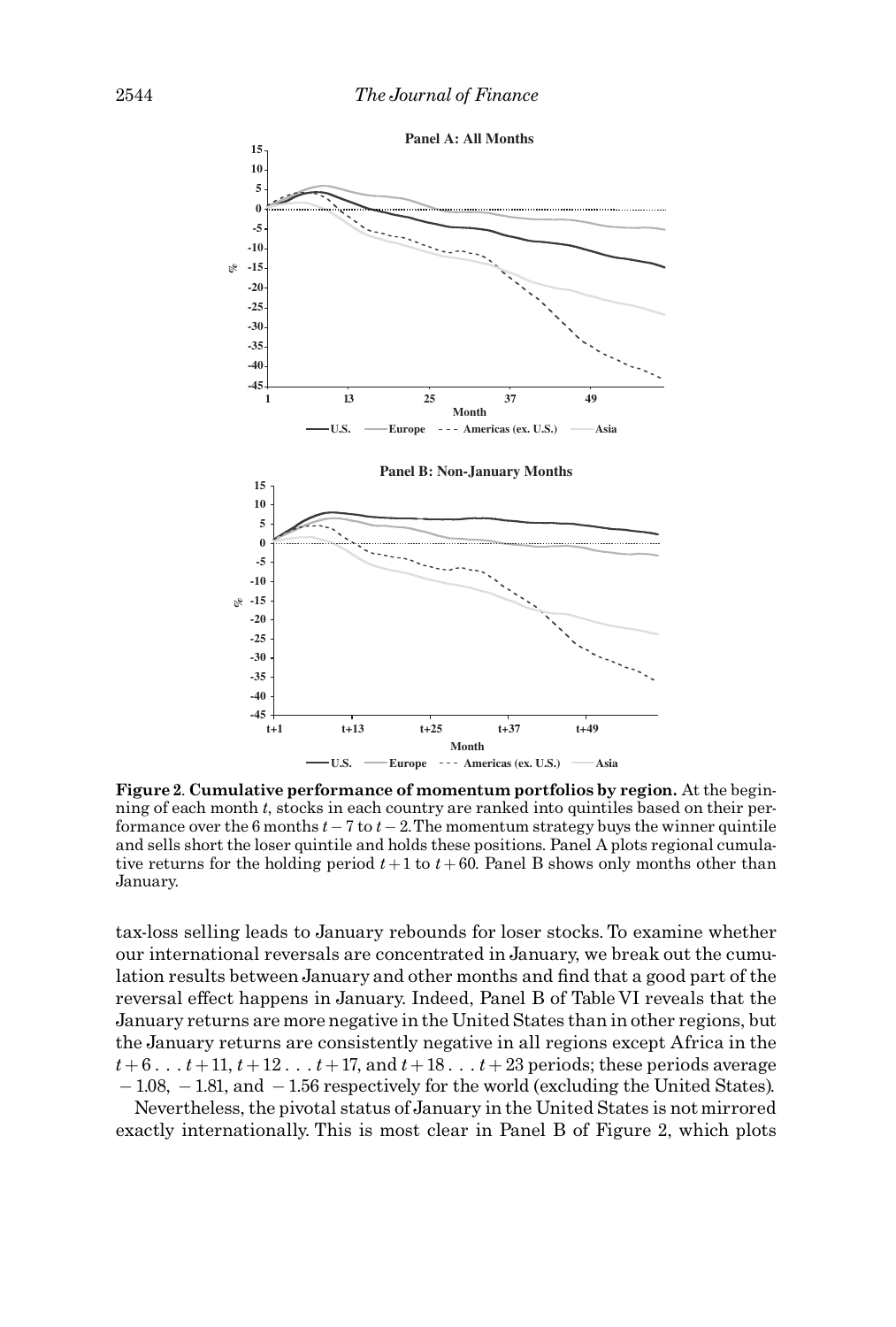cumulated returns excluding Januaries. Here the United States looks quite different from regional results. After excluding January, U.S. momentum profits dissipate only slightly, and fail to become negative. In contrast, Europe, the Americas (excluding the United States), and Asia still have strong reversals in momentum profits that look similar to the results for all months in Panel A. This evidence of long-run reversals excluding January is inconsistent with most riskbased explanations and more compatible with behavioral explanations. Even so, it is important to note that if one believes that reversals are due to tax-loss selling and that beginning of the year effects are not January specific in some countries, our results excluding January will understate the importance of these tax-related effects.

# V. Conclusion

Recent theoretical and empirical work supports the hypothesis that momentum profits are simply compensation for investors holding portfolios of high macroeconomic risk. This study comprehensively investigates the linkages between macroeconomic risk and momentum using several techniques and a large international data set covering 40 countries.We also provide new evidence on the dissipation of momentum profits. Our findings are as follows.

First, we find that momentum profits are large and have only a weak comovement among countries, whether within regions or across continents.This fact indicates that if momentum is driven by risk, the risk is largely country specific.

Second, we examine the ability of the unconditional model of Chen et al. (1986) to explain momentum profits in 17 markets. These macroeconomic factors exhibit significance neither for pricing nor in time series when applied to momentum profits in the United States or abroad.

Third, we also examine the ability of the conditional forecasting model of Chordia and Shivakumar (2002) to explain momentum profits in 16 markets. Stocks with high model-predicted returns earn future returns that are not significantly above those with low model-predicted returns. Conversely, even after controlling for variability captured by the model, winner stocks earn economically and statistically larger future returns than loser stocks internationally.

Fourth, we turn to a comparison of momentum portfolio profits across different economic climates as classified by GDP growth and aggregate stock market movements. Under both classifications, we find that international momentum pro¢ts are generally positive in all macroeconomic states. Momentum simply cannot be explained by our set of standard macroeconomic state variables.While it may be possible that momentum could be explained by macroeconomic risk of a form not tested here, it is unclear what such risk might look like or how it would behave.

Finally, we provide international evidence that momentum profits reverse quite soon after the investment period and become negative over longer horizons  $-\alpha$  pattern consistent with predictions of some behavioral models. Reversals outside the United States are especially interesting in this regard because they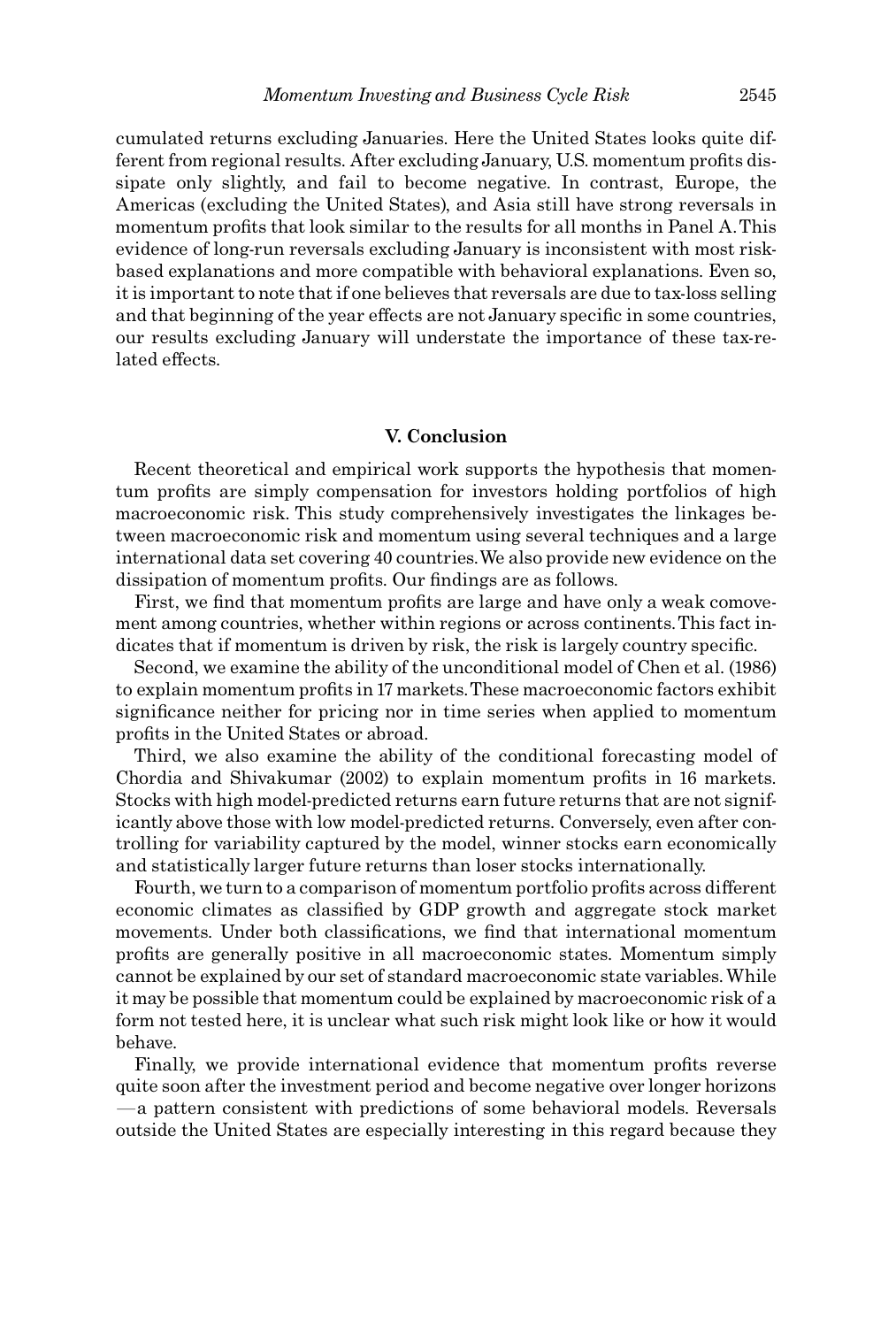are not mostly driven by negative January returns. Although the observed data are generally inconsistent with currently available risk-based models that do allow for decay in momentum profits, the comparison is in some sense unfair since no time horizon is specified in most behavioral models. We would hope to see development of more specific predictions from various behavioral models so that their performance can be assessed in future research.

## **REFERENCES**

- Bacmann, Jean-François, Michel Dubois, and Dušan Isakov, 2001, Industries, business cycle and profitability of momentum strategies: An international perspective, Working paper, Université de Neuchâtel.
- Barberis, Nicholas, Andrei Schleifer, and Robert Vishny, 1998, A model of investor sentiment, Journal of Financial Economics 49, 307^343.
- Berk, Jonathan B., Richard C. Green, andVasant Naik, 1999, Optimal investment, growth options, and security returns, Journal of Finance 54, 1553-1608.
- Chan, K. C., Nai-Fu Chen, and David A. Hsieh, 1985, An exploratory investigation of the firm size effect, Journal of Financial Economics 14, 451-471.
- Chan, Louis K. C., Narasimhan Jegadeesh, and Josef Lakonishok, 1996, Momentum strategies,Journal of Finance 51, 1681^1713.
- Chen, Nai-Fu, Richard Roll, and Stephen A. Ross, 1986, Economic forces and the stock market, Journal of Business 59, 383^403.
- Chopra, Naveen, Josef Lakonishok, and Jay Ritter, 1992, Measuring abnormal performance: Do stocks overreact?, Journal of Financial Economics 31, 235^268.
- Chordia, Tarun, and Lakshmanan Shivakumar, 2002, Momentum, business cycle, and time-varying expected returns, Journal of Finance 57, 985-1019.
- Chui, Andy C.W., Sheridan Titman, and K. C. John Wei, 2000, Momentum, legal systems and ownership structure: An analysis of Asian stock markets,Working paper, University of Texas.
- Conrad, Jennifer, and Gautam Kaul, 1998, An anatomy of trading strategies, Review of Financial Studies 11, 489-519.
- Cooper, Michael, Roberto C. Gutierrez, and Allaudeen Hameed, 2001, Market states and the profits to momentum and contrarian strategies,Working paper, Purdue University.
- Daniel, Kent, David Hirshleifer, and Avanidhar Subrahmanyam, 1998, Investor psychology and security market under- and overreactions, Journal of Finance 53, 1839-1886.
- Fama, Eugene F., and Kenneth R. French, 1989, Business conditions and expected returns on stocks and bonds, Journal of Financial Economics 25, 23^ 49.
- Fama, Eugene F., and Kenneth R. French, 1993, Common risk factors in the returns on stock and bonds, Journal of Financial Economics 33, 3^56.
- Fama, Eugene F., and Kenneth R. French, 1996, Multifactor explanations of asset pricing anomalies, Journal of Finance 51, 55-84.
- Fama, Eugene F., and Michael R. Gibbons, 1984, A comparison of inflation forecasts, *Journal of Mone*tary Economics 13, 327-348.
- Fama, Eugene F., and James Macbeth, 1973, Risk, return and equilibrium: Empirical tests, Journal of Political Economy 81, 607-636.
- Ferson, Wayne E., and Campbell R. Harvey, 1991, The variation of economic risk premiums, Journal of Political Economy 99, 385-415.
- Gibbons, Michael R., and Wayne E. Ferson, 1985,Testing asset pricing models with changing expectations and an unobservable market portfolio, Journal of Financial Economics 14, 217-236.
- Griffin, John M., 2002, Are the Fama and French factors global or country specific?, Review of Financial Studies 15, 783^803.
- Grinblatt, Mark, and Bing Han, 2002, The disposition effect and momentum, Working paper, NBER.
- Grinblatt, Mark, and Tobias J. Moskowitz, 2003, Predicting stock price movements from the pattern of past returns,Working paper, University of Chicago.